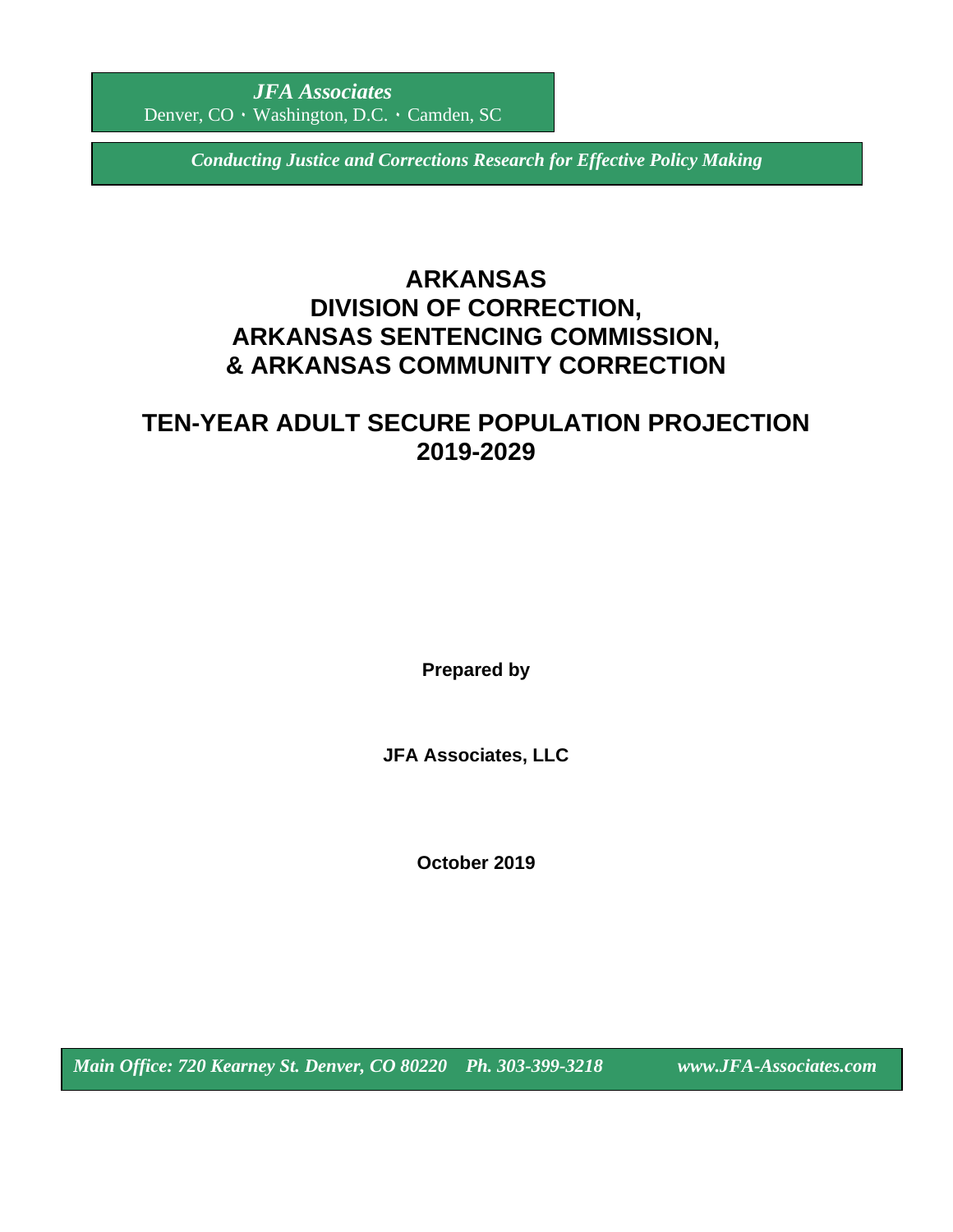## **EXECUTIVE SUMMARY**

### *Special note concerning the data extract files used to produce the Arkansas Division of Correction forecast.*

- 1. To produce the Arkansas Division of Correction (ADC) ten-year forecast, three data extract files are generated for analysis by JFA Associates. These include: a file which contains all admissions to the ADC for the most recent calendar year, a one-day snapshot of all persons in prison, and a file containing all releases from the ADC for the most recent calendar year. Historically, the data extract files have contained subtle differences in comparison to aggregate ADC counts. While the data in these extracts has never *completely* matched up with ADC count sheets, efforts between JFA Associates and ADC staff to verify that the data files are a representative picture of all people who entered or exited prison in any given year have allowed for accurate projections to be produced. In early 2018, ADC determined that the discrepancies between the extracts and aggregate counts was due to the extract files not being updated over time with new movement codes. Beginning with this iteration of the projections, updated extract files for calendar year 2018 have been produced to reflect current business rules. Further, ADC has provided updated data extracts for 2016 and 2017 for retroactive analysis. All these new data have been incorporated into the simulation model JFA Associates uses to produce the ten-year projections.
- 2. A new benefit of the revised data extract files now being produced by the ADC is the ability to differentiate parole violators with a new charge from purely technical parole violators. Beginning with this forecast cycle, technical parole violators will be tracked separately in the simulation model.

## *External Trends Impacting the Arkansas Prison Population*

- 3. The Arkansas resident population and its "at-risk" population (males ages 18-35) have seen little to no growth in the past 10 years. The total resident population is projected to have minimal growth through 2025.
- 4. While reported crime in Arkansas has fallen 1.8 percent overall between 2007 and 2017 (the most recent years data is available), violent crimes per 100,000 residents have risen four years in a row (2014-2017).

## *Historical Arkansas Prison Population Growth*

5. In 2013, the Arkansas prison population saw an unprecedented one-year increase of 17.7 percent. This one-year increase erased all reductions in the prison population achieved in 2011 and 2012. The ADC population continued to increase through late 2015, peaking at 18,847 (July 2015).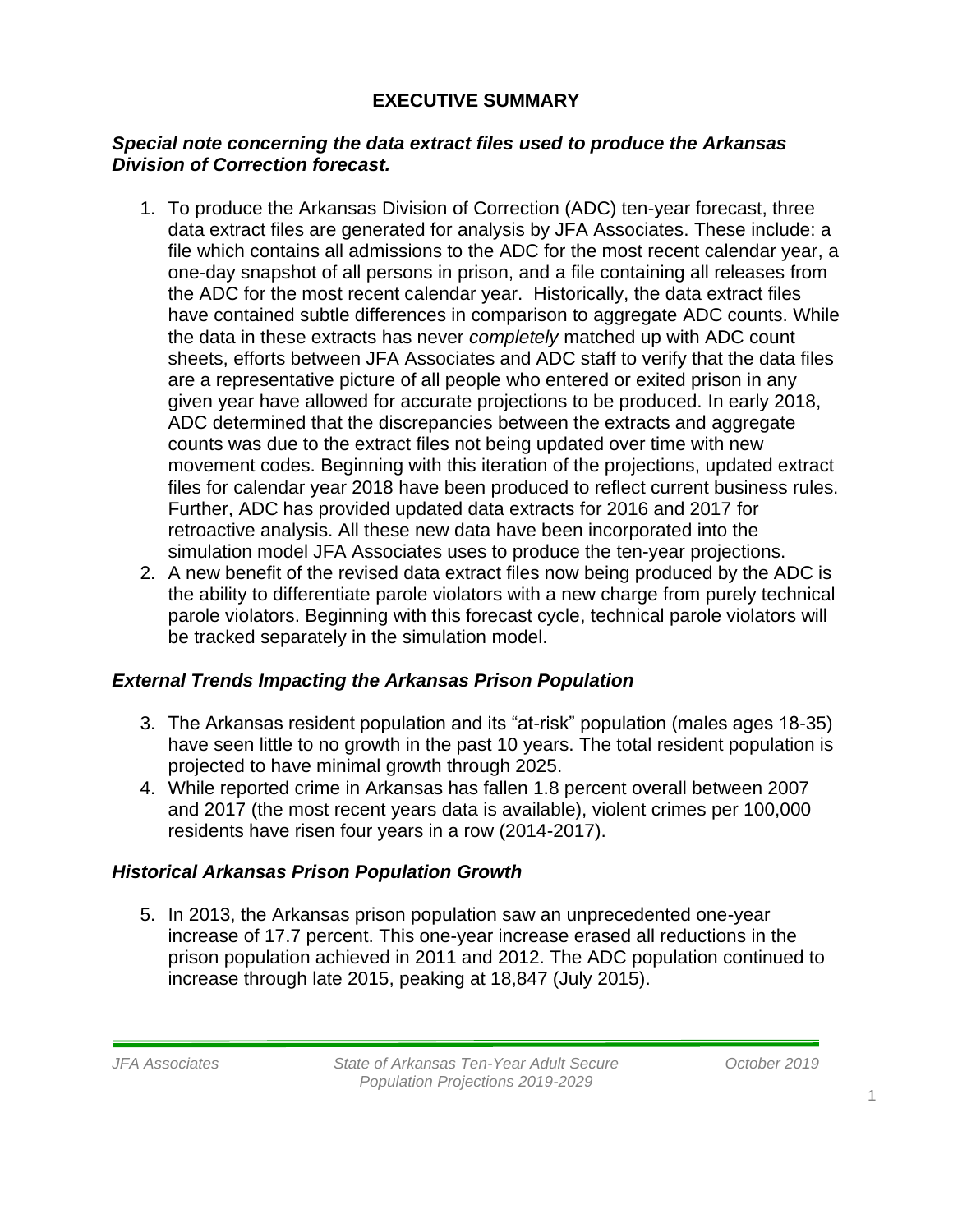- 6. The primary driver of the 2013 prison population explosion was a sudden increase in parole violator admissions. Secondarily, new commitment admissions also increased, but modestly compared to parole violators.
- 7. In the last quarter of 2015, the prison population slowly stabilized and has remained static through August of 2019. See Figure 1 and Figure 2 below.



**FIGURE 1**

*Source: ADC Research & Planning.*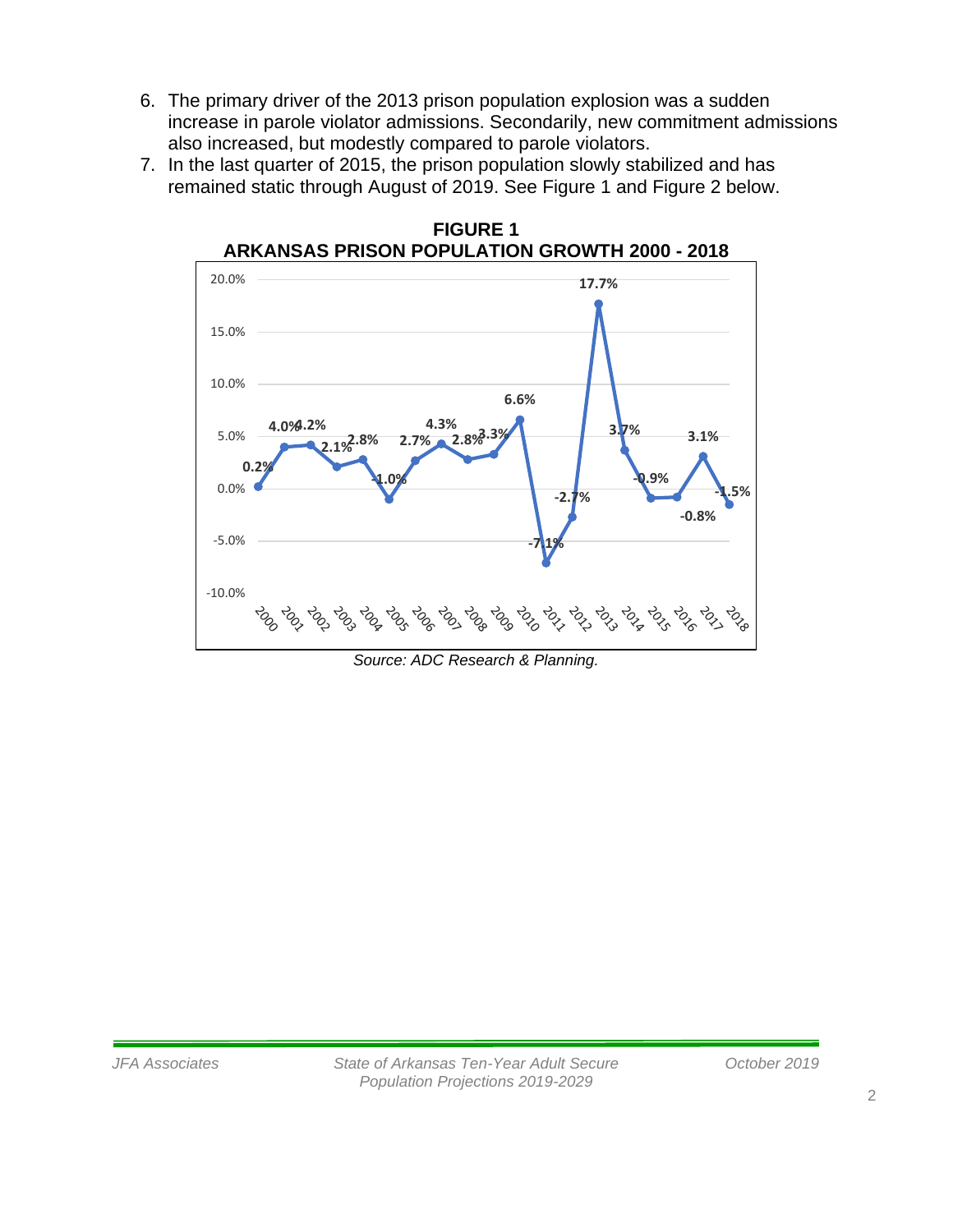**FIGURE 2 END OF MONTH ADC POPULATION BY GENDER (MOST RECENT 24 MONTHS)**



*Source: ADC Research & Planning.*

- 8. The reasons for the stabilization in the ADC population growth are three-fold:
	- a. Since 2016, new court commitments to the ADC have remained static (see Table 1).
	- b. Since 2016, the number of pure technical parole violator admissions have been decreasing. (see Table 2).
	- c. The major contributor to the population stabilization was an end to high levels in parole revocations overall which began in the last quarter of 2015 and was a direct result of specific policy efforts made by the Arkansas Parole Board. The Parole Board sought to limit returns to the ADC leading to a drop in the average number of revocations per month. The Parole Board endeavored to sustain the lower levels of revocations and waivers through 2018 (see Figure 3).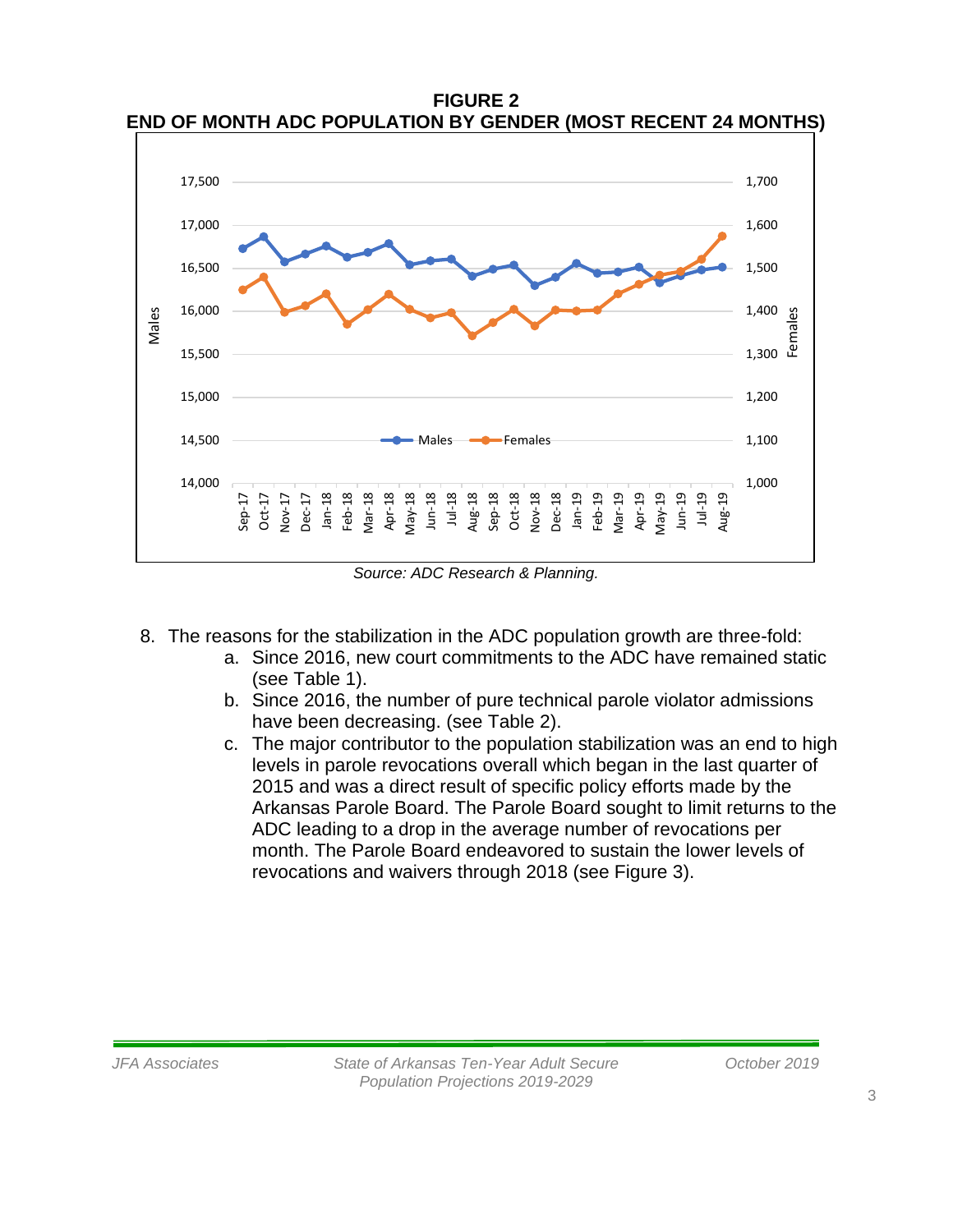| <b>Seriousness</b><br>Level | <b>Number of New Commits</b> |       |       |
|-----------------------------|------------------------------|-------|-------|
|                             | 2016                         | 2017  | 2018  |
| 1                           | O                            | 3     | 0     |
| 2                           | 217                          | 216   | 236   |
| 3                           | 1,161                        | 1,225 | 1,389 |
| 4                           | 691                          | 685   | 609   |
| 5                           | 593                          | 621   | 598   |
| 6                           | 1,118                        | 1,157 | 1,028 |
| 7                           | 461                          | 460   | 484   |
| 8                           | 374                          | 330   | 373   |
| 9                           | 130                          | 137   | 140   |
| 10                          | 61                           | 73    | 58    |
| Other                       | 55                           | 42    | 60    |
| Total                       | 4,861                        | 4,949 | 4,975 |

### **TABLE 1 NEW COMMITMENTS ADMITTED TO ADC 2016 – 2018**

*Source: ADC data extract admissions files; cases with an unknown seriousness level are included in 'Other'.*

#### **TABLE 2 PAROLE VIOLATORS ADMITTED TO ADC 2016 – 2018**

| <b>Security</b><br>Group | 2016<br><b>Parole</b><br><b>Violator</b><br><b>New</b><br>Charge | 2016<br><b>Parole</b><br><b>Violator</b><br><b>Technical</b> | 2016<br><b>Parole</b><br><b>Violator</b><br><b>Total</b> | 2017<br><b>Parole</b><br><b>Violator</b><br><b>New</b><br>Charge | 2017<br><b>Parole</b><br><b>Violator</b><br><b>Technical</b> | 2017<br><b>Parole</b><br><b>Violator</b><br><b>Total</b> | 2018<br><b>Parole</b><br><b>Violator</b><br><b>New</b><br>Charge | 2018<br><b>Parole</b><br><b>Violator</b><br><b>Technical</b> | 2018<br><b>Parole</b><br><b>Violator</b><br>Total |
|--------------------------|------------------------------------------------------------------|--------------------------------------------------------------|----------------------------------------------------------|------------------------------------------------------------------|--------------------------------------------------------------|----------------------------------------------------------|------------------------------------------------------------------|--------------------------------------------------------------|---------------------------------------------------|
| <b>Males</b>             | 1,710                                                            | 3,471                                                        | 5,181                                                    | 2,025                                                            | 2,939                                                        | 4,964                                                    | 1,982                                                            | 2,795                                                        | 4,777                                             |
| SC group 1-6             | 1,132                                                            | 2,462                                                        | 3,594                                                    | 1,393                                                            | 2,102                                                        | 3,495                                                    | 1,385                                                            | 1,985                                                        | 3,370                                             |
| SC group 7-10            | 508                                                              | 855                                                          | 1,363                                                    | 566                                                              | 716                                                          | 1,282                                                    | 537                                                              | 677                                                          | 1,214                                             |
| Other                    | 70                                                               | 154                                                          | 224                                                      | 66                                                               | 121                                                          | 187                                                      | 60                                                               | 133                                                          | 193                                               |
| Females                  | 191                                                              | 412                                                          | 603                                                      | 235                                                              | 297                                                          | 532                                                      | 214                                                              | 338                                                          | 552                                               |
| SC group 1-6             | 148                                                              | 321                                                          | 469                                                      | 177                                                              | 234                                                          | 411                                                      | 155                                                              | 280                                                          | 435                                               |
| SC group 7-10            | 42                                                               | 79                                                           | 121                                                      | 54                                                               | 55                                                           | 109                                                      | 55                                                               | 53                                                           | 108                                               |
| Other                    | 1                                                                | 12 <sub>2</sub>                                              | 13                                                       | 4                                                                | 8                                                            | 12                                                       | 4                                                                | 5                                                            | 9                                                 |
| Total                    | 1,901                                                            | 3,883                                                        | 5,784                                                    | 2,260                                                            | 3,236                                                        | 5,496                                                    | 2,196                                                            | 3,133                                                        | 5,329                                             |

*Source: ADC data extract admissions files (using new coding for 2016-2018); cases with an unknown seriousness level, lifers and minimum sentence restriction cases are included in 'Other'.*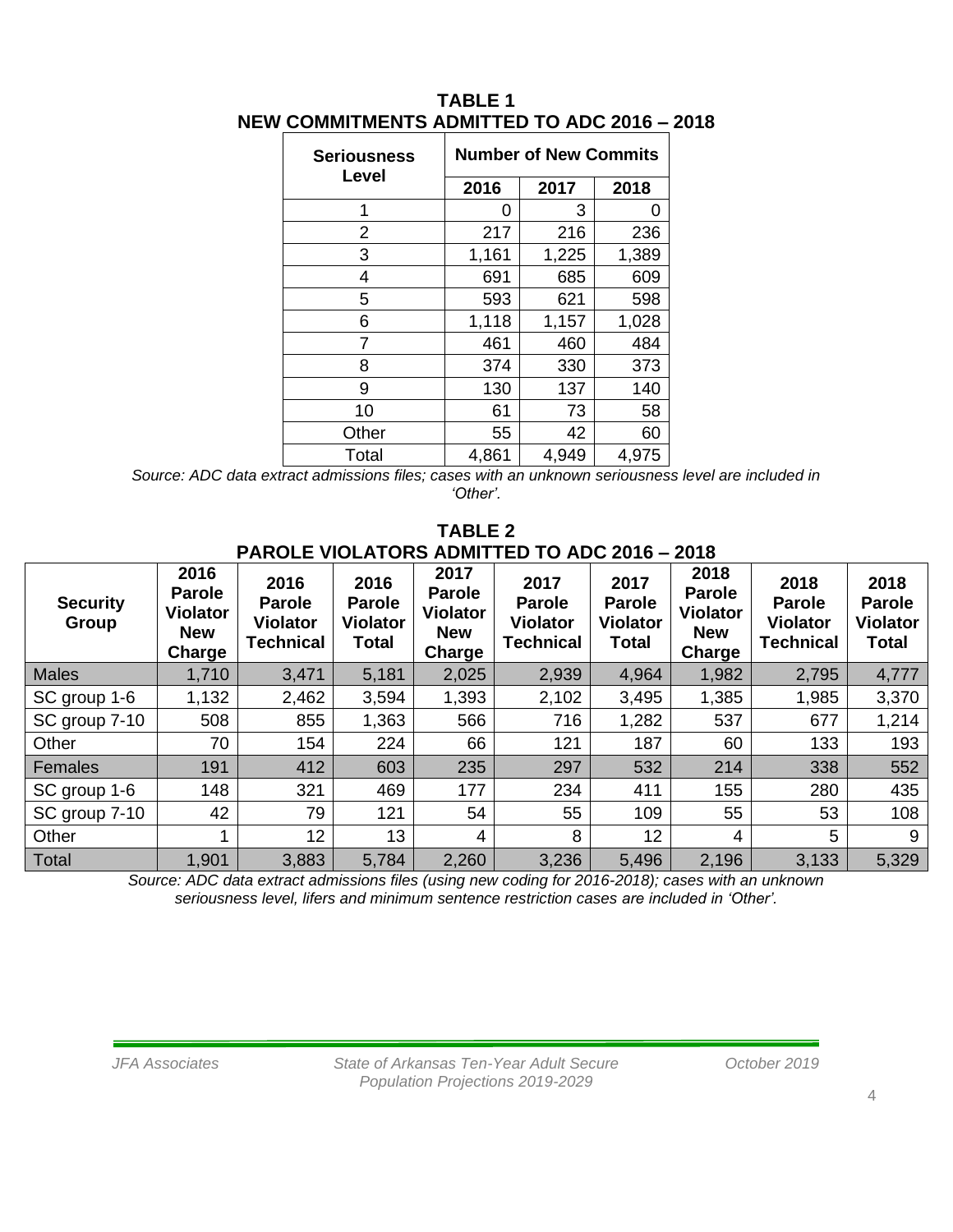

**FIGURE 3: Average Monthly Parole Hearings and Revocations to ADC by Quarter**

*Source: Arkansas Parole Board.*

### *Major Internal Trends Impacting the Arkansas Prison Population*

- 9. Total admissions to the ADC decreased by 1.3 percent between 2017 and 2018. The primary driver in this decrease was a drop in male parole violator admissions.
- 10.Overall, parole violator admissions have decreased each of the past two years. This being said, parole violations remain at levels higher than those prior to 2013.
- 11.2018 saw an increase in average sentences for new commitments for all seriousness levels 6 and above.
- 12.The average length of stay in prison across all seriousness levels has also remained stable in recent years.
- 13.EPA releases numbered 2,251 in 2018, nearing a ten-year low.
- 14.The number of persons held by the ADC beyond their transfer eligibility date increased slightly between 2017 and 2018. The average time they are held beyond eligibility increased from 8.7 months in 2017 to 9.2 months in 2018.
- 15.The number of admissions to the ADC in 2018 was outpaced by releases from the ADC resulting in the 1.5 percent drop in the prison population.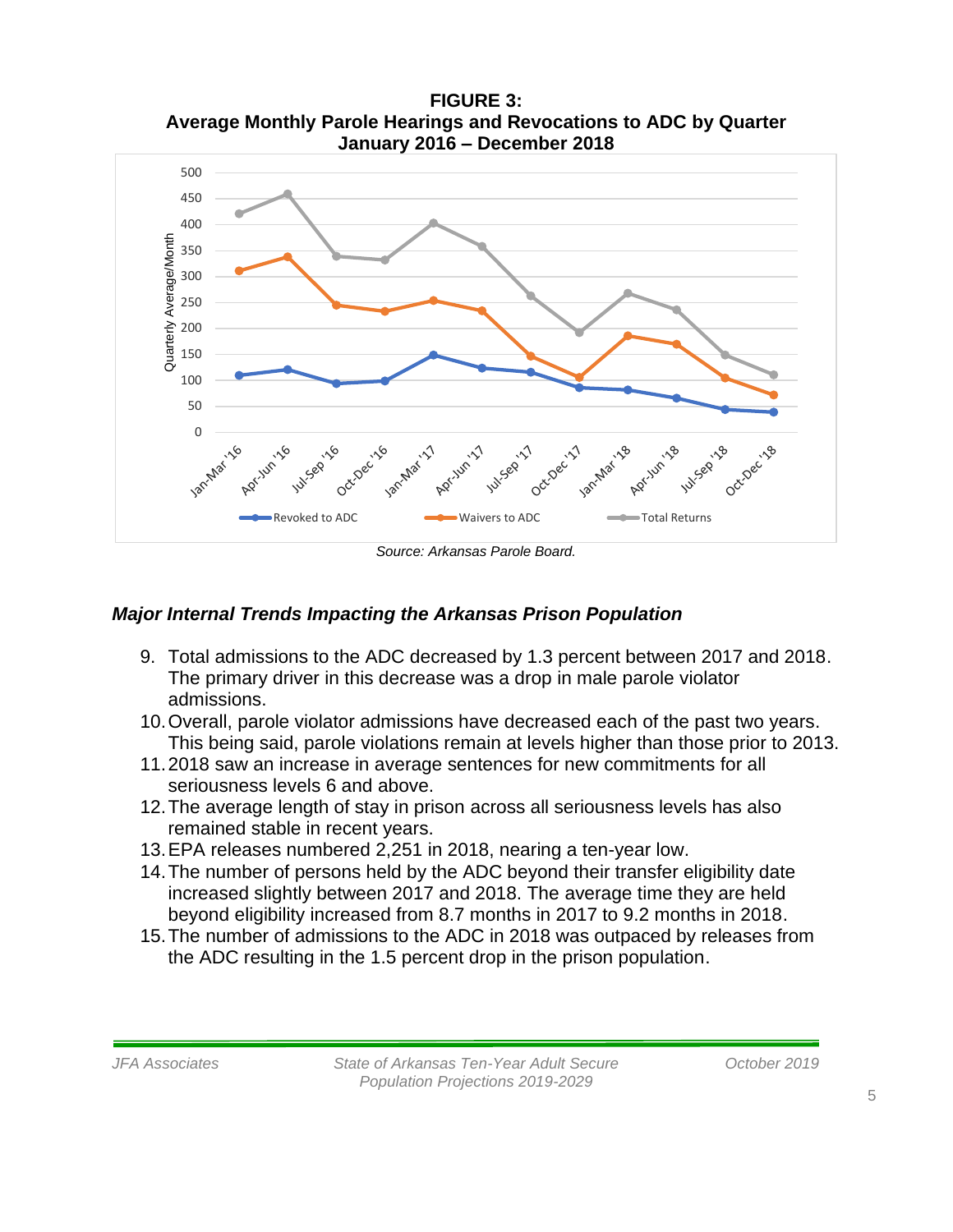## *2019-2029 Prison Population Projections*

- 16.At the end of December 2029, 20,456 offenders are projected to be housed by the Arkansas Department of Correction.
- 17.At the end of 2018, the inmate prison population was 17,799. Under the baseline projection, the population is projected to increase to 18,123 inmates at the end of 2019 and to 19,257 in 2024. The projected growth represents average annual increases of 1.2 percent per year through the year 2029.
- 18.Under the baseline projections, the male inmate population is projected to grow an average of 1.2 percent between 2019 and 2029 while the female inmate population is projected to grow by an average of 1.4 percent per year through 2029.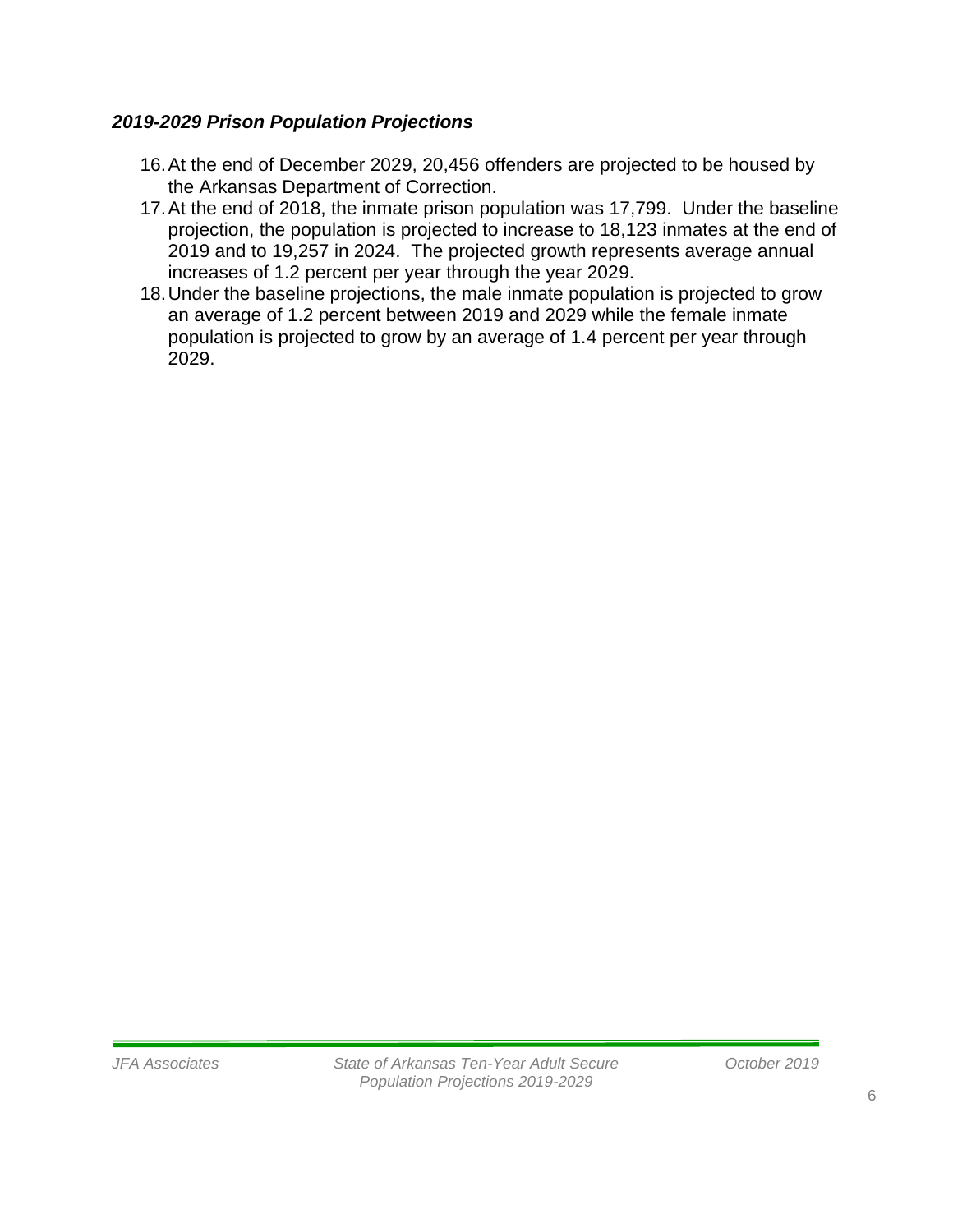## **TABLE OF CONTENTS**

| New Commitment Sentence Length Comparison 2013-201837 |  |
|-------------------------------------------------------|--|
|                                                       |  |
|                                                       |  |
|                                                       |  |
|                                                       |  |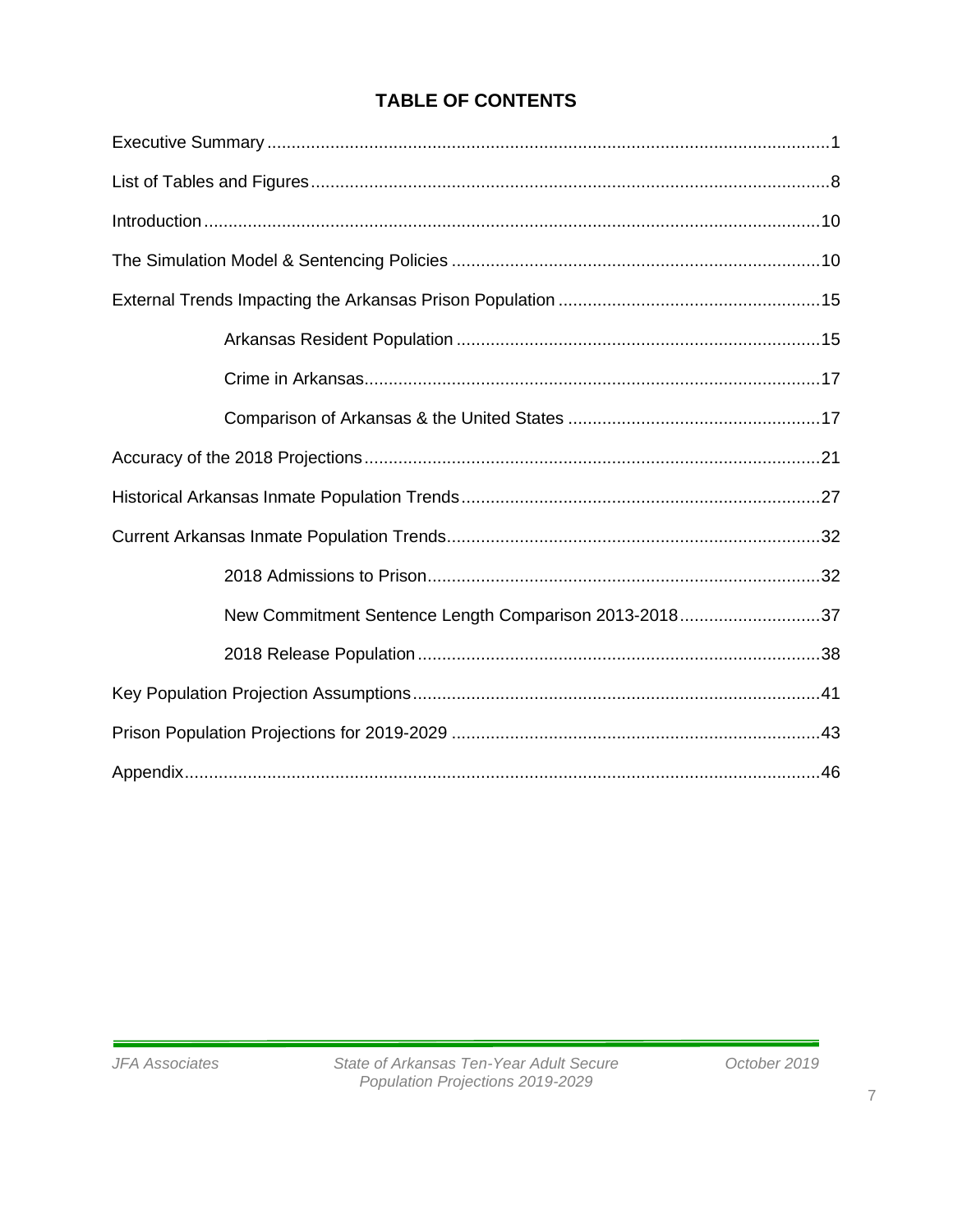## **LIST OF TABLES AND FIGURES**

- Table 1: New Commitments Admitted to ADC 2016-2018
- Table 2 Parole Violator Admissions by Violation Reason 2016-2018
- Table 3: Arkansas Projected Resident Population 2018-2025
- Table 4: Historical Arkansas At-Risk Population 2010-2017
- Table 5: Changes in Reported UCR Crimes in Arkansas 1990-2017
- Table 6: Comparison between the United States and Arkansas on Key Population and Crime Demographics
- Table 7: EPA Releases 2008-2018
- Table 8: Accuracy of the 2018 Total Prison Population Forecast
- Table 9: Accuracy of the 2018 Female Prison Population Forecast
- Table 10: Accuracy of the 2018 Male Prison Population Forecast
- Table 11: Historical Admissions to the ADC by Gender 2008-2018
- Table 12: Historical Admissions to the ADC by Admission Type 2009-2018
- Table 13: Historical End of Year ADC Population 2008-2018
- Table 14: Historical Releases from the ADC 2008-2018
- Table 15: Historical 50 & 70 Percent Acts Admissions & Year End Counts 2008- 2018
- Table 16: ADC Admission Counts and Average Sentence by ID Group 2018
- Table 17: Average Sentence of New Commitments by Seriousness Level 2013-2018
- Table 18: Average Length of Stay and Release Type for ADC Releases in 2018
- Table 19: ADC Inmates (Released via Discharge or Parole) Held Beyond Transfer Eligibility Date in 2017 & 2018
- Table 20: Historical and Projected ADC Population 2008-2029
- Table 21: Historical and Projected ADC Population by Gender 2008-2029
- Table 22: Projected Total ADC Population by Month 2019-2029
- Table 23: Projected Total ADC Female Population by Month 2019-2029
- Table 24: Projected Total ADC Male Population by Month 2019-2029
- Figure 1: Arkansas Prison Population Growth 2000-2018
- Figure 2: Trends in Male and Female Inmate Population (Previous 24 Months)
- Figure 3: Parole Hearings and Number of Revocations to ADC January 2016 – December 2018
- Figure 4: Historical and Projected ADC Population 2008-2029
- Figure 5: Comparison of Arkansas Resident Population with Crime Index 2008-2018
- Figure 6: Accuracy of 2018 Male & Female Forecasts
- Figure 7: Accuracy of 2018 Total ADC Population Forecast
- Figure 8: Historical ADC Admissions 2008-2018
- Figure 9: Historical ADC Population 2008-2018
- Figure 10: Number of ADC Admissions in 2018 by Gender, Seriousness Level and Admission Type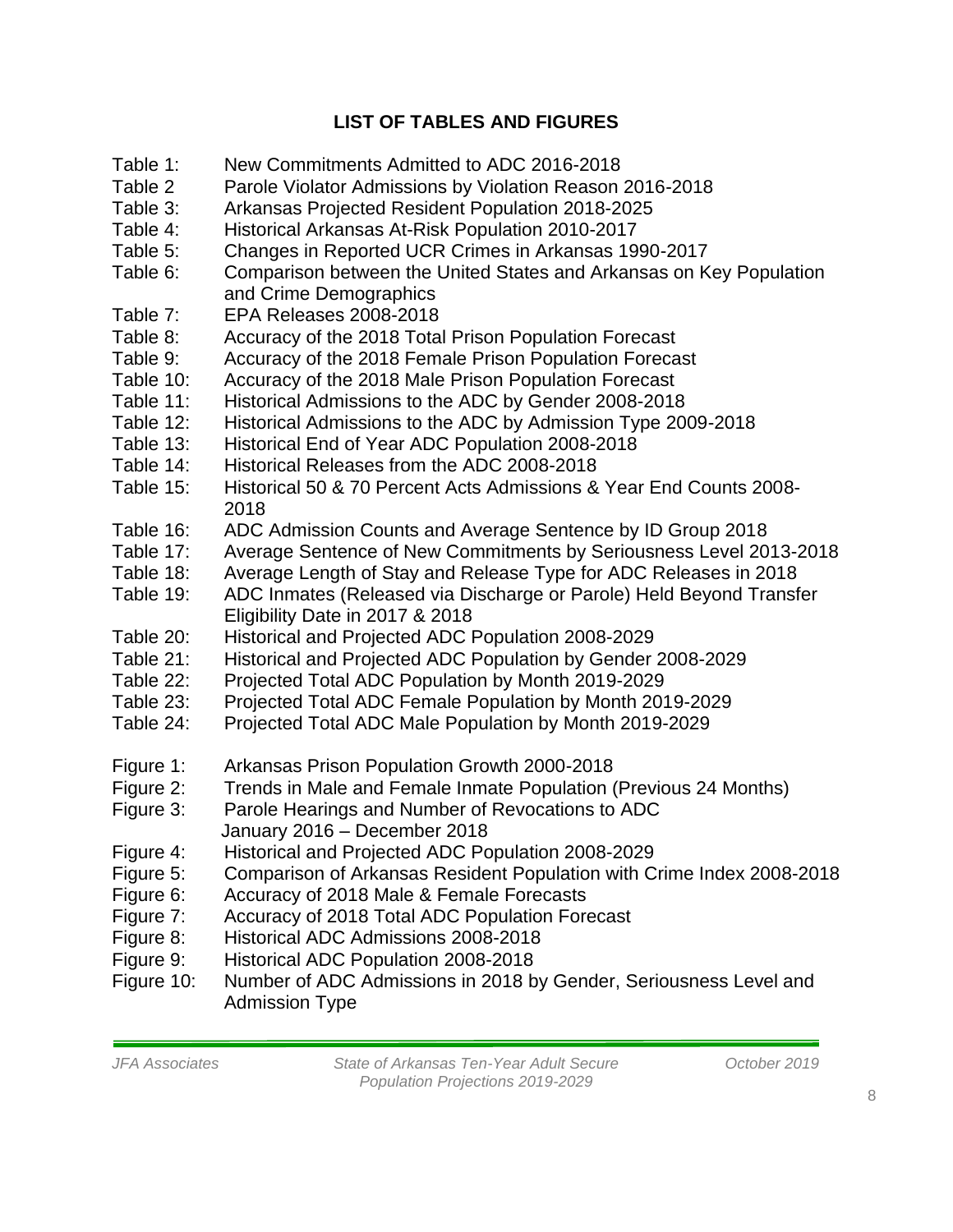- Figure 11: Average Sentence of ADC Admissions in 2018 by Gender, Seriousness Level and Admission Type
- Figure 12: Comparison of Average Sentence for New Commitments to ADC by Seriousness Level 2013-2018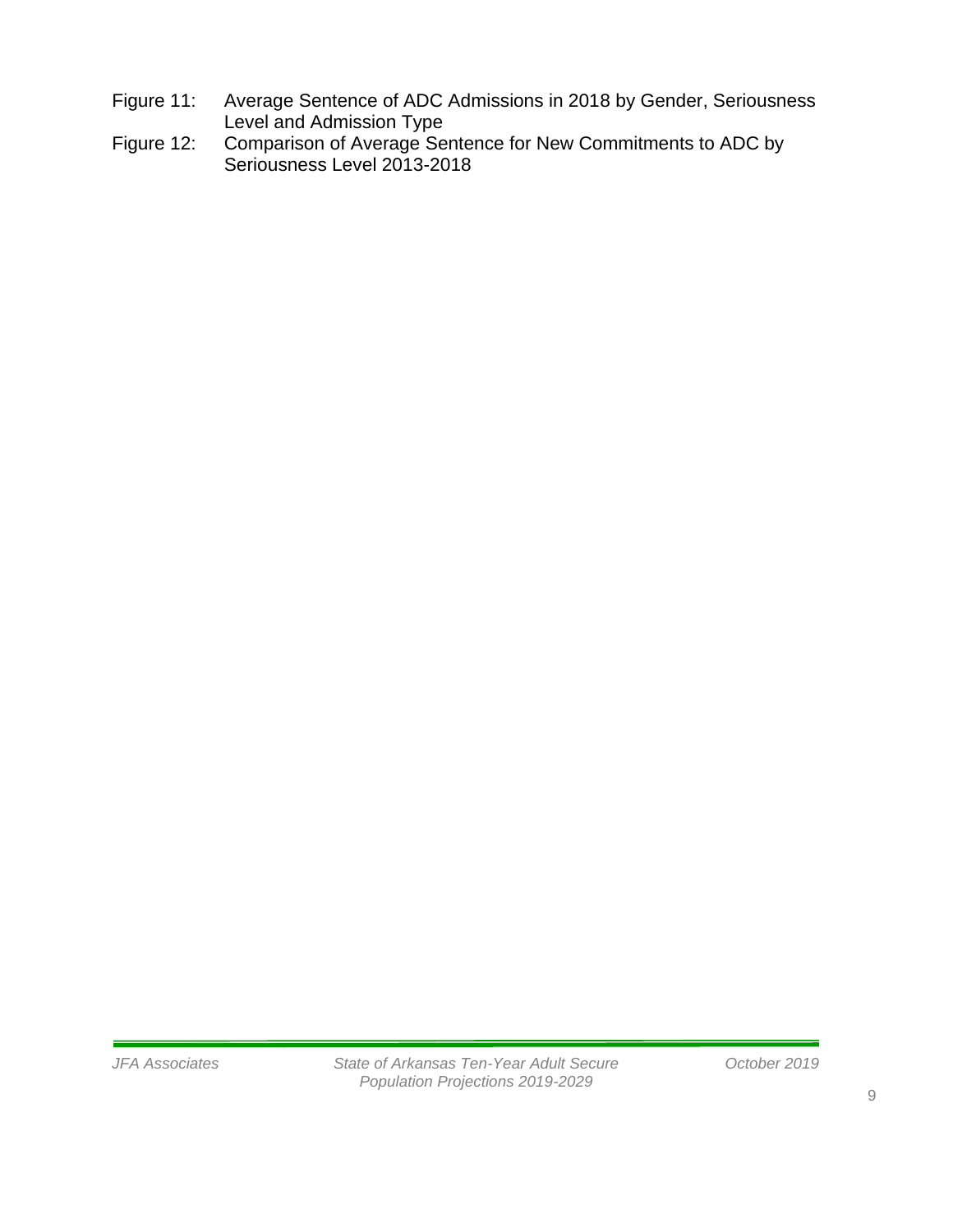#### **ARKANSAS DIVISION OF CORRECTION, SENTENCING COMMISSION, & DIVISION OF COMMUNITY CORRECTION TEN-YEAR ADULT SECURE POPULATION PROJECTION**

## **I. INTRODUCTION**

The Arkansas Division of Correction (ADC), the Arkansas Sentencing Commission (ASC), and Division of Community Correction (ACC) requested continuing assistance to produce an independent and unbiased forecast of the state's inmate population. The JFA Associates has produced forecasts for Arkansas over the past several years. This report presents an updated forecast for the 2019 – 2029 horizon as well as an update to the comprehensive analysis of all trends in the State's criminal justice system to include calendar year 2018 data. It should be noted that statistics in this report reflect trends based on the categories used in the simulation model to produce a ten-year forecast. An explanation of these categories is presented in the next section. Use of analysis reported here beyond the scope of their application to the simulation model and the prison population forecast is not appropriate.

The current forecast was completed by analysis of current inmate population trends and analyzing computer extract files provided by the Division of Correction and Division of Community Correction. This briefing document contains monthly projections of male and female inmates, a summary of recent offender trends based on the simulation model categories, and an explanation of the primary assumptions on which the projections are based. Additional figures are contained in the Appendix of this document.

## **II. THE SIMULATION MODEL AND SENTENCING POLICIES**

The forecast of the correctional population in Arkansas was completed using the Wizard projection software. This computerized simulation model mimics the flow of offenders through the state's prison system over a ten-year forecast horizon and produces monthly projections. Wizard is an enhanced version of Prophet Simulation software. The forecasts produced for this report were completed by using a simulation model originally constructed in 2001. New sentencing policies and any legislative acts that were passed since 2001 having an impact on future prison population levels have been incorporated into the model each year since the original model was built. Of note is the continued inclusion in the simulation model of Arkansas' use of the Emergency Powers Act. This aspect of the Arkansas criminal justice system has been tracked by the model for over a decade. Please refer to earlier full productions of this report for a complete description of the simulation model structure.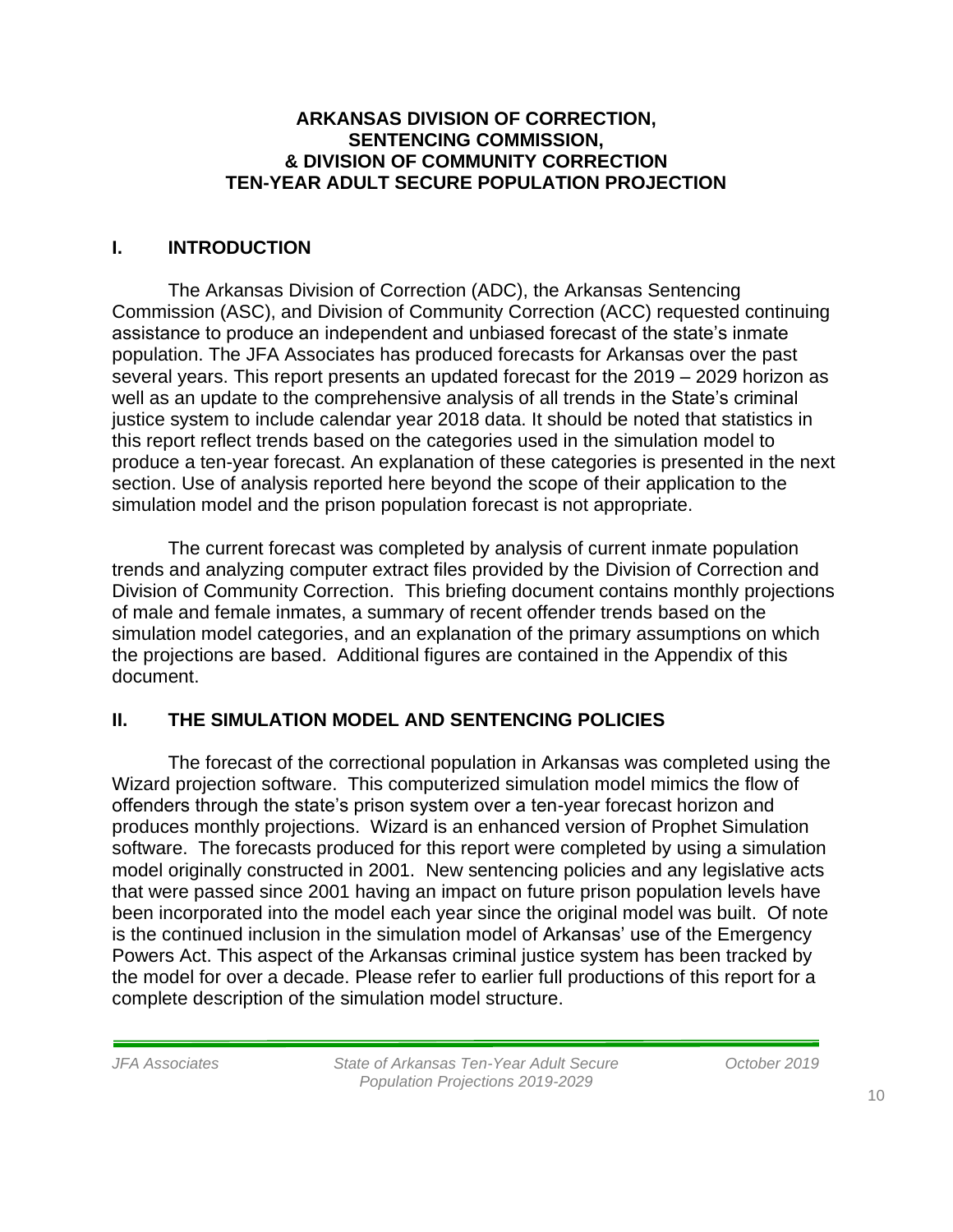### **Factors the Wizard Model uses to Project the ADC Population**

Because Wizard attempts to mimic the state's sentencing structure and the flow of prisoners to and from the ADC, it must look at a wide array of data that have both a direct and indirect impact on prison population growth. A variety of factors underpin a correctional system's long-term projection. These factors can be separated into two major categories – external and internal.

*External* factors reflect the interplay of demographic, socio-economic and crime trends that produce arrests, and offenders' initial entry into the criminal justice process. Criminologists have long noted that certain segments of the population have higher rates or chances of becoming involved in crime, being arrested and being incarcerated. This is known as the "at-risk" population, which generally consists of younger males. The high crime rate ages are between 15 and 25, while the high adult incarceration rate is between the ages of 18 and 35. When the at-risk population is expected to increase in a jurisdiction, one can also expect some additional pressure on criminal justice resources, all things being equal.

*Internal* factors reflect the various decision points within the criminal justice system that cumulatively determine prison admissions and length of stay (LOS). These decisions begin with police and end with correctional officials who, within the context of the courtimposed sentences, have the authority to release, recommit, give and restore a wide array of good time credits, and offer programs that may reduce recidivism.<sup>1</sup>

For example, one of the most difficult numbers to estimate is the number of prison admissions for the next five years. People come to prison for three basic reasons: 1) they have been directly sentenced by the courts to a prison term (new court commitments); 2) they have failed to complete their term of probation and are now being sentenced to prison for a violation or new crime; or, 3) they have failed their term of parole (or post-release supervision) and are being returned to prison for a new crime or a technical violation. Almost two-thirds of the people who are admitted to prison, nationally, are those who have failed to complete probation or parole. A projection model thus should have a "feedback loop" that captures the relative rate of probation and parole failures.

Since each state has a unique sentencing structure, the model developed for a particular state must take into account that state's sentencing laws. The following

 $<sup>1</sup>$  The amount of discretion correctional authorities have to release prisoners varies according to each</sup> state's sentencing structure. The majority of states have indeterminate sentencing, which offers the greatest amount of discretion by virtue of authority of parole boards which are authorized to release inmates once they have served their minimum sentence. But even most states with determinate sentencing also provide some level of discretion to release prisoners based on good time and special program credits. Arkansas has determinate sentencing.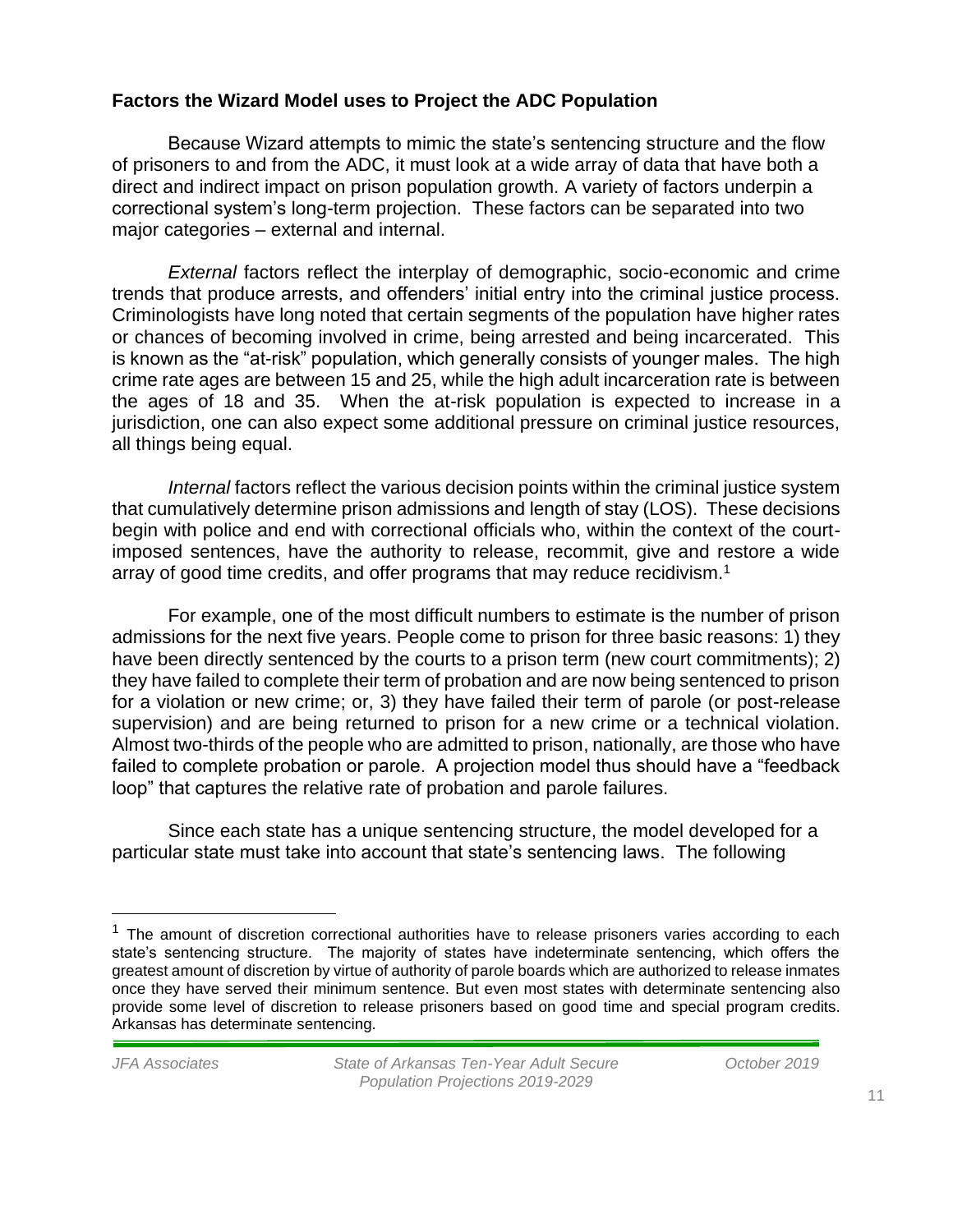discussion details how JFA Associates has tuned the simulation model to reflect specific changes in Arkansas.

In the simulation model, particular care was taken to characterize accurately the elements of the Arkansas Sentencing Standards, enacted on January 1, 1994, and of Acts 1326 (of 1995), 1135 (of 1997) and 1268 (of 1999). Other legislation taken into account include comprehensive corrections reforms enacted in 2011 under Act 570, emergency jail release mechanisms enacted in Acts 418 (of 1987) and 1721 (of 2003). More detail follows.

On January 1, 1994, Arkansas put into effect a sentencing grid that uses a combination of the seriousness of the current offense and the offender's criminal history to arrive at a presumptive sentence. Guidelines in Arkansas are advisory and court use is voluntary. Courts may sentence within the entire statutory range of an offense.

Felony crimes in Arkansas are categorized into ten levels of seriousness with 10 as the most serious. The offender's criminal history score is determined through allocation of points for any prior convictions/adjudications and criminal justice status.

Offenders convicted of a crime in lower seriousness levels 1 through 6 are eligible for supervised release after serving one-third of their sentence minus good time. Offenders convicted of a crime in seriousness levels 7 through 10 are eligible after serving one-half of their sentences minus good time. The exceptions to these rules are directed at offenders convicted of the particular crimes enumerated in Acts 1326, 1135 and 1268 who must serve 70 percent of their sentences and are not eligible to earn good time. Act 1326 took effect in September of 1995 and includes the following crimes: Murder I, Rape, Kidnapping, Aggravated Robbery, Trafficking of Persons and Causing a Catastrophe. Act 1135 took effect on August 1, 1997 and includes the crime of manufacturing methamphetamine. Act 1268 took effect on July 30, 1999 and added the use of paraphernalia to manufacture methamphetamine. In 2007, Act 1034 allowed persons convicted of methamphetamine related crimes to accrue good time and reduce their sentence up to 50 percent of maximum. Act 570 of 2011 went into effect on July 27, 2011 and amended the 70 percent parole eligibility statute to add trafficking methamphetamine to the list of 70 percent crimes. The act also removed possession of drug paraphernalia to manufacture methamphetamine, now codified at §5-64-443(b) from 70 percent parole eligibility. Offenders sentenced under the former §5-64-403(c)(5) are still subject to 70 percent parole eligibility.

Act 363 of 2009 made good time retroactive to all 70 percent meth sentences. These cases are still 70 percent - offenses but are now eligible for good time. Because of the restriction on the amount of reduction (no more than 50 percent of the original sentence) it is awarded on 12 days for 30 served on Class I; 8 for 30 on Class II; 4 for 30 on Class III and zero for Class IV.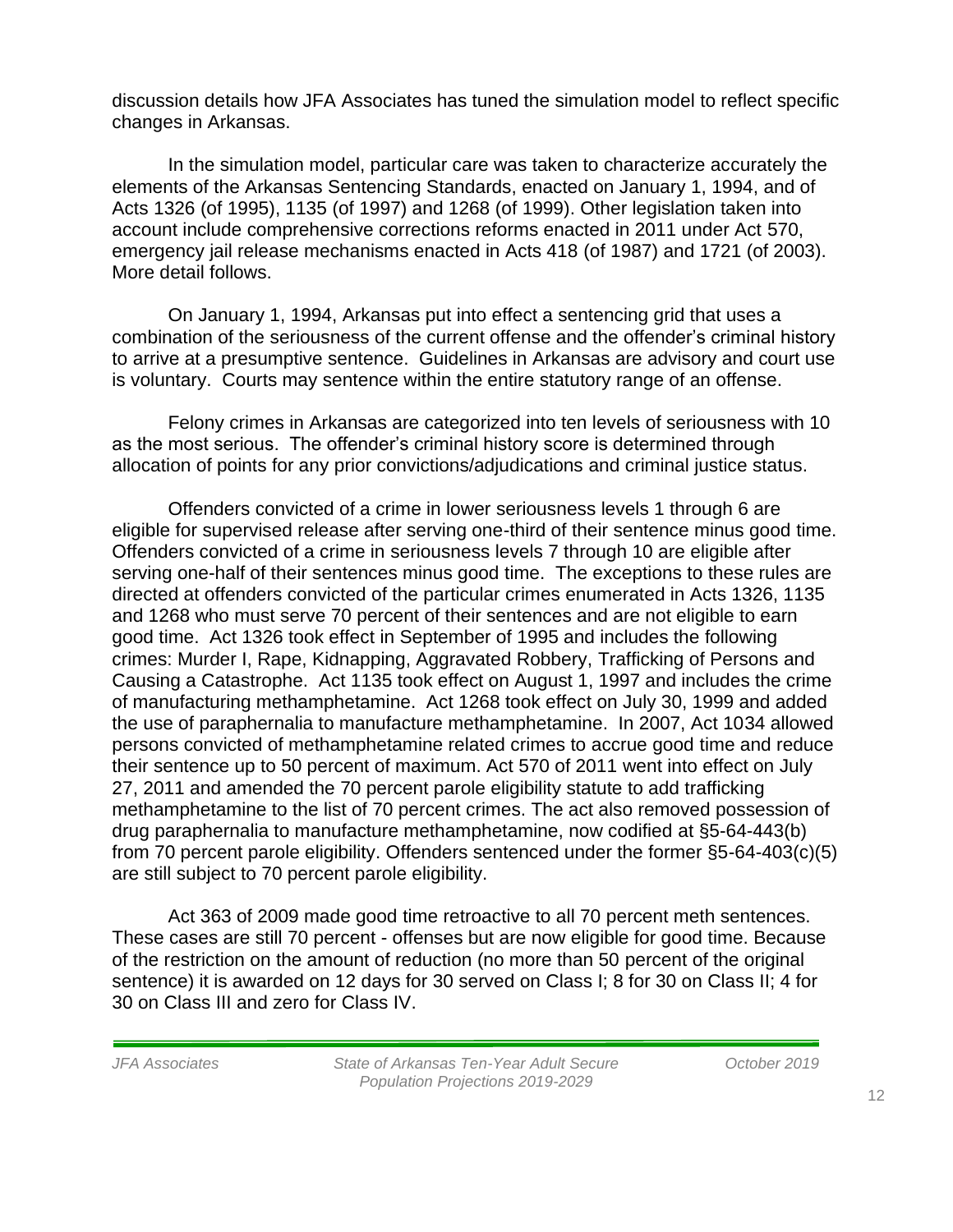In the simulation model, offenders convicted under Acts 1326, 1135 and 1268 are placed in their own Identification Group (ID Group), allowing the particular limitations on their release eligibility to be accurately modeled. Offenders sentenced to serve life in prison also have their own ID Group. The remaining offenders are placed in ID Groups based on three factors: 1) gender, 2) admission type: new commitment or parole violator, and 3) seriousness level. Some seriousness levels are combined together, however seriousness levels 1 through 6 have been kept separate from those in seriousness levels 7 through 10 due to the difference in the proportion of time to be served before transfer eligibility.

In 1987, Act 418, known as the Emergency Powers Act (EPA), was enacted. This act gave the Arkansas Board of Corrections the ability to effect policy whereby measures could be taken if the prison population exceeded 98 percent of capacity. Any offender is eligible for early release under the act if they are within 90 days of parole eligibility (with parole approval), transfer eligibility or discharge date(s). Act 1721, put into law in 2003, extended the Board of Correction's emergency powers to enact the same early release mechanisms if the county jail backlog exceeds 500 inmates. The provision allows offenders who have been convicted of certain non-violent offenses and who have served at least six months in the ADC to be eligible for release up to one year prior to their transfer eligibility (TE) date.

EPA releases are capacity driven and linked to an offender's transfer eligibility date or discharge date, arbitrarily decreasing their length of stay anywhere from 1 to 90 days. The simulation model's goal is to forecast the need for capacity and can only track the flow of offenders based on predicted trends. There are no means by which Arkansas can track EPA releases from admission to release as the emergency nature of the act predicts it will not be used should capacity not be exceeded. Therefore, EPA releases cannot be predicted within the simulation model. Rather, EPA releases are built into the model and assumed to remain at the previous year's level every year throughout the forecast horizon. For this reason, it is important to update the simulation model and reforecast the Arkansas prison population on an annual basis. EPA releases are watched very closely and tracked in this report in the 'Forecast Accuracy' section to more adequately gauge their impact.

In 2013 numerous policy changes were enacted by the Arkansas Board of Corrections. They are listed here to augment the discussion in the 'special reporting section' concerning the increase in parole violator revocations in 2013.

Arkansas Board of Corrections Policy Changes 2013:

1. ACC will not release parole holds on individuals awaiting a revocation hearing pursuant to requests from jail personnel.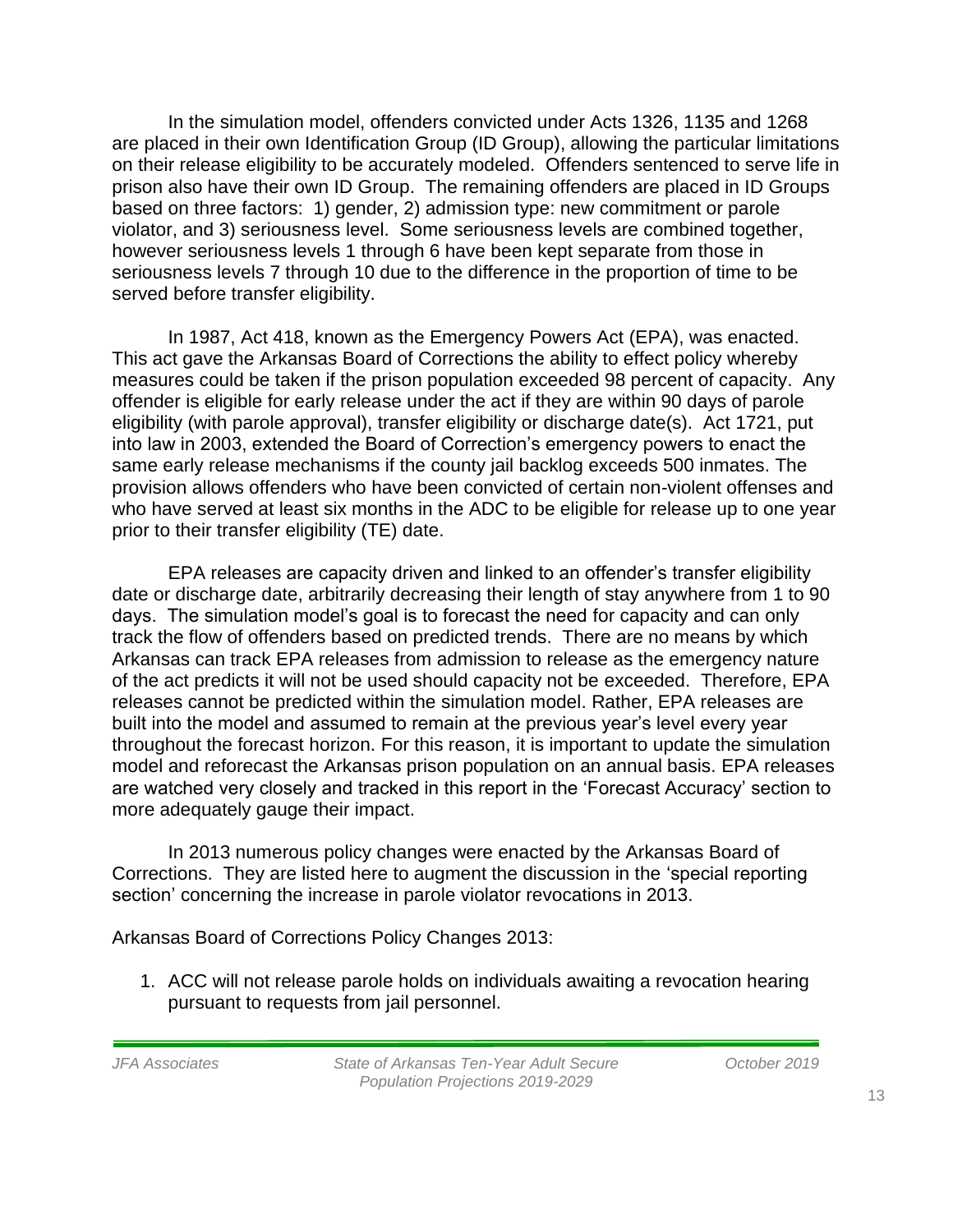- 2. All requests for release of holds made by sheriffs or jail personnel must be in writing.
- 3. Parolees charged with a violent felony as defined by Act 1029 of 2013 or a violent or sex related misdemeanor will be jailed and a revocation hearing requested.
- 4. Parolees charged with any other felony will either be jailed or placed on GPS Monitoring and a revocation hearing requested.
- 5. Parolees who have absconded will be jailed and a revocation hearing requested. Absconding is defined as evading supervision for more than 180 days.
- 6. Parolees who have two prior violations for evading supervision for less than 180 days will be jailed and a revocation hearing requested upon a third (3) violation. A warrant for evading supervision is issued when a parolee fails to report and cannot be located for 30 days.
- 7. Parolees who have evaded supervision for more than 90 days that have a history of a violent felony as defined by Act 1029 of 2013 or a sex related misdemeanor will be jailed and a revocation hearing requested. All requests for revocations and denials thereof will be fully documented in the offender's case file. A parole hold will remain in effect on an ACT 3 Mental Evaluation until the hearing is completed.

Also in 2013, Act 132 and Act 133 added felony Y trafficking of persons to the list of 70 percent sentencing crimes.

Act 895 of 2015 added residential burglary to the list of "felonies involving violence" that are outlined in the habitual offender statute established in Act 1805 of 2001. Act 1805 of 2001 stipulated a list of offenses for which any person who has previously pled guilty or nolo contendere to and are subsequently convicted of again, shall not be eligible for release on parole by the Arkansas Parole Board. As a result, habitual offenders are now tracked separately for this report and in the simulation model to identify any emerging trends.

In early 2017, Act 423, known as the Criminal Justice Efficiency and Safety Act of 2017, was passed. Parts of Act 423 seek to increase the effectiveness of monitoring probationers and parolees by the Division of Community Correction, to promote efficient staffing by the Division of Community Correction and to establish more efficient and effective punishment for parolees and probationers who violate the terms and conditions of their supervision. The impact of this legislation on the number of parole and probation revocations to the ADC has been incorporated into the simulation model and the projections presented in this document.

The next section of this report will examine the external trends (crime and resident population) that can impact the Arkansas criminal justice system.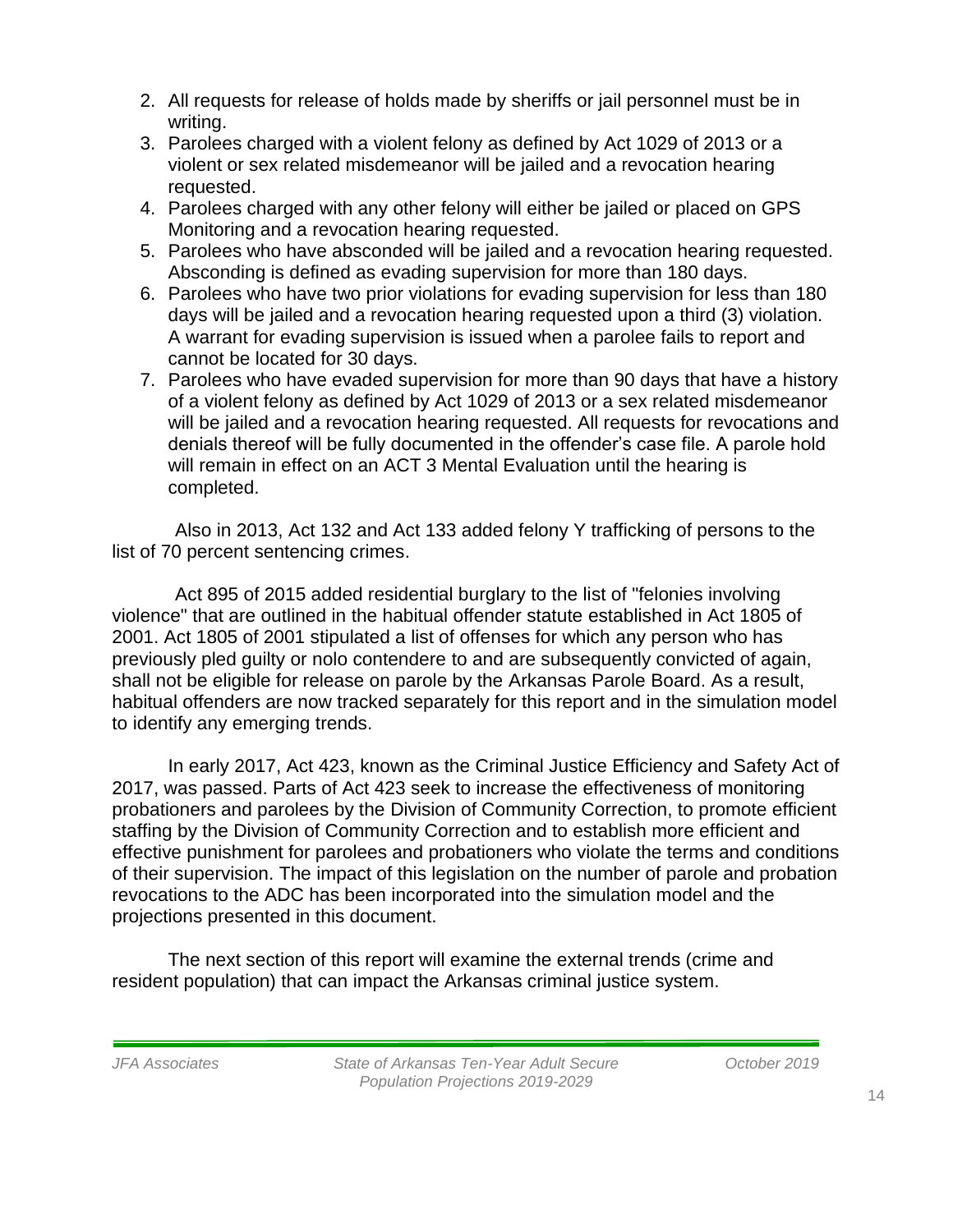### **III. EXTERNAL TRENDS IMPACTING THE ARKANSAS PRISON POPULATION**

*Significant Finding: Growth in the Arkansas resident population is projected to remain static over the next several years. Growth is projected to average less than 1.0 percent annually from 2018 estimated counts through the year 2025.* 

*Significant Finding: UCR Part I reported crimes in Arkansas decreased by 4.5 percent between 2016 and 2017 (the most recent years of data that are available). This decrease is fueled by a 5.8 percent decrease in property crimes. Reported violent crimes increased for the fourth year in a row.*

### **Arkansas Resident Population**

Growth in a state's resident population can indirectly impact its criminal justice system, particularly growth in a state's "at-risk" population. As discussed previously, the at-risk population is defined as the portion of the resident population most likely to be incarcerated. Here, this demographic group is defined as all males between the ages of 18 and 35.

Since 2000, Arkansas's resident population has grown at a moderate pace. Between 2000 and 2004 the population grew by an average annual rate of 0.6 percent. Between 2005 and 2010 it grew an average annual rate of 1.0 percent. Using the 2010 census as a base, the University of Arkansas Institute for Economic Advancement has projected the resident population of Arkansas will grow from the 2018 estimate of 3,013,825 to 3,148,708 in 2025 (an increase of 0.4 percent overall). These data are listed in Table 3. It should be noted that the historical and projected resident population for Arkansas is dramatically outpaced by the growth in both prison admissions and prison population indicating Arkansas is increasing its already historically high incarceration rate.

Previous versions of this brief have included the projected growth of the state's atrisk population. Unfortunately, the US Census Bureau has not updated these projections for the states using the 2010 census base data. As an alternative, this brief presents available historical estimates for 2010 through 2017 (the most recent data since the last decennial census) in Table 4. During this time period, the at-risk population has increased by only 0.4 percent per year and by only 2.6 percent overall. Near future growth in this population will most likely mimic these trends.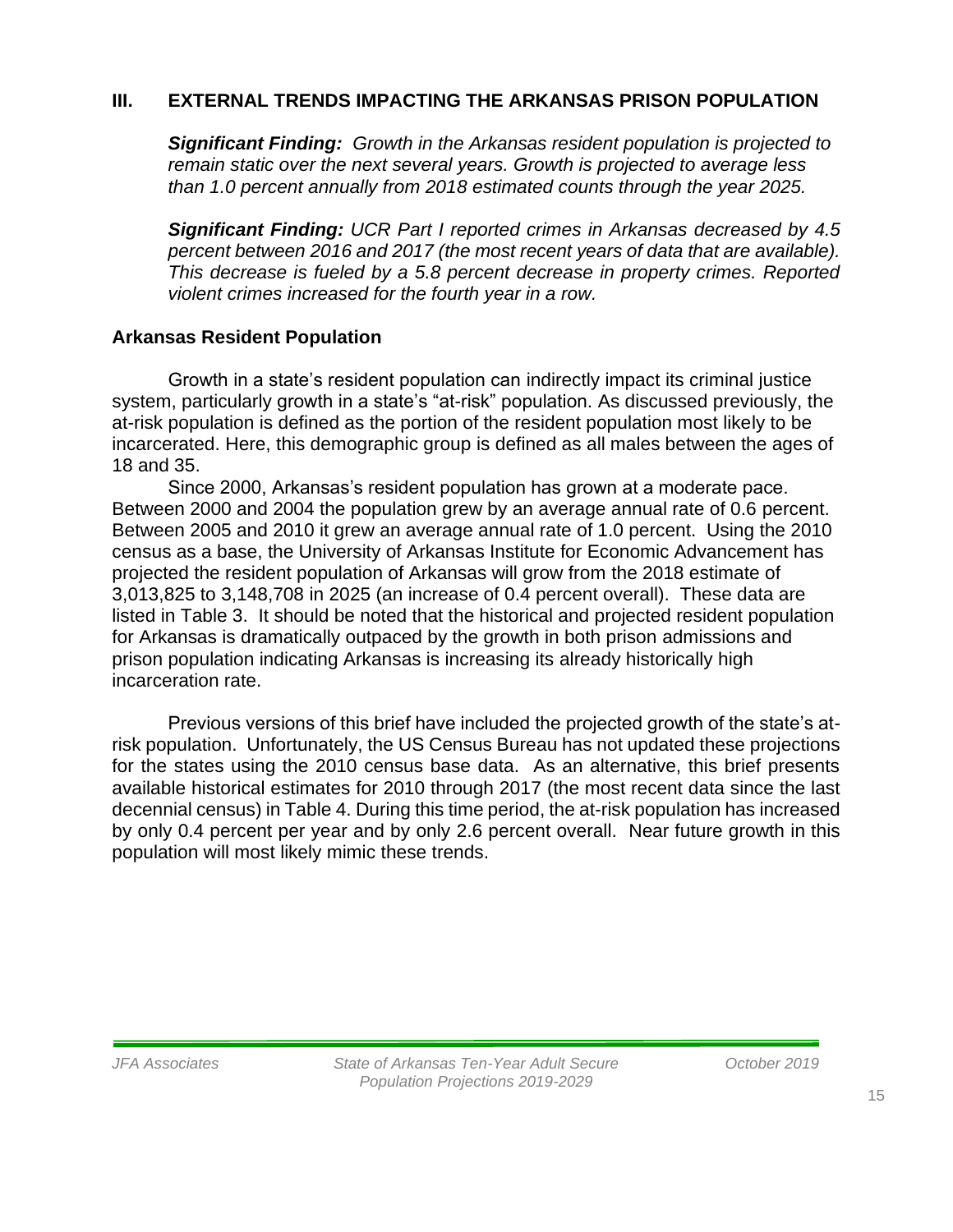#### **TABLE 3 ARKANSAS PROJECTED RESIDENT POPULATION 2018 – 2025**

| Year                                        | Total<br>Resident<br><b>Population</b> | Annual<br><b>Percent</b><br>Change |
|---------------------------------------------|----------------------------------------|------------------------------------|
| Actual 2018                                 | 3,013,825                              |                                    |
| 2019                                        | 3,062,041                              | 1.6%                               |
| 2020                                        | 3,078,021                              | 0.5%                               |
| 2021                                        | 3,092,955                              | 0.5%                               |
| 2022                                        | 3,107,234                              | 0.5%                               |
| 2023                                        | 3,121,147                              | $0.4\%$                            |
| 2024                                        | 3,134,930                              | 0.4%                               |
| 2025                                        | 3,148,708                              | 0.4%                               |
| Average<br>Projected<br>Change<br>2018-2025 |                                        | $0.6\%$                            |

*Source: US Census Bureau; University of Arkansas Institute for Economic Development.*

#### **TABLE 4 HISTORICAL ARKANSAS AT-RISK POPULATION 2010 – 2017**

| Year                                           | <b>Estimated</b><br><b>Male Resident</b><br><b>Population</b><br><b>Ages 18-35</b> |
|------------------------------------------------|------------------------------------------------------------------------------------|
| 2010                                           | 351,823                                                                            |
| 2011                                           | 354,701                                                                            |
| 2012                                           | 356,872                                                                            |
| 2013                                           | 357,845                                                                            |
| 2014                                           | 354,200                                                                            |
| 2015                                           | 356,162                                                                            |
| 2016                                           | 356,276                                                                            |
| 2017                                           | 361,032                                                                            |
| <b>Percent Average</b><br>Change 2010-<br>2017 | 0.4%                                                                               |

*Source: US Census Bureau; University of Arkansas Institute for Economic Development.*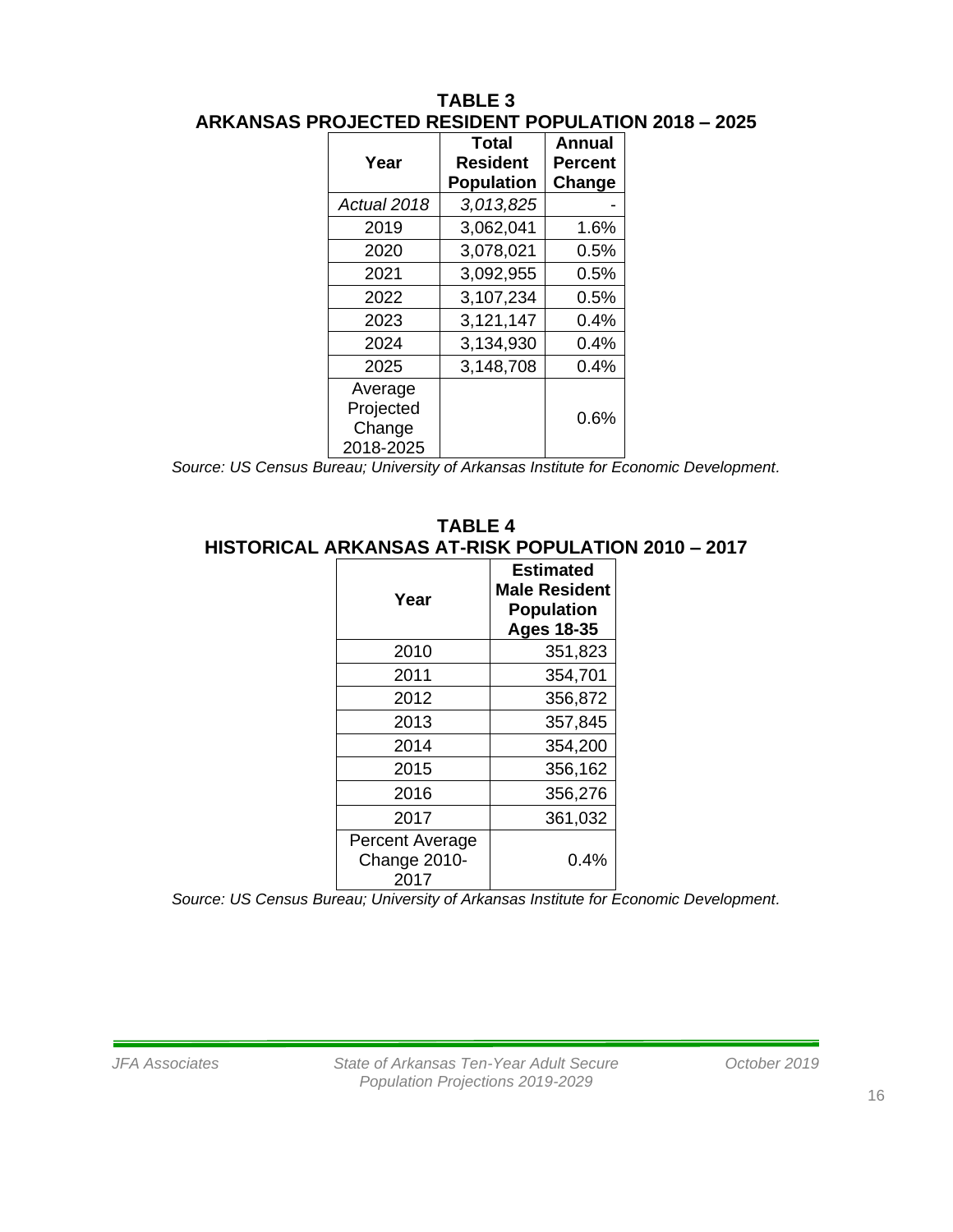#### **Crime in Arkansas**

Note: Crime rates mentioned in this report are a reference to reported crime tracked by the FBI's UCR initiative. Although no statistical significance is attributed to the impact of crime rates on prison admissions, observing these rates can provide some anecdotal insight into state prison admission trends and, in some cases, a lower level of guidance in projecting future admissions to prison.

During the 1990s, the levels of most serious reported violent and property crimes (defined by the FBI's Uniform Crime Reports Part I Crime category) in Arkansas remained static during the first part of the decade. Subsequently in the latter half of the 1990s, crime rates decreased significantly. From 1990 to 1995, the absolute number of UCR Part I crimes in Arkansas decreased at an average annual rate of 0.2 percent. From 1995 to 1999, the number of UCR Part I crimes fell at an average annual rate of 3.3 percent.

The crime index for CY 2004 showed that reported crime had increased by over 9.0 percent from the 2003 number. This is largely due to a change in Arkansas's reporting methods to the FBI. Arkansas assumed responsibility for reporting incidents of crime to the FBI in 1974. Until January 1, 2003, this information was collected from state agencies via summary reporting. After that date, Arkansas required all crime data to be reported based on incident. This change-over required a state-wide software update at all reporting locations.

With the release of new crime information for 2005, JFA began to track recent crime trends for Arkansas once again. As shown in Table 5, crime rates under the old reporting system continued to decline between 2000 and 2003. Under the new reporting system, the incidents of crimes reported increased by 1.1 percent between 2004 and 2005. Since 2005, the crime rates in Arkansas have consistently decreased.

However, violent crime has increased every year since 2014. The 554.9 violent crimes reported per 100,000 residents in 2017 is 15.6 percent higher than the 2014 data. Table 6 provides detailed historical reported crime data for Arkansas.

#### **Comparison of Arkansas and the United States**

In the discussion above, the population and crime data are observed in terms of changes over time within Arkansas. In Table 6, Arkansas's population and crime data are presented in comparison to the national levels and trends. Arkansas has had growth in residential population on par with the nation over the past decade, growing by 6.0 percent compared to 8.0 percent for the United States. Crime in the nation, as a whole, has decreased by a far larger percentage when compared to Arkansas. From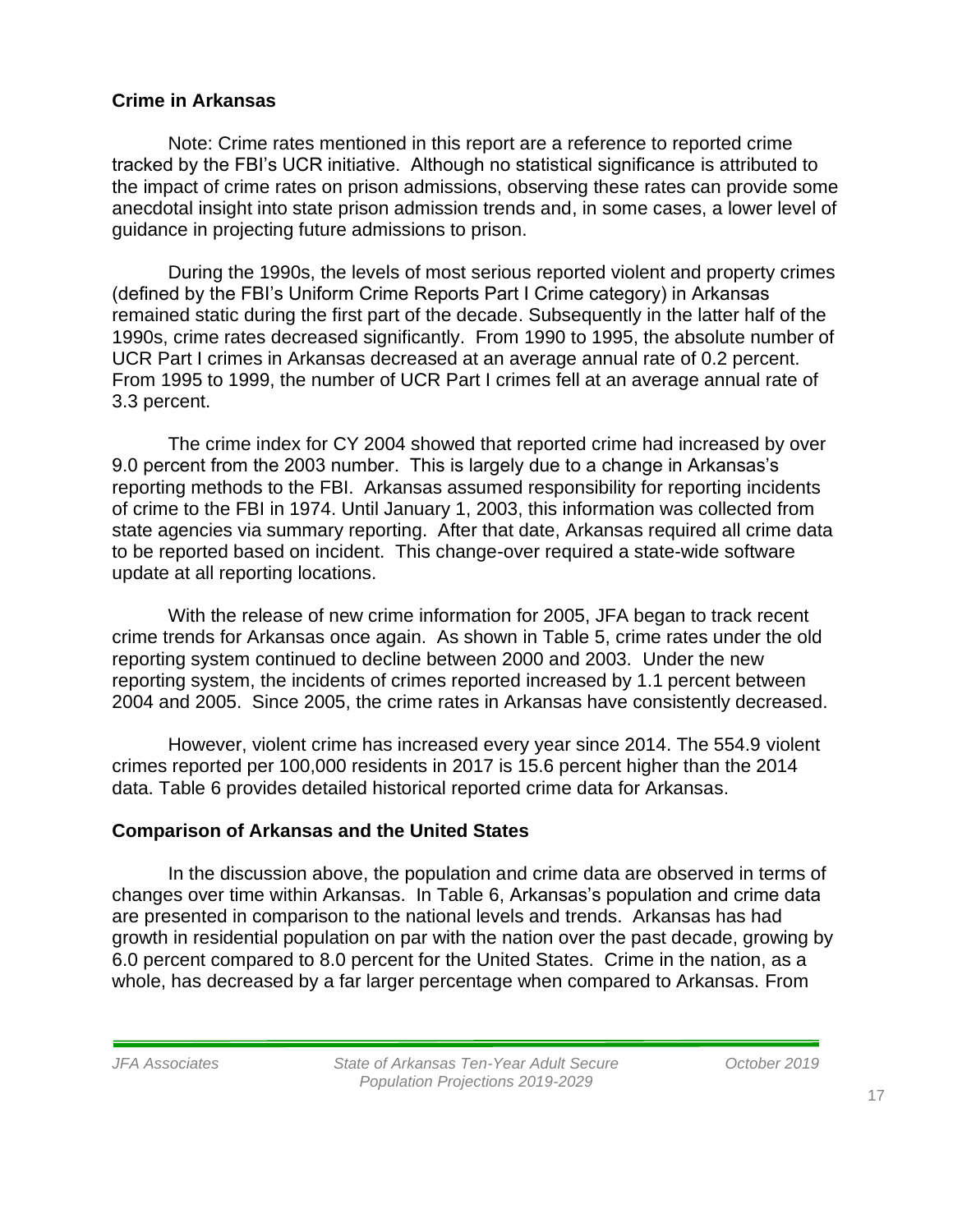2007 to 2016, reported crime in the U.S. decreased by 26.0 percent while Arkansas saw a 18.8 percent decrease in reported crime.

In terms of state prison populations (using the most recent national data available: year-end 2017), Arkansas has seen significantly larger overall growth as compared to the nation as a whole over the last ten years. Arkansas grew by 21.2 percent overall compared to a 6.6 percent decrease nationally. It is important to note that the Arkansas prison population appears to have stabilized in recent years. The ADC population decreased by 1.5 percent between year-end 2017 and year-end 2018.

According to the Bureau of Justice Statistics, Arkansas' adult incarceration rate in 2017 was 781 prisoners per 100,000 state residents. The Arkansas rate vastly exceeded the national rate of 503. Note: the national incarceration rate used for this report is based on offenders held in state prisons only and does not include federal prisoners or persons held in jails. Also reported by the Bureau of Justice Statistics, Arkansas had a lower probationer rate than the nation as a whole in 2016 (the most recent year available for national data). This indicates that the Arkansas criminal justice system relies more heavily on incarceration versus prison diversion than the U.S. as a whole.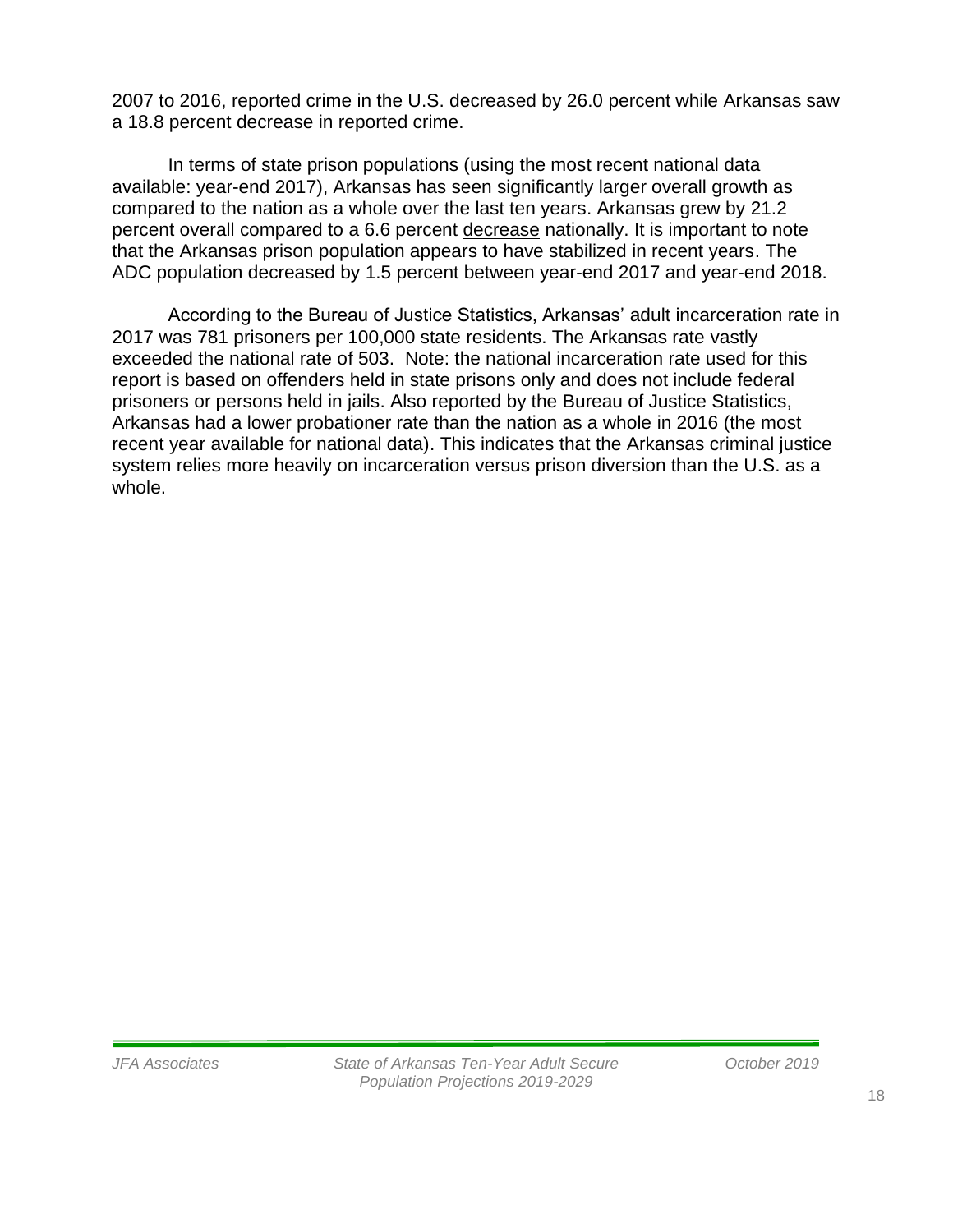| וויש ושוויש.                               | וווווווט וטע<br><b>Total</b>    |                                         | <u>,  Annanoau 1999</u>                  |
|--------------------------------------------|---------------------------------|-----------------------------------------|------------------------------------------|
| Year                                       | <b>Reported</b><br><b>Crime</b> | <b>Reported</b><br><b>Violent Crime</b> | <b>Reported</b><br><b>Property Crime</b> |
| 1990                                       | 4,866.9                         | 532.2                                   | 4,334.7                                  |
| 1991                                       | 5,165.0                         | 583.3                                   | 4,581.7                                  |
| 1992                                       | 4,761.7                         | 576.5                                   | 4,185.2                                  |
| 1993                                       | 4,810.3                         | 593.3                                   | 4,217.0                                  |
| 1994                                       | 4,798.7                         | 595.1                                   | 4,203.6                                  |
| 1995                                       | 4,690.9                         | 553.2                                   | 4,137.7                                  |
| 1996                                       | 4,699.2                         | 524.3                                   | 4,174.9                                  |
| 1997                                       | 4,718.7                         | 526.9                                   | 4,191.8                                  |
| 1998                                       | 4,283.4                         | 490.2                                   | 3,793.2                                  |
| 1999                                       | 4,042.2                         | 425.2                                   | 3,617.0                                  |
| 2000                                       | 4,115.3                         | 445.3                                   | 3,670.0                                  |
| 2001                                       | 4,130.2                         | 452.4                                   | 3,677.8                                  |
| 2002                                       | 4,163.0                         | 425.0                                   | 3,738.0                                  |
| 2003                                       | 4,088.8                         | 456.4                                   | 3,632.4                                  |
| 2004*                                      | 4,535.4                         | 502.3                                   | 4,033.1                                  |
| 2005                                       | 4,596.4                         | 528.5                                   | 4,067.9                                  |
| 2006                                       | 4,581.1                         | 551.6                                   | 3,967.5                                  |
| 2007                                       | 4,472.5                         | 529.4                                   | 3,953.1                                  |
| 2008                                       | 4,331.7                         | 504.6                                   | 3,827.1                                  |
| 2009                                       | 4,290.8                         | 515.8                                   | 3,775.0                                  |
| 2010                                       | 4,058.8                         | 505.3                                   | 3,553.5                                  |
| 2011                                       | 4,235.0                         | 480.9                                   | 3,754.1                                  |
| 2012                                       | 4,129.2                         | 469.1                                   | 3,660.1                                  |
| 2013                                       | 4,048.3                         | 445.7                                   | 3,602.6                                  |
| 2014                                       | 3,818.1                         | 480.1                                   | 3,338.0                                  |
| 2015                                       | 3,772.8                         | 521.3                                   | 3,251.5                                  |
| 2016                                       | 3,819.5                         | 550.9                                   | 3,268.6                                  |
| 2017                                       | 3,633.5                         | 554.9                                   | 3,078.6                                  |
| <b>Average Percent</b><br>Change 1990-1999 | $-1.9%$                         | $-2.3%$                                 | $-1.9%$                                  |
| <b>Average Percent</b><br>1990-2010        | $-0.8%$                         | $-0.1%$                                 | $-0.9%$                                  |
| Average Percent<br>2005-2017               | $-1.7%$                         | 0.9%                                    | $-2.0%$                                  |

#### **TABLE 5 CHANGES IN REPORTED UCR CRIMES IN ARKANSAS 1990 – 2017**

*Source: www.FBI.gov; Note: In 2004 AR UCR reporting methodology changed.*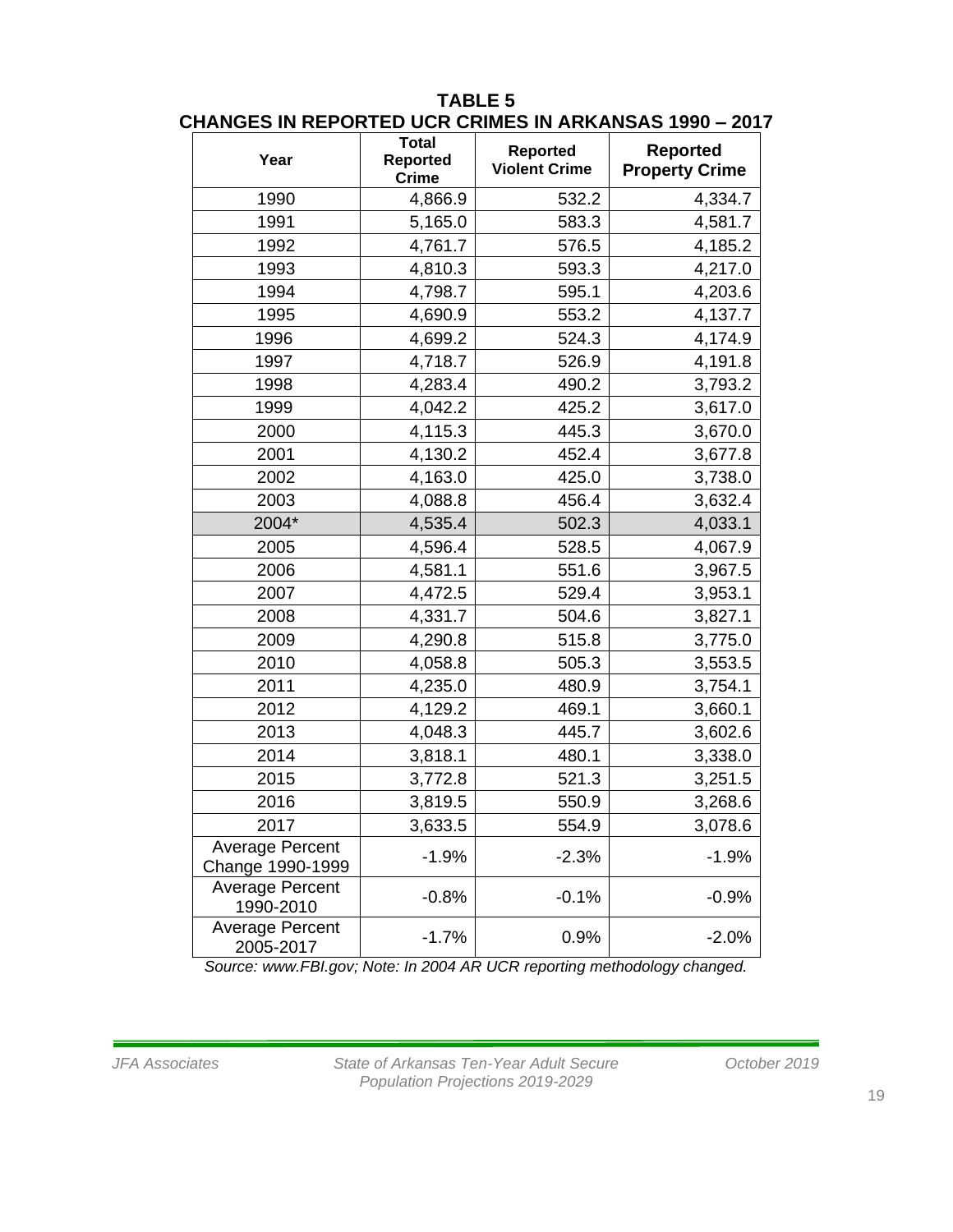#### **TABLE 6 COMPARISON BETWEEN UNITED STATES AND ARKANSAS ON KEY POPULATION AND CRIME DEMOGRAPHICS**

|                                                               | <b>United States</b> | <b>Arkansas</b> |
|---------------------------------------------------------------|----------------------|-----------------|
| POPULATION <sup>2</sup>                                       |                      |                 |
| Total Population (7/1/18)                                     | 327, 167, 434        | 3,013,825       |
| Change in Population                                          |                      |                 |
| 1-year change $(7/1/17 - 7/1/18)$                             | 0.4%                 | 0.3%            |
| 10-year change (7/1/08 - 7/1/18)                              | 7.5%                 | 5.5%            |
| <b>CRIME RATE</b> <sup>3</sup> (Rate per 100,000 inhabitants) |                      |                 |
| UCR Part I Reported Crime Rates (2017)                        |                      |                 |
| Total                                                         | 2,761.2              | 3,633.5         |
| Violent                                                       | 394.0                | 554.9           |
| Property                                                      | 2,367.2              | 3,078.6         |
| Change in Total Reported Crime Rate                           |                      |                 |
| 1-year change (2016-2017)                                     | $-3.0%$              | $-4.9%$         |
| 10-year change (2007-2017)                                    | $-26.0%$             | $-18.8%$        |
| <b>PRISON POPULATION4</b>                                     |                      |                 |
| Total Inmates (State Prisons Only) 2018**                     | 1,306,305            | 17,799          |
| 1-year change (2017-2018)                                     | $-1.0%$              | $-1.5%$         |
| 10-year change (2008-2018)                                    | $-6.6%$              | 21.2%           |
| Average annual change (2008-2018)                             | $-0.7%$              | 2.1%            |
| State Incarceration Rate (per 100,000 residents) <sup>5</sup> | 503                  | 781             |
| PAROLE POPULATION (2018) <sup>6***</sup>                      | 760,392              | 25,040          |
| Rate per 100,000 residents <sup>7</sup>                       | 303                  | 1,038           |
| <b>PROBATION POPULATION (2018)8***</b>                        | 3,655,836            | 34,611          |
| Rate per 100,000 residents <sup>9</sup>                       | 1,459                | 1,347           |

*\*\*Year end 2017 is the latest data available for the U.S.; \*\*\*Year end 2016 is the latest data available for the U.S.; U.S data is for States only, federal cases excluded.*

*JFA Associates State of Arkansas Ten-Year Adult Secure October 2019 Population Projections 2019-2029*

<sup>2</sup> U.S. Census Bureau, Population estimates for July 1, 2018.

<sup>3</sup> Uniform Crime Reports, Crime in the United States – 2017, Federal Bureau of Investigation.

<sup>4</sup> Prisoners in 2017, Bureau of Justice Statistics, April 2019; Arkansas Department of Correction Statewide Population Report.

<sup>5</sup> Prisoners in 2017, Bureau of Justice Statistics, April 2019; US (excludes federal prisons); Rate is for adults only.

<sup>6</sup> U.S. data source: Probation and Parole in the United States, 2016 Bureau of Justice Statistics, April 2018; Arkansas data source: Arkansas Dept. of Community Correction, Research & Evaluation.

<sup>7</sup> U.S. and Arkansas data source: Probation and Parole in the United States, 2016 Bureau of Justice Statistics, April 2018.

<sup>8</sup> U.S. data source: Probation and Parole in the United States, 2016 Bureau of Justice Statistics, April 2018; Arkansas data source: Arkansas Dept. of Community Correction, Research & Evaluation.

<sup>9</sup> U.S. and Arkansas data source: Probation and Parole in the United States, 2016 Bureau of Justice Statistics, April 2018.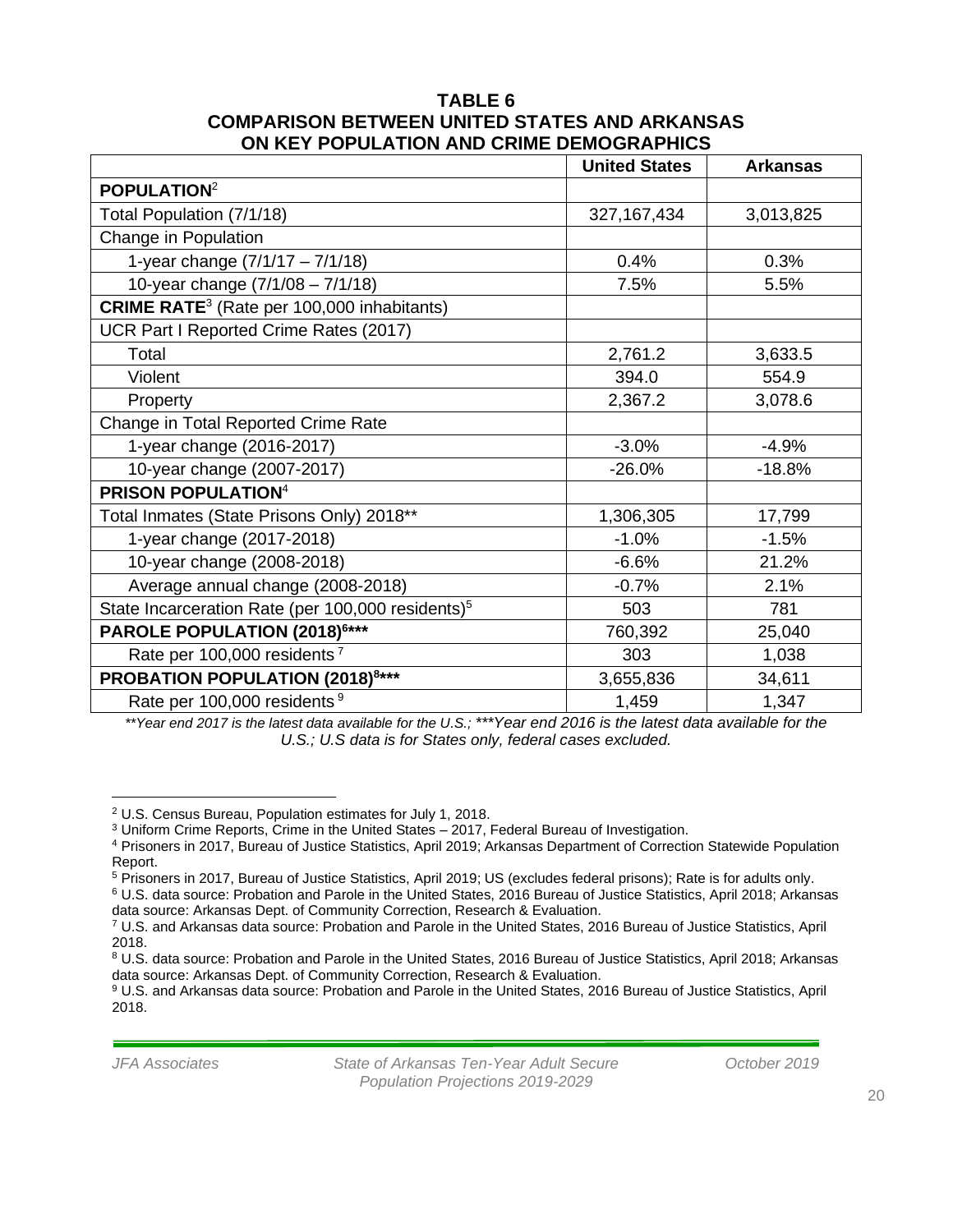## **ACCURACY OF THE JUNE 2018 PROJECTIONS**

The previous inmate population forecast for the Arkansas Division of Correction was released in June 2018. Tracking the accuracy of the previous projections helps JFA Associates determine how well the Wizard model is simulating the Arkansas prison system.

*Significant Finding: For the last 14 months, the projections estimated that the male ADC population would increase by an average of 0.07 percent per month. This population actually decreased by an average of 0.03 percent per month. As a result, the male population was over-forecasted by an average monthly difference of 2.1 percent.* 

*Significant Finding: The Arkansas Division of Correction continued to exercise the Emergency Powers Act in 2018, allowing early release for prisoners throughout the year when over-crowding conditions were at their peak. Although the overall average accuracy of the forecast is good by national standards, EPA releases may hamper the model's ability to estimate the inmate population on a monthly basis by offsetting length of stay trends. In 2018, 2,251 offenders were released via the Emergency Powers Act.* 

Tables 8 through 10 and Figure 7 present the accuracy of projections generated in June of 2018. Accuracy of the projections were tracked from June 2018 to August 2019 by comparing projected totals with the actual counts of male and female inmates.

- Through the most recent 14 months, the projected female population averaged a +2.0 percent difference from actual totals. On average, the 2018 simulation model averaged 27 more female inmates per month than actual counts.
- For the 2018 model, the forecasted counts of male inmates over-estimated the actual population every month from June 2018 to August 2019 with a maximum overestimation of 525 (November 2018).
- The total prison population forecast had an average percent difference of +2.0 percent per month during the entire tracking period. National standards set acceptable error at  $\pm 2.0$  percent.

As mentioned previously, EPA releases are tracked by JFA Associates to monitor and mitigate their impact on the simulation model. The EPA was utilized every month in 2018. Table 7 details EPA releases since 2008. Over the past decade, an annual average of 2,490 persons per year were released via this method. EPA releases serve as mechanism to control prison population growth and in 2018 the Arkansas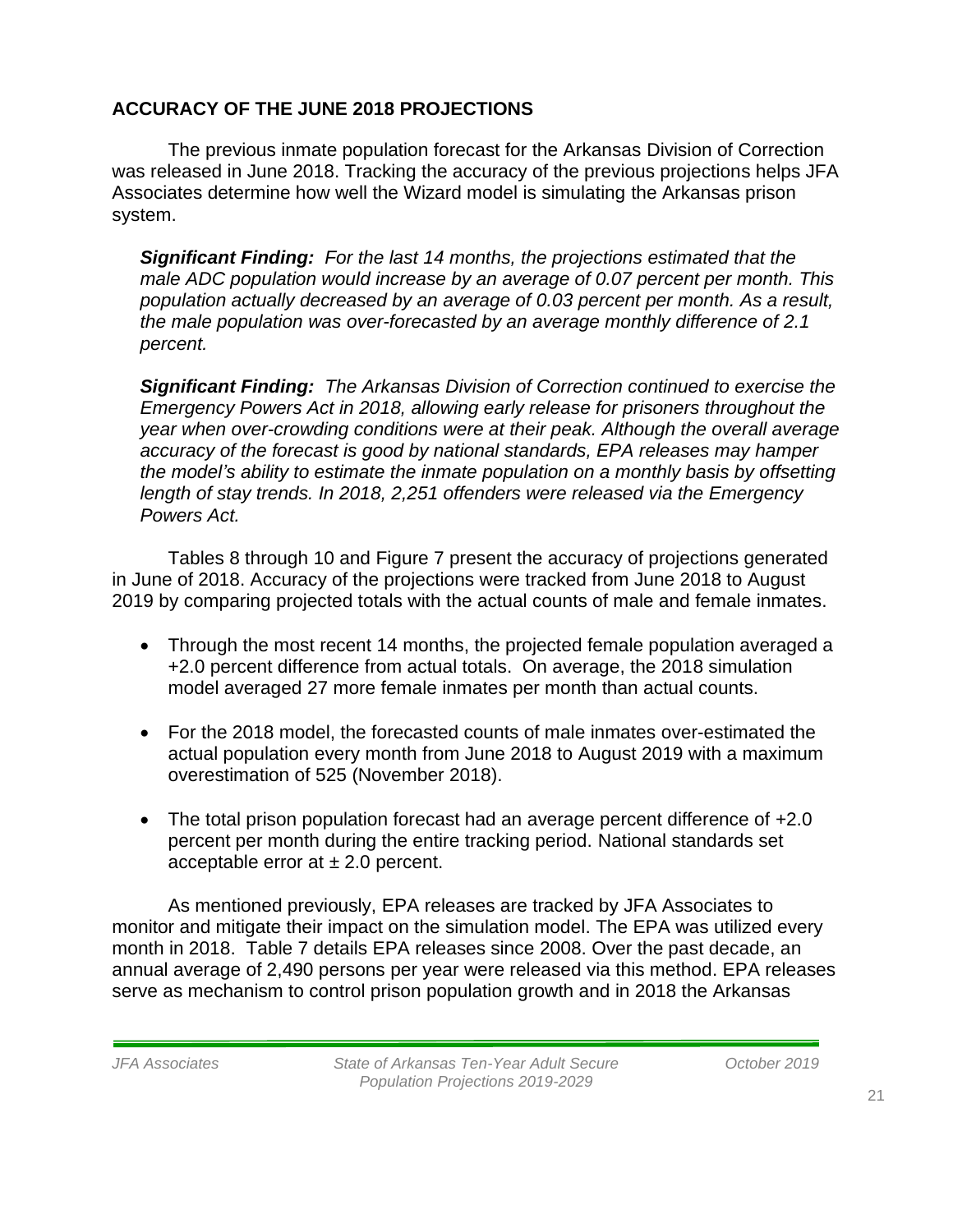prison population saw a slight decline in its total. As such, 2018 saw the lowest level of EPA releases in the past seven years.

| <b>TABLE 7</b><br><b>EPA RELEASES 2008-2018</b> |                         |            |              |  |  |
|-------------------------------------------------|-------------------------|------------|--------------|--|--|
| Year                                            | Act<br>1721             | Act<br>418 | <b>Total</b> |  |  |
| 2008                                            | 369                     | 1,708      | 2,077        |  |  |
| 2009                                            | 512                     | 1,756      | 2,268        |  |  |
| 2010                                            | 319                     | 1,853      | 2,172        |  |  |
| 2011                                            | 319                     | 2,023      | 2,297        |  |  |
| 2012                                            | 169                     | 2,478      | 2,647        |  |  |
| 2013                                            | 201                     | 2,672      | 2,873        |  |  |
| 2014                                            | 437                     | 2,470      | 2,907        |  |  |
| 2015                                            | 368                     | 2,380      | 2,748        |  |  |
| 2016                                            | 311                     | 2,458      | 2,769        |  |  |
| 2017                                            | 203                     | 2,178      | 2,381        |  |  |
| <b>Total 2018</b>                               | 177                     | 2,074      | 2,251        |  |  |
| <b>Jan-18</b>                                   | 32                      | 66         | 98           |  |  |
| Feb-18                                          | 15                      | 385        | 400          |  |  |
| Mar-18                                          | 10                      | 92         | 102          |  |  |
| Apr-18                                          | 42                      | 67         | 109          |  |  |
| May-18                                          | 30                      | 348        | 378          |  |  |
| <b>Jun-18</b>                                   | 5                       | 101        | 106          |  |  |
| <b>Jul-18</b>                                   | 3                       | 74         | 77           |  |  |
| Aug-18                                          | 12                      | 372        | 384          |  |  |
| Sep-18                                          | 10                      | 100        | 110          |  |  |
| Oct-18                                          | 15                      | 56         | 71           |  |  |
| <b>Nov-18</b>                                   | $\overline{\mathbf{c}}$ | 332        | 334          |  |  |
| Dec-18                                          | 1                       | 81         | 82           |  |  |

*Source: ADC Planning & Research.*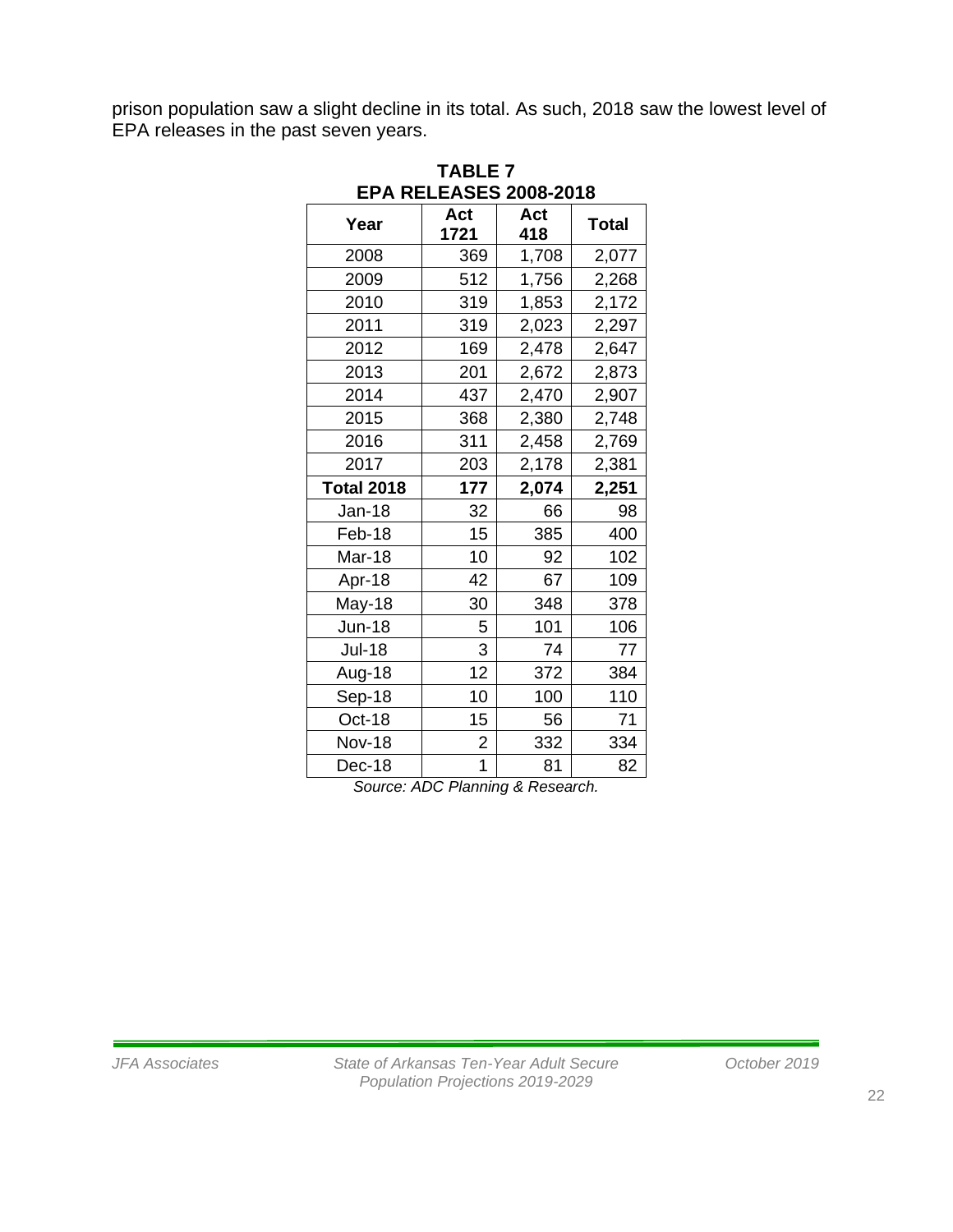|                                                             | <b>Total</b>                       |               |                                     |                                     |
|-------------------------------------------------------------|------------------------------------|---------------|-------------------------------------|-------------------------------------|
| <b>Month-Year</b>                                           | Projected                          | <b>Actual</b> | <b>Numeric</b><br><b>Difference</b> | <b>Percent</b><br><b>Difference</b> |
| <b>Jun-18</b>                                               | 18,137                             | 17,972        | 165                                 | 0.9%                                |
| <b>Jul-18</b>                                               | 18,194                             | 18,005        | 189                                 | 1.0%                                |
| Aug-18                                                      | 18,253                             | 17,751        | 502                                 | 2.8%                                |
| Sep-18                                                      | 18,251                             | 17,865        | 386                                 | 2.2%                                |
| Oct-18                                                      | 18,262                             | 17,943        | 319                                 | 1.8%                                |
| <b>Nov-18</b>                                               | 18,276                             | 17,666        | 610                                 | 3.5%                                |
| Dec-18                                                      | 18,288                             | 17,799        | 489                                 | 2.7%                                |
| Jan-19                                                      | 18,280                             | 17,958        | 322                                 | 1.8%                                |
| Feb-19                                                      | 18,294                             | 17,846        | 448                                 | 2.5%                                |
| <b>Mar-19</b>                                               | 18,333                             | 17,898        | 435                                 | 2.4%                                |
| Apr-19                                                      | 18,284                             | 17,977        | 307                                 | 1.7%                                |
| May-19                                                      | 18,285                             | 17,817        | 468                                 | 2.6%                                |
| Jun-19                                                      | 18,302                             | 17,907        | 395                                 | 2.2%                                |
| <b>Jul-19</b>                                               | 18,320                             | 18,002        | 318                                 | 1.8%                                |
| Aug-19                                                      | 18,316                             | 18,090        | 226                                 | 1.2%                                |
| Average<br><b>Difference</b><br>$\sim$ $\sim$ $\sim$ $\sim$ | $\sim$ 100 $\sim$<br>$\sim$ $\sim$ | $1.11 - A$    | 372<br>$1 - 1 - 1 - 1 - 1 - 1 - 1$  | 2.1%                                |

## **TABLE 8 ACCURACY OF THE 2018 TOTAL PRISON POPULATION FORECAST**

*Source: ADC Planning & Research/JFA Associates' prison projections.*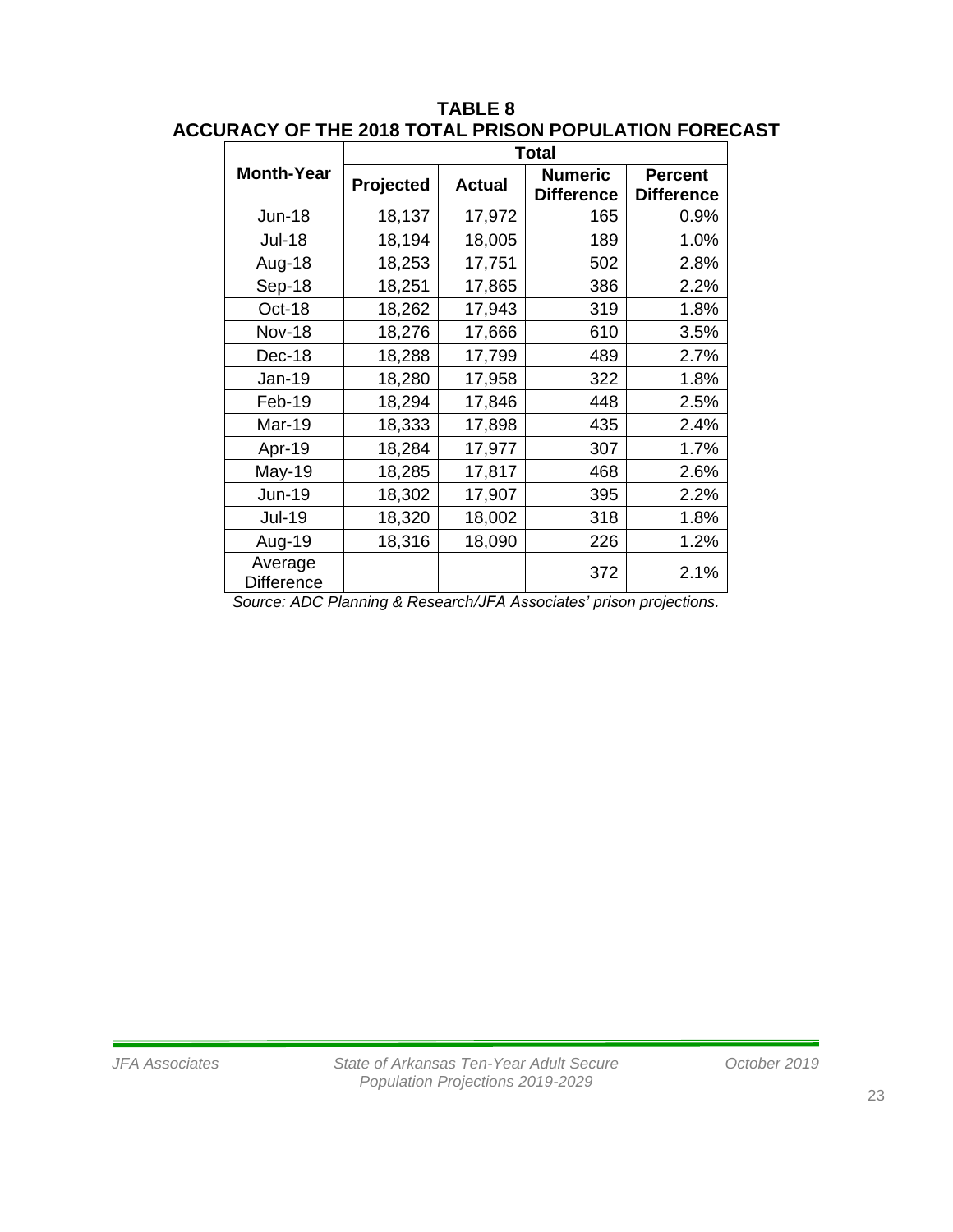|                              | <b>Female</b> |               |                                     |                                     |
|------------------------------|---------------|---------------|-------------------------------------|-------------------------------------|
| <b>Month-Year</b>            | Projected     | <b>Actual</b> | <b>Numeric</b><br><b>Difference</b> | <b>Percent</b><br><b>Difference</b> |
| <b>Jun-18</b>                | 1,444         | 1,385         | 59                                  | 4.3%                                |
| <b>Jul-18</b>                | 1,448         | 1,397         | 51                                  | 3.7%                                |
| Aug-18                       | 1,452         | 1,343         | 109                                 | 8.1%                                |
| Sep-18                       | 1,458         | 1,374         | 84                                  | 6.1%                                |
| Oct-18                       | 1,459         | 1,405         | 54                                  | 3.8%                                |
| <b>Nov-18</b>                | 1,451         | 1,366         | 85                                  | 6.2%                                |
| Dec-18                       | 1,453         | 1,403         | 50                                  | 3.6%                                |
| Jan-19                       | 1,452         | 1,401         | 51                                  | 3.6%                                |
| Feb-19                       | 1,454         | 1,403         | 51                                  | 3.6%                                |
| Mar-19                       | 1,458         | 1,441         | 17                                  | 1.2%                                |
| Apr-19                       | 1,461         | 1,463         | $-2$                                | $-0.1%$                             |
| May-19                       | 1,467         | 1,484         | $-17$                               | $-1.1%$                             |
| <b>Jun-19</b>                | 1,467         | 1,493         | $-26$                               | $-1.7%$                             |
| <b>Jul-19</b>                | 1,462         | 1,521         | $-59$                               | $-3.9%$                             |
| Aug-19                       | 1,466         | 1,575         | $-109$                              | $-6.9%$                             |
| Average<br><b>Difference</b> |               |               | 27                                  | 2.0%                                |

### **TABLE 9 ACCURACY OF THE 2018 FEMALE PRISON POPULATION FORECAST**

*Source: ADC Planning & Research/JFA Associates' prison projections.*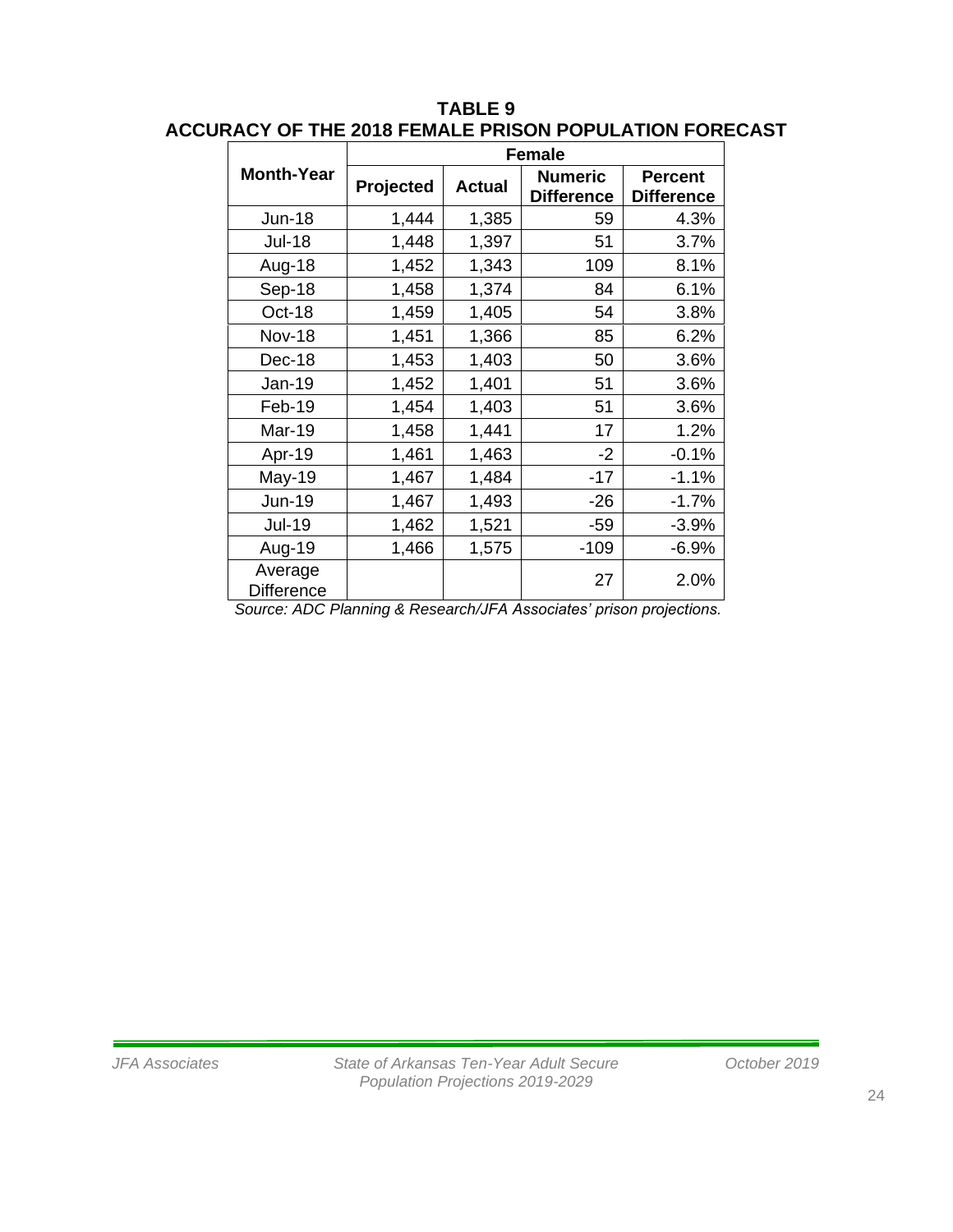|                              | <b>Male</b> |               |                                     |                                     |
|------------------------------|-------------|---------------|-------------------------------------|-------------------------------------|
| <b>Month-Year</b>            | Projected   | <b>Actual</b> | <b>Numeric</b><br><b>Difference</b> | <b>Percent</b><br><b>Difference</b> |
| <b>Jun-18</b>                | 16,693      | 16,587        | 106                                 | 0.6%                                |
| <b>Jul-18</b>                | 16,746      | 16,608        | 138                                 | 0.8%                                |
| Aug-18                       | 16,801      | 16,408        | 393                                 | 2.4%                                |
| Sep-18                       | 16,793      | 16,491        | 302                                 | 1.8%                                |
| Oct-18                       | 16,803      | 16,538        | 265                                 | 1.6%                                |
| <b>Nov-18</b>                | 16,825      | 16,300        | 525                                 | 3.2%                                |
| Dec-18                       | 16,835      | 16,396        | 439                                 | 2.7%                                |
| Jan-19                       | 16,828      | 16,557        | 271                                 | 1.6%                                |
| Feb-19                       | 16,840      | 16,443        | 397                                 | 2.4%                                |
| Mar-19                       | 16,875      | 16,457        | 418                                 | 2.5%                                |
| Apr-19                       | 16,823      | 16,514        | 309                                 | 1.9%                                |
| May-19                       | 16,818      | 16,333        | 485                                 | 3.0%                                |
| <b>Jun-19</b>                | 16,835      | 16,414        | 421                                 | 2.6%                                |
| <b>Jul-19</b>                | 16,858      | 16,481        | 377                                 | 2.3%                                |
| Aug-19                       | 16,850      | 16,515        | 335                                 | 2.0%                                |
| Average<br><b>Difference</b> |             |               | 345                                 | 2.1%                                |

## **TABLE 10 ACCURACY OF THE 2018 MALE PRISON POPULATION FORECAST**

*Source: ADC Planning & Research/JFA Associates' prison projections.*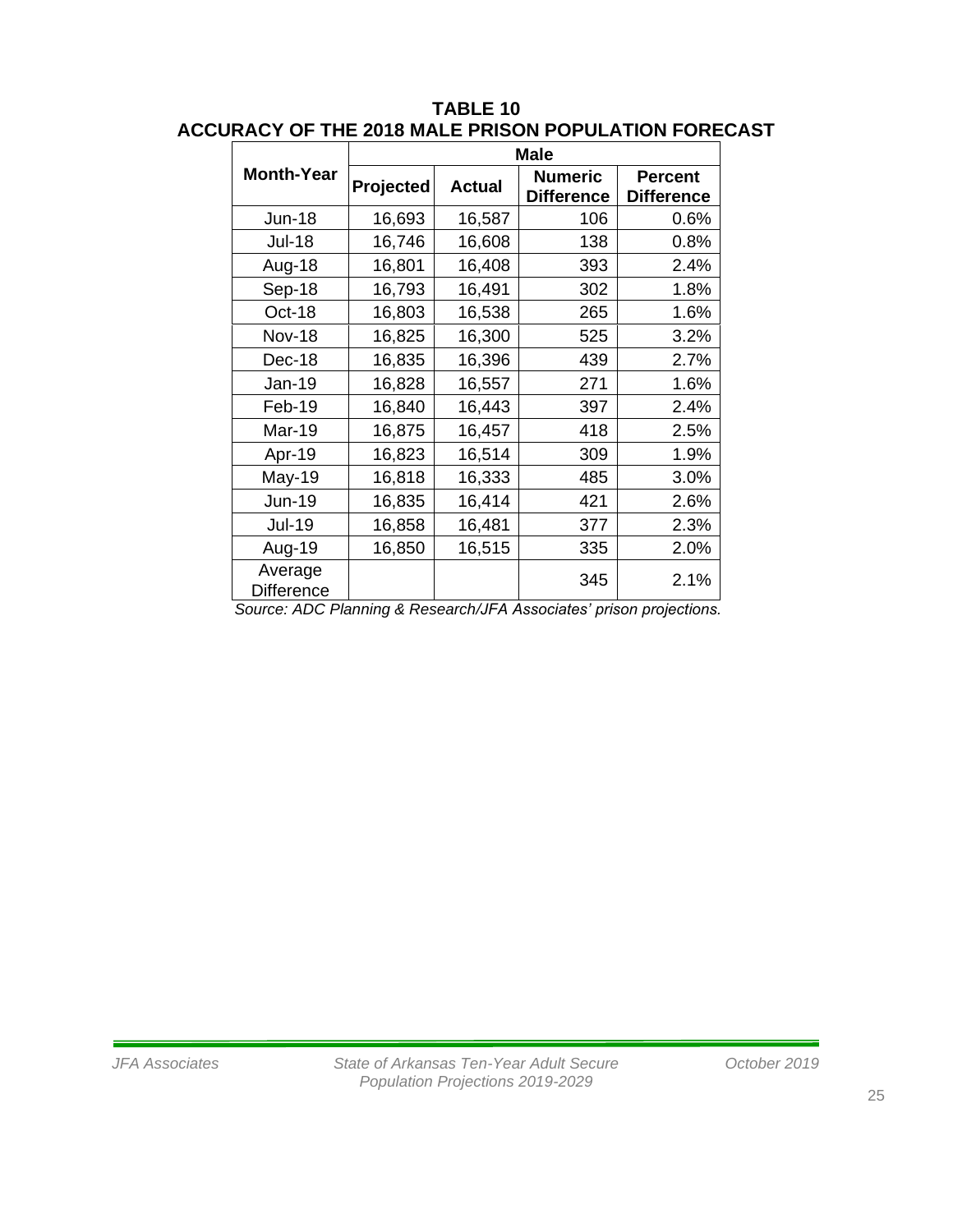## **IV. HISTORICAL ARKANSAS INMATE POPULATION TRENDS**

*Significant Finding: After significant increases in the numbers of persons admitted to the ADC each year from 2013 to 2016, total admissions have decreased each of the most recent two years.* 

*Significant Finding: Total male admissions to prison decreased by 1.5 percent and total female admissions decreased by 0.4 percent between 2017 and 2018.* 

*Significant Finding: Female admission counts to the ADC have nearly doubled in the last ten years.*

Table 11 and Figure 8 present the admissions to prison in Arkansas from 2008 to 2018 for males and females. These data reflect official counts verified by ADC staff. Table 12 presents admissions by intake reason (new commitment versus parole violator). Table 13 and Figure 9 present the year-end inmate populations for inmates from 2008 to 2018. Table 14 lists releases for the past 10 years.

- The number of total admissions to prison in 2018 decreased by 1.3 percent when compared to 2017. As seen in Table 12, the primary driver of the admissions decline was a 3.8 percent decrease in male parole violator admissions.
- Releases from the ADC in 2018 increased by 4.8 percent compared to 2017 counts. The outpacing of admission counts by releases fueled the drop in the ADC population in 2018.
- The female prison population continues to remain static with an average annual increase of a scant 0.1 percent over the last four years.
- At year-end 2018, the total Arkansas prison population was 17,799, which was 21.2 percent larger than the total prison population at year end 2008.
- As of the end of August 2019, the total prison population was 18,090, an increase of 1.6 percent from the December 2018 count. This increase is primarily driven by a 12.3 percent increase in female prisoners.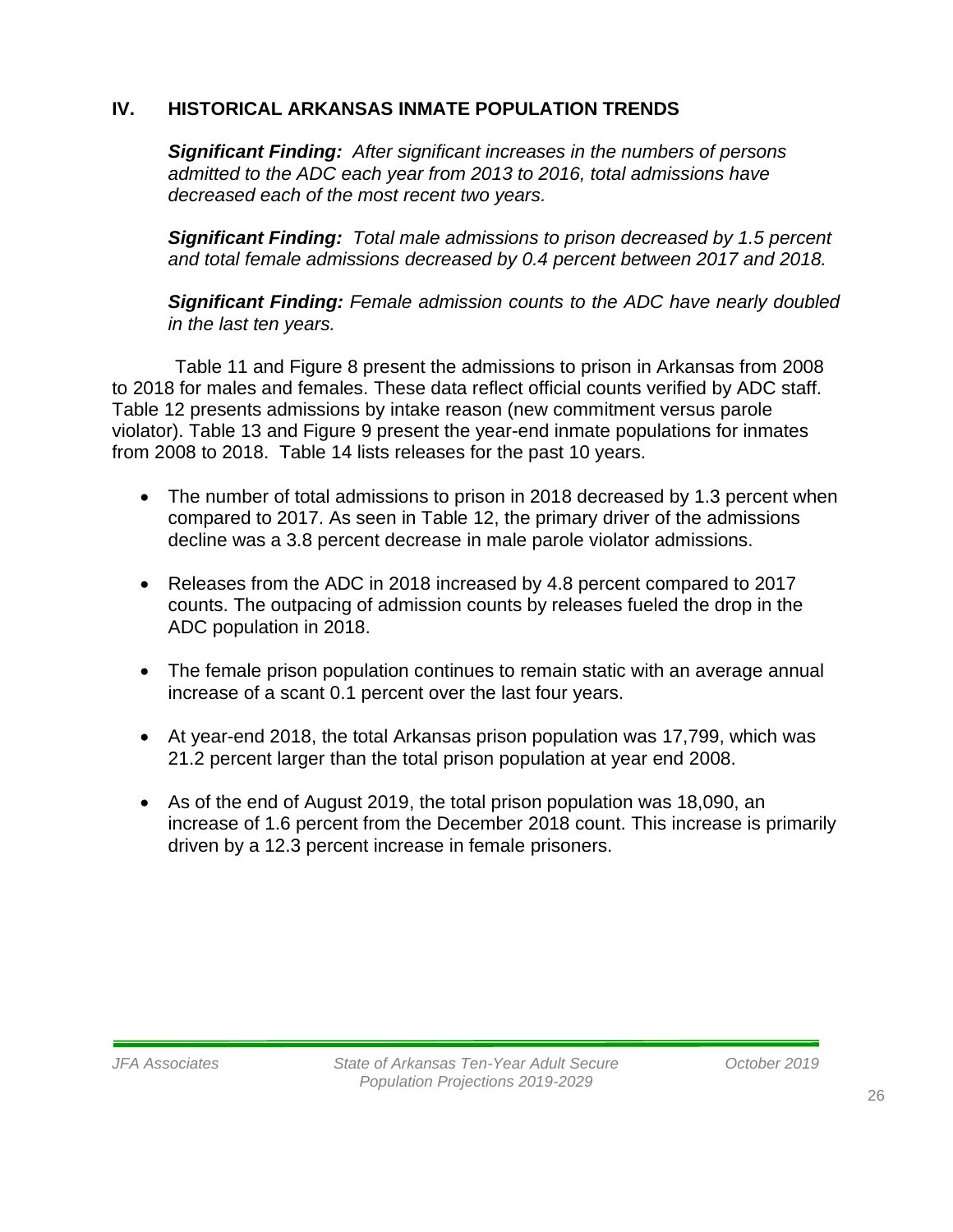| Year                                                     | <b>Males</b> | <b>Females</b> | <b>Total</b> |
|----------------------------------------------------------|--------------|----------------|--------------|
| 2008                                                     | 6,267        | 750            | 7,017        |
| 2009                                                     | 6,683        | 792            | 7,475        |
| 2010                                                     | 6,854        | 813            | 7,667        |
| 2011                                                     | 6,293        | 717            | 7,010        |
| 2012                                                     | 5,547        | 616            | 6,163        |
| 2013                                                     | 8,152        | 1,067          | 9,219        |
| 2014                                                     | 8,486        | 1,173          | 9,659        |
| 2015                                                     | 9,206        | 1,400          | 10,606       |
| 2016                                                     | 9,226        | 1,419          | 10,645       |
| 2017                                                     | 8,988        | 1,457          | 10,445       |
| 2018                                                     | 8,853        | 1,451          | 10,304       |
| Numeric Change<br>$2008 - 2018$                          | 2,586        | 701            | 3,287        |
| Percent Change<br>$2008 - 2018$                          | 41.3%        | 93.5%          | 46.8%        |
| Average Annual<br><b>Percent Change</b><br>$2008 - 2018$ | 4.5%         | 8.8%           | 5.0%         |
| Percent Change<br>$2017 - 2018$                          | $-1.5%$      | $-0.4%$        | $-1.3%$      |

#### **TABLE 11 HISTORICAL ADMISSIONS TO THE ADC BY GENDER 2008-2018**

*Source: ADC Research & Planning; Note: 2016, 2017 and 2018 data were generated using new extract file coding.*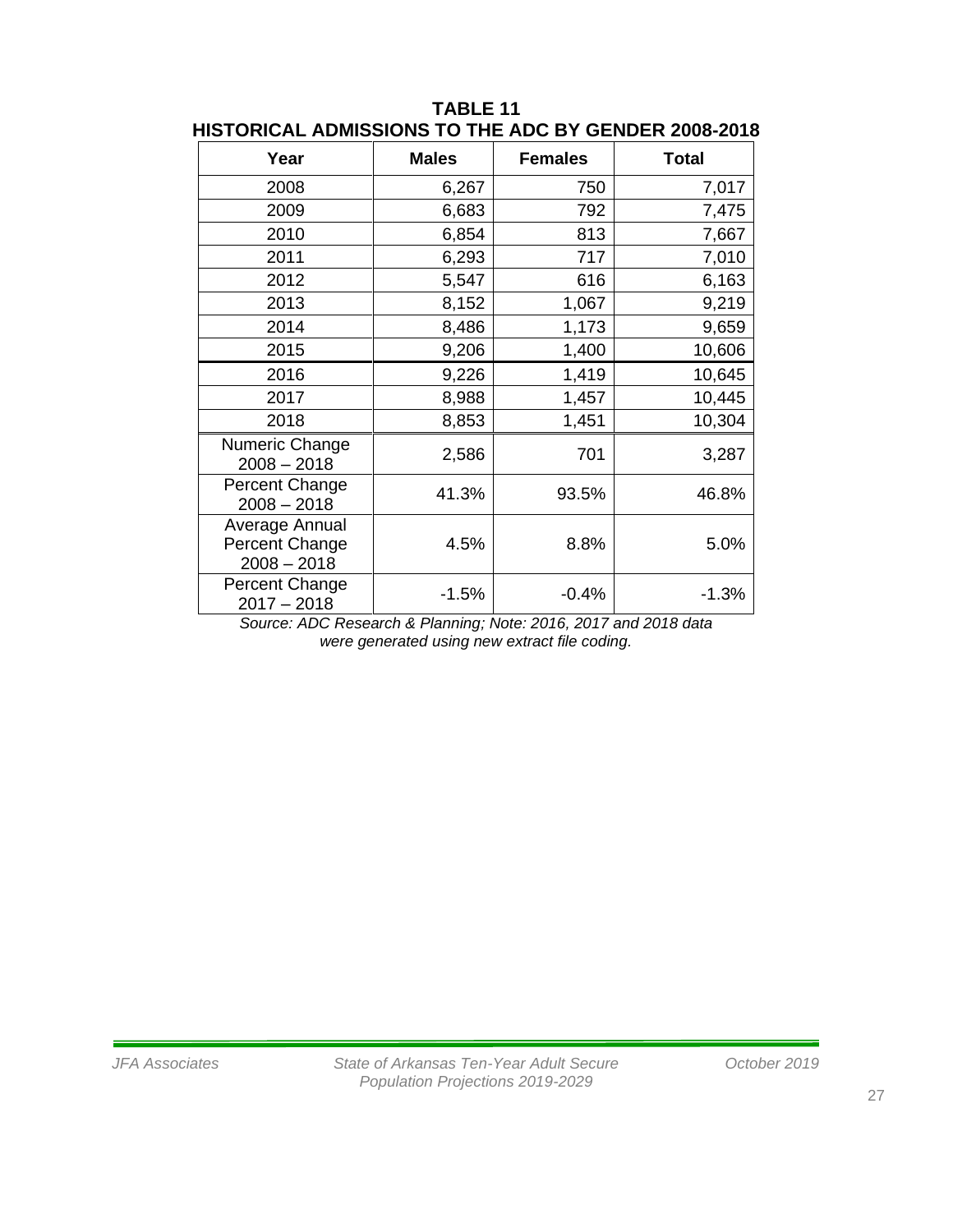|                                               |         | <b>New Commits</b> | <b>Parole Violator</b> |               |  |  |
|-----------------------------------------------|---------|--------------------|------------------------|---------------|--|--|
| Year                                          | Male    | <b>Female</b>      | <b>Male</b>            | <b>Female</b> |  |  |
| 2009                                          | 4,523   | 620                | 2,160                  | 172           |  |  |
| 2010                                          | 4,370   | 606                | 2,484                  | 207           |  |  |
| 2011                                          | 4,540   | 577                | 1,753                  | 140           |  |  |
| 2012                                          | 3,914   | 523                | 1,633                  | 93            |  |  |
| 2013                                          | 4,481   | 733                | 3,671                  | 334           |  |  |
| 2014                                          | 4,347   | 822                | 4,139                  | 351           |  |  |
| 2015                                          | 4,593   | 931                | 4,613                  | 469           |  |  |
| 2016                                          | 4,045   | 816                | 5,181                  | 603           |  |  |
| 2017                                          | 4,024   | 925                | 4,964                  | 532           |  |  |
| 2018                                          | 4,076   | 899                | 4,777                  | 552           |  |  |
| <b>Average Percent</b><br>Change<br>2009-2018 | $-0.8%$ | 5.3%               | 14.7%                  | 30.3%         |  |  |
| Percent change<br>2017-2018                   | 1.3%    | $-2.8%$            | $-3.8%$                | 3.8%          |  |  |

**TABLE 12 HISTORICAL ADMISSIONS TO THE ADC BY ADMISSION TYPE 2009-2018**

*Source: ADC data extract admission file; Counts differ slightly from Table 16 as they include lifers, 50 & 70%ers and 'unknowns' (unknowns are cases in the extract files for which seriousness level cannot be identified, this is less than 2.0% of admissions in any given year). ; Note: 2016, 2017 and 2018 data were generated using new extract file coding.*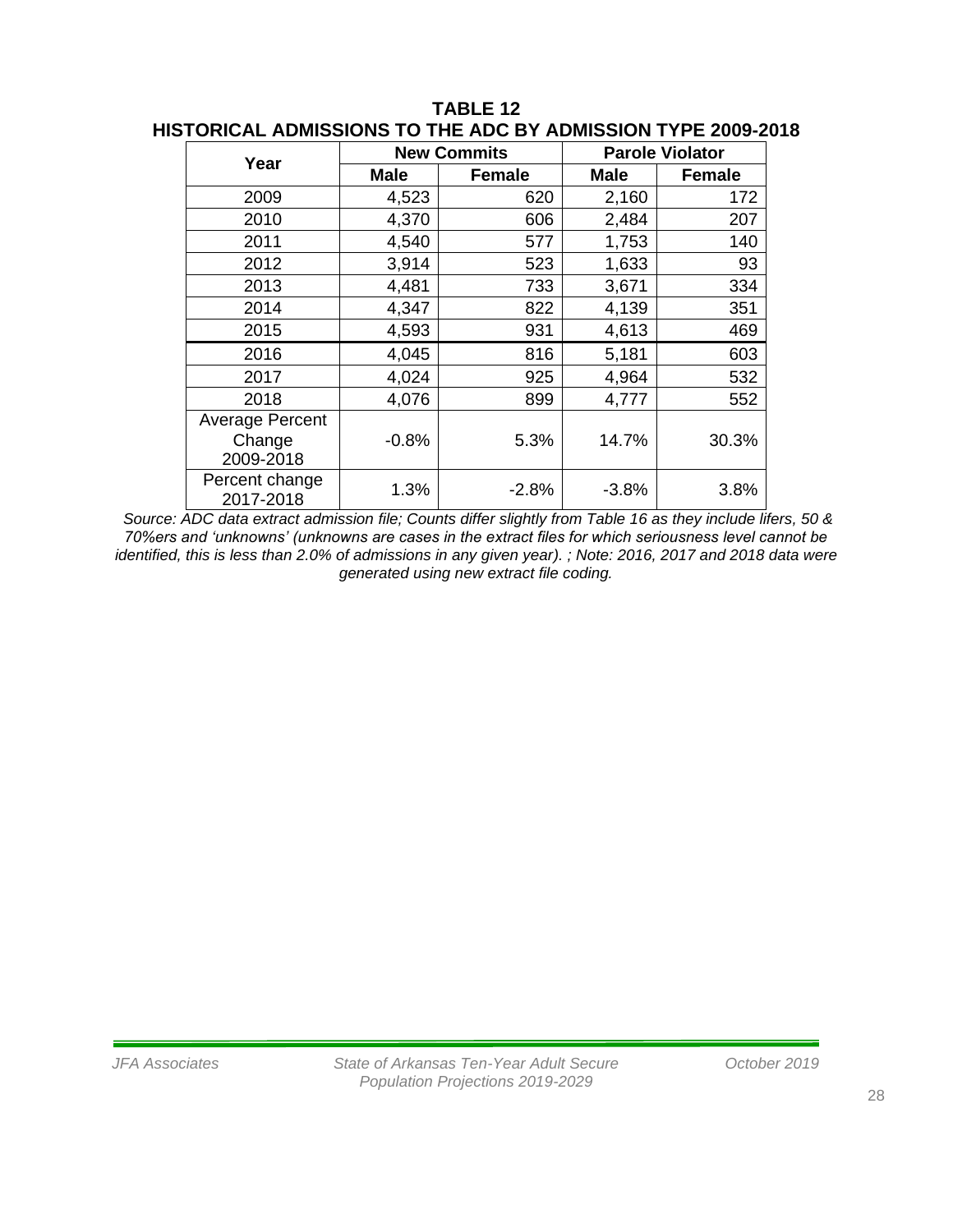| Year                                              | <b>Male</b> | <b>Female</b> | <b>Total</b> |
|---------------------------------------------------|-------------|---------------|--------------|
| 2008                                              | 13,627      | 1,059         | 14,686       |
| 2009                                              | 14,109      | 1,062         | 15,171       |
| 2010                                              | 15,013      | 1,163         | 16,176       |
| 2011                                              | 13,948      | 1,087         | 15,035       |
| 2012                                              | 13,568      | 1,059         | 14,627       |
| 2013                                              | 15,881      | 1,330         | 17,211       |
| 2014                                              | 16,453      | 1,397         | 17,850       |
| 2015                                              | 16,282      | 1,402         | 17,684       |
| 2016                                              | 16,161      | 1,376         | 17,537       |
| 2017                                              | 16,665      | 1,413         | 18,078       |
| 2018                                              | 16,396      | 1,403         | 17,799       |
| Numeric Change<br>$2008 - 2018$                   | 2,769       | 344           | 3,113        |
| Percent Change<br>$2008 - 2018$                   | 20.3%       | 32.5%         | 21.2%        |
| Average Annual<br>Percent Change<br>$2008 - 2018$ | 2.0%        | 3.2%          | 2.1%         |
| Percent Change<br>$2017 - 2018$                   | $-1.6%$     | $-0.7%$       | $-1.5%$      |

#### **TABLE 13 HISTORICAL END OF YEAR ADC POPULATION 2008 - 2018**

*Source: ADC Research & Planning; Note: population as of August 2019 was 18,090.*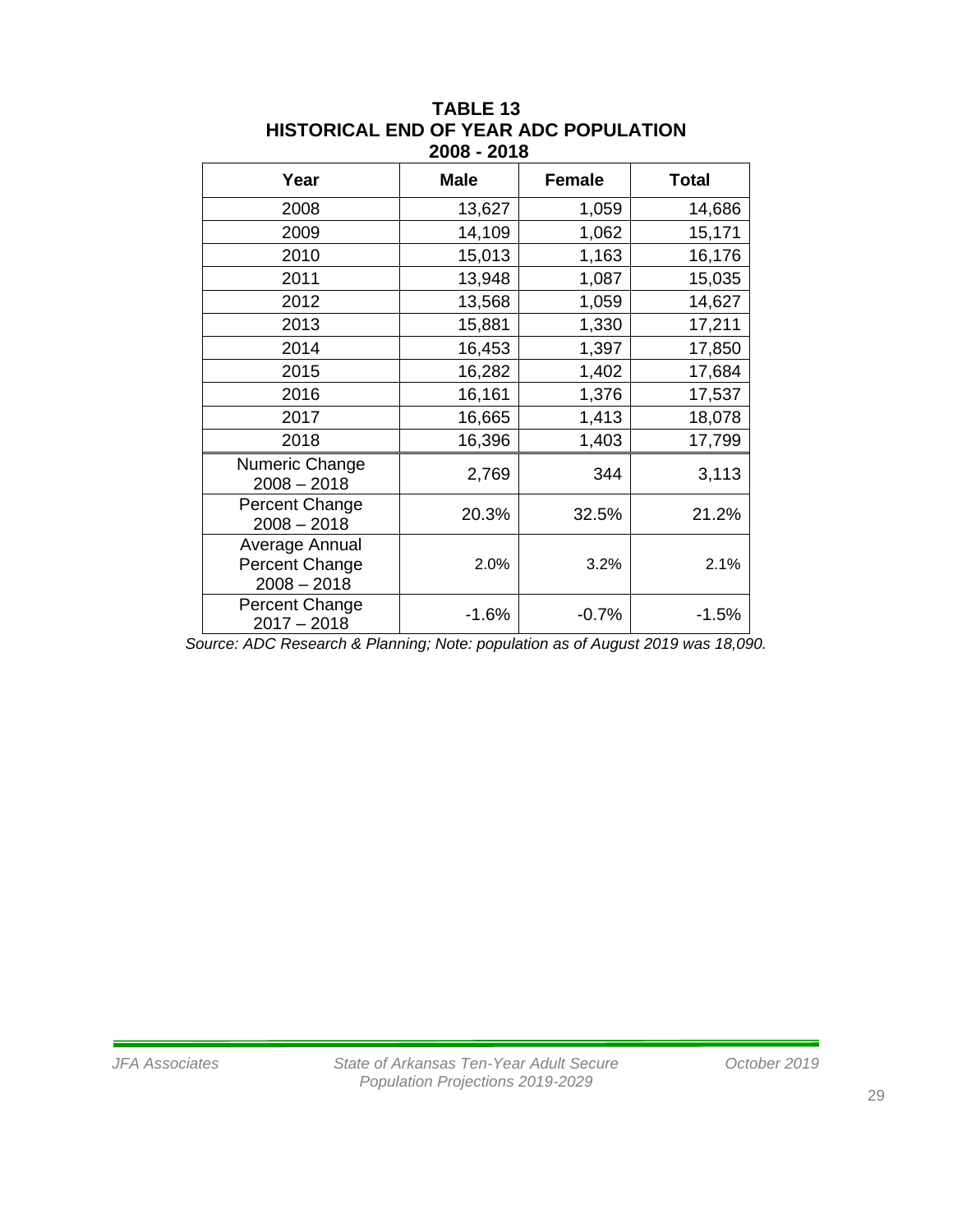| Year                            | <b>Males</b> | <b>Females</b> | <b>Total</b> |
|---------------------------------|--------------|----------------|--------------|
| 2008                            | 6,273        | 801            | 7,074        |
| 2009                            | 6,372        | 810            | 7,182        |
| 2010                            | 5,952        | 712            | 6,664        |
| 2011                            | 6,612        | 692            | 7,304        |
| 2012                            | 5,647        | 652            | 6,299        |
| 2013                            | 5,755        | 789            | 6,544        |
| 2014                            | 7,762        | 1,053          | 8,815        |
| 2015                            | 9,360        | 1,400          | 10,760       |
| 2016                            | 9,162        | 1,402          | 10,564       |
| 2017                            | 8,632        | 1,420          | 10,052       |
| 2018                            | 9,069        | 1,469          | 10,538       |
| Numeric Change<br>$2008 - 2018$ | 2,796        | 668            | 3,464        |
| Percent Change<br>$2008 - 2018$ | 44.6%        | 83.4%          | 49.0%        |
| <b>Average Annual Percent</b>   |              |                |              |
| Change<br>$2008 - 2018$         | 4.6%         | 7.3%           | 4.9%         |
| Percent Change<br>$2017 - 2018$ | 5.1%         | 3.5%           | 4.8%         |

**TABLE 14 HISTORICAL RELEASES FROM THE ADC 2008-2018**

*\*Note: 2007-2009, 2011 counts were calculated by JFA Associates. Source for 2010, 2012- 2016: ADC Research & Planning. Note: 2016, 2017 and 2018 data were generated using new extract file coding.*

30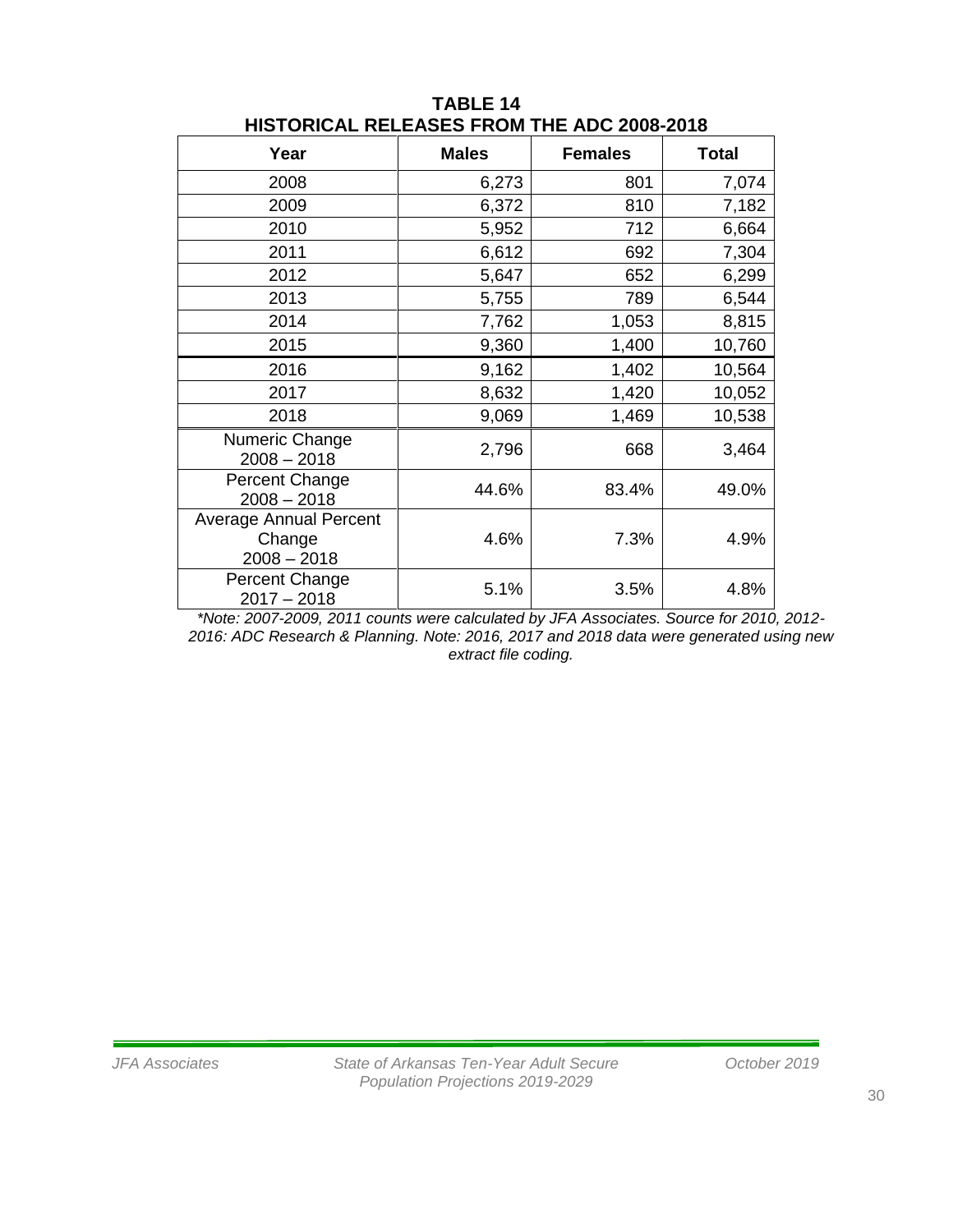## **V. 2018 ADC POPULATION CHARACTERISTICS**

## **A. 2018 Admissions to Prison**

*Significant Finding: The average sentence applied to the entire admissions population (excluding lifers) in 2018 was 100.8 months (8.4 years), versus 102.4 months (8.5 years) in 2017.*

Table 16 provides information about the population admitted to prison in 2018 based on the ADC admissions extract data file. The admissions population in Table 18 is divided into Identification (ID) groups based on a combination of factors that include offense seriousness level, admission type, gender, and special sentencing conditions. The ID groups are generated for modeling purposes and do not necessarily coincide with ADC groupings. Unique categories for persons sentenced to life in prison, for those sentenced under 70% Acts and for habitual offenders are also included in the model to track these populations. The rest of admissions are divided into new commitments and parole violators with a new charge each by gender and the seriousness level of their most serious admitting offense.

A benefit of the revised data extract files is that, beginning with this forecast, technical parole violators can be identified apart from parole violators with a new charge and are now placed in their own simulation model group. It should be noted that the proportion of new charge versus technical parole violators presented in Table 18 differs from Table 2. This is due to a difference in reporting agencies. Table 2 presents the parole violator information from the Arkansas Division of Community Correction (ACC) which tracks the revocation process beyond just initial violation. Because of this the proportion of new charge violators is larger in the ACC data. The ADC extract files contain the initial revocation reason and thus a higher proportion of technical violators.

Data from the ADC admissions extract file is used to generate Figure 10 which depicts the number of persons admitted in each of the ID groups. In addition, data from the ADC admissions extract file was used to generate Figure 11 which details the average sentences for each group in 2018. These figures are contained in the Appendix of this report. Note: unless specifically stated, all ID groups discussed below are assumed to exclude lifers, habitual offenders, seriousness level unknown cases and 50 & 70 percent inmates.

## **Admissions Counts**

• In 2018, male parole violators accounted for 44.9 percent of all ADC admissions.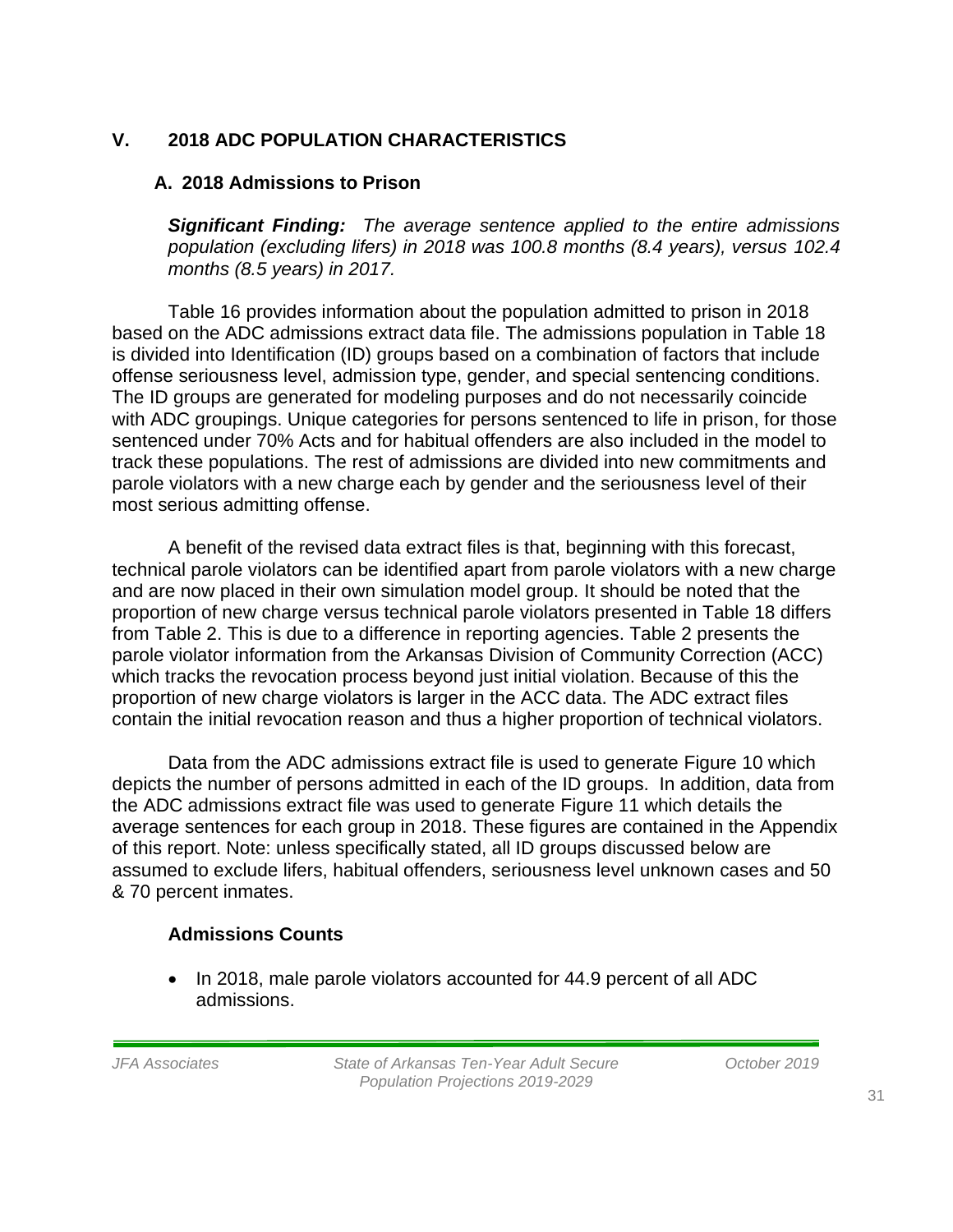- In 2018, 4.2 percent of admissions had minimum serving time restrictions. This 4.2 percent is comprised of 76 admissions for 50% methamphetamine crimes, 28 admissions for life sentences, 52 admissions for habitual offenders and 272 admissions for all 70 percent crimes.
- The majority of the 70 percent offenders were admitted to the ADC due to a conviction related to an aggravated robbery (49.6 percent) or rape (28.7 percent).
- 28 new lifers were admitted to the ADC in 2018. On December 31, 2018, the number of lifers held in the ADC was 1,356, about 7.6 percent of the population. 50 and 70 percenters accounted for 17.3 percent (3,084) of the year-end population in 2018.
- Habitual offenders accounted for 3.1 percent (558) of the prison population at the end of 2018. In 2015 JFA Associates began tracking habitual offenders sentenced under Act 1805 due to the addition of residential burglary as an eligible offense for sentencing under this law. In 2018, this group numbered five (5) admissions.
- Table 15 shows the historical growth in the inmate population in reference to the impact that 50 & 70 percenters have had on the year end population. In the past ten years the number of 70 percenters has grown by 6.4 percent while the number of 50 percenters in the ADC year-end population has dropped significantly.

## **Sentence Lengths**

- New commitment males had an average sentence of 85.0 months (7.1 years) in 2018.
- New commitment females averaged a sentence of 64.6 months (5.4 years) in 2018.
- In 2018 new commitment males in seriousness levels 3 and 7 saw notable increases in their average sentence compared with 2017.
- In 2018 male parole violators with a new charge had an average sentence of 115.0 (9.6 years) months while male technical parole violator sentences averaged 111.4 months (9.3 years).
- In 2018 female parole violators with a new charge had an average sentence of 86.9 (7.2 years) months while female technical parole violator sentences averaged 73.3 months (6.1 years).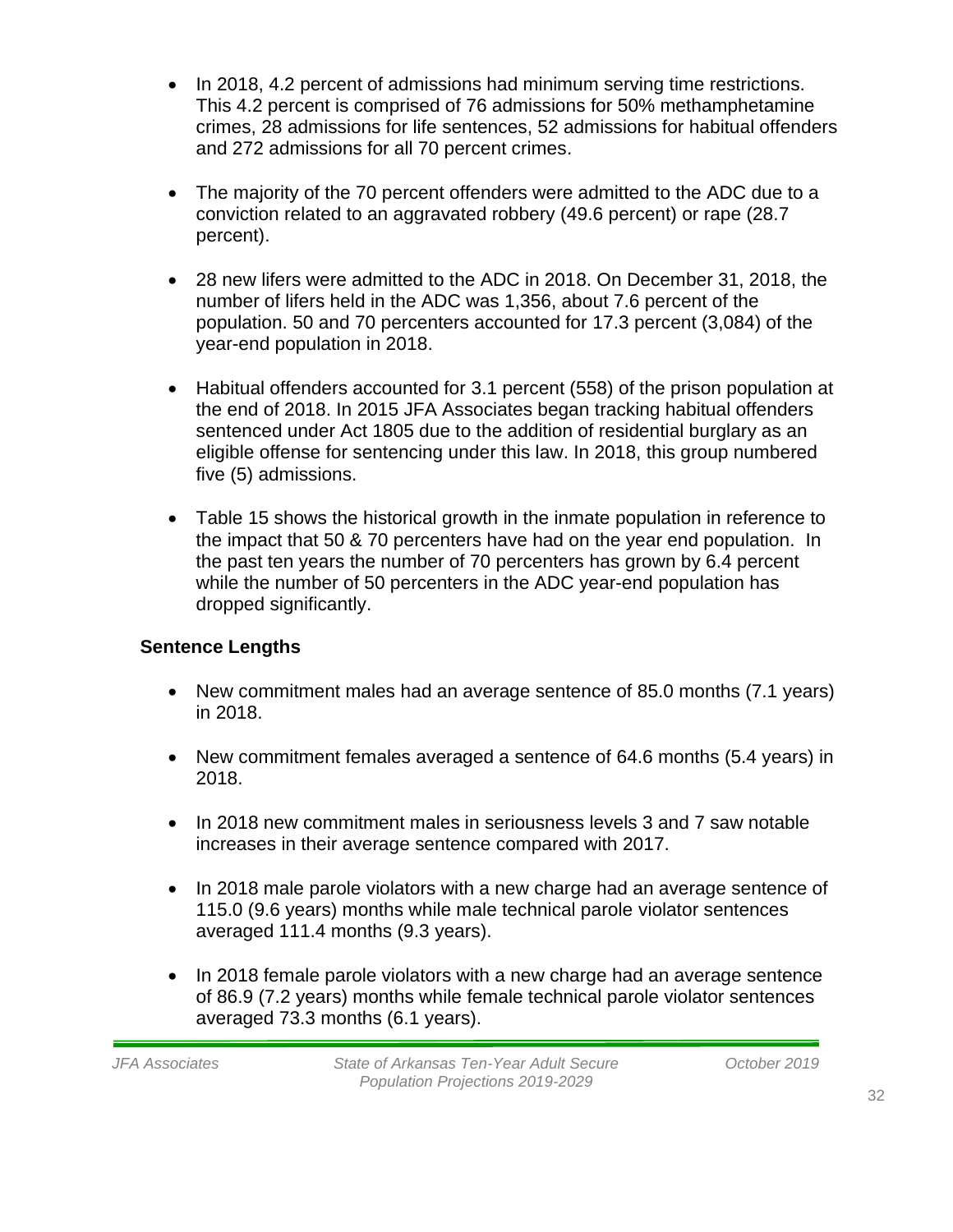- Among those admitted under 50 & 70 percent sentencing restrictions:
	- o 50 percenters convicted of manufacturing methamphetamine in 2018 had an average sentence of 119.1 months (9.9 years) , down from the average of 134.2 months (11.2 years) in 2017.
	- o Those convicted of aggravated robbery and rape in 2018 had average sentences of 187.3 months (15.6 years) and 328.1 months (27.3 years), respectively.
	- o The average sentence for the 57 inmates admitted for first degree murder in 2018 was 358.7 months (29.9 years) , the most severely sanctioned group excluding lifers.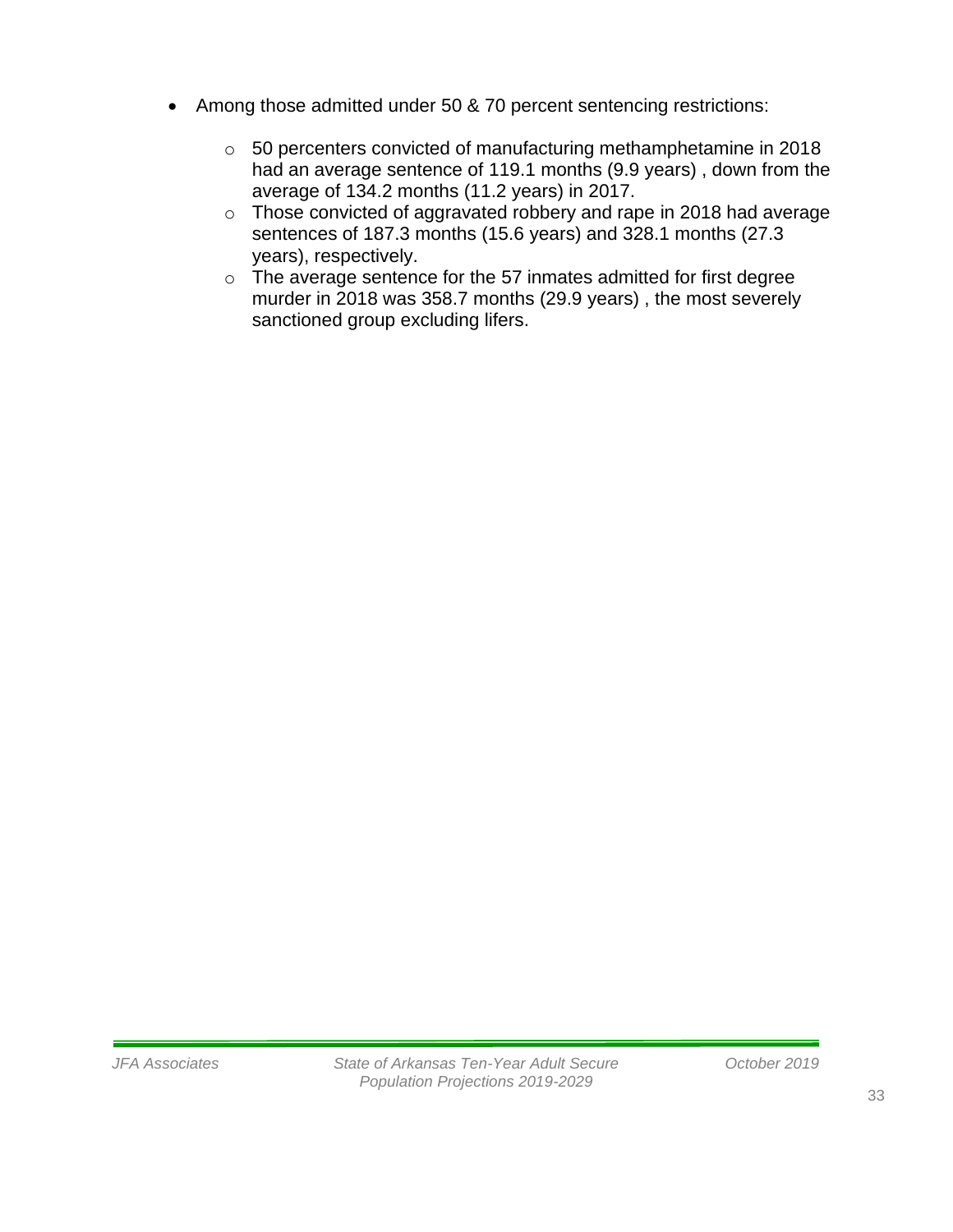#### **TABLE 15 HISTORICAL 50 & 70 PERCENT ACTS ADMISSIONS & YEAR END COUNT 2008-2018**

| Year                        | Total 70%ers<br><b>Admitted</b> | <b>Total</b><br><b>50%ers</b><br><b>Admitted</b> | Average<br><b>Sentence</b><br>50 &<br>70%ers<br>(mos.) | <b>Total End of</b><br>Year 70%er | <b>Total End</b><br>of Year<br>50%er |
|-----------------------------|---------------------------------|--------------------------------------------------|--------------------------------------------------------|-----------------------------------|--------------------------------------|
| 2008                        | 274                             |                                                  | 257                                                    | 2,788                             |                                      |
| 2009                        | 232                             | 109                                              | 263                                                    | 2,561                             | 406                                  |
| 2010                        | 313                             | 156                                              | 250                                                    | 2,694                             | 437                                  |
| 2011                        | 185                             | 91                                               | 236                                                    | n/a                               | n/a                                  |
| 2012                        | 200                             | 54                                               | 260                                                    | n/a                               | 369                                  |
| 2013                        | 211                             | 61                                               | 236                                                    | 2,675                             | 349                                  |
| 2014                        | 241                             | 73                                               | 229                                                    | 2,662                             | 333                                  |
| 2015                        | 211                             | 61                                               | 228                                                    | 2,777                             | 278                                  |
| 2016                        | 270                             | 91                                               | 228                                                    | 2,839                             | 211                                  |
| 2017                        | 257                             | 63                                               | 252                                                    | 2,877                             | 165                                  |
| 2018                        | 272                             | 76                                               | 230                                                    | 2,966                             | 118                                  |
| Numeric Change<br>2008-2018 | $-2$                            |                                                  | $-26.9$                                                | 178                               |                                      |
| Percent Change<br>2008-2018 | $-0.7%$                         | -                                                | $-10.5%$                                               | 6.4%                              |                                      |
| Percent Change<br>2017-2018 | 5.8%                            | 20.6%                                            | $-8.5%$                                                | 3.1%                              | $-28.5%$                             |

*Source: ADC data extract admission and stock files. Note: 2016, 2017 and 2018 data were generated using new extract file coding.*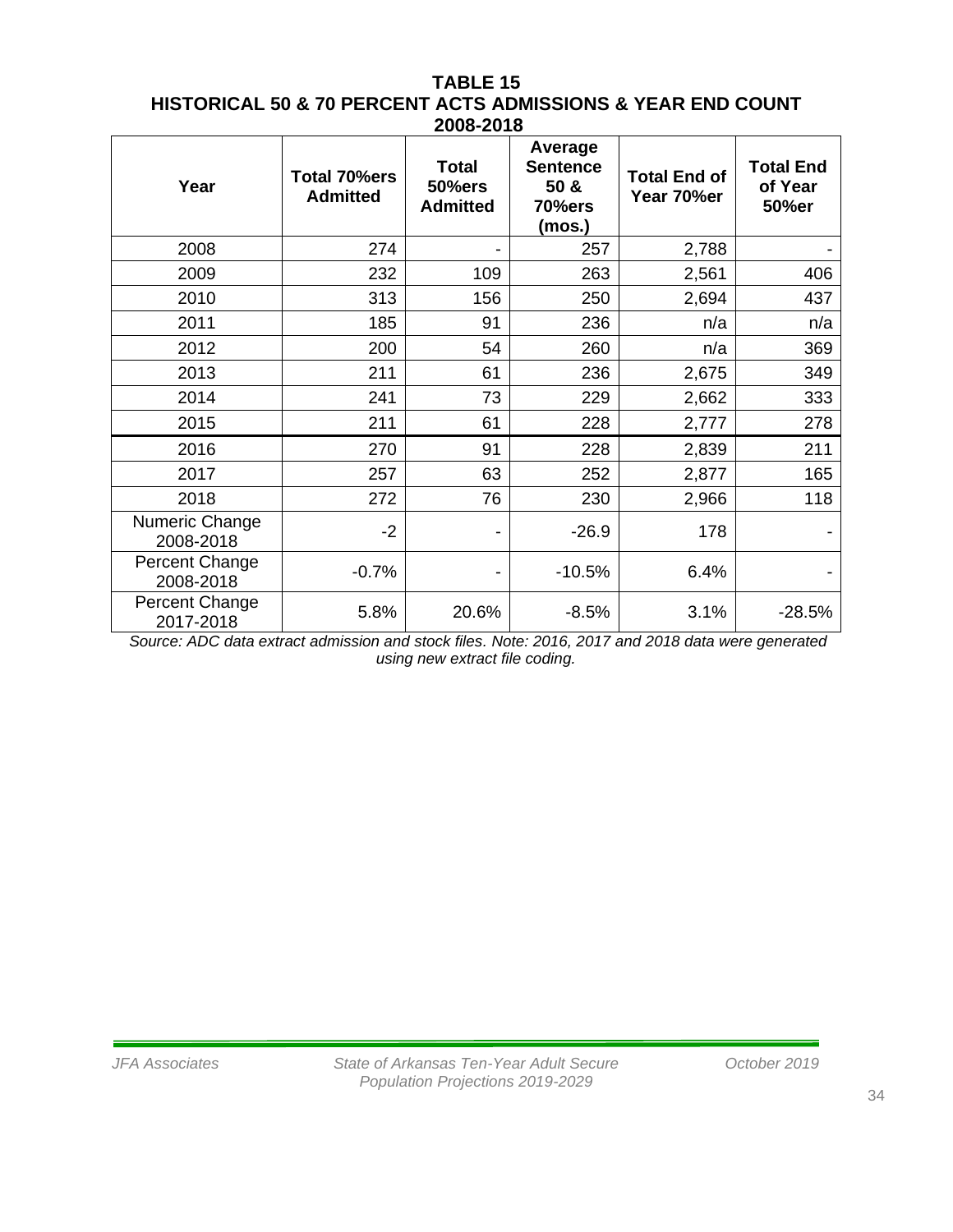|                                              |                 |                | Average         | Average         |
|----------------------------------------------|-----------------|----------------|-----------------|-----------------|
| <b>ID Group</b>                              | <b>Number</b>   | <b>Percent</b> | <b>Sentence</b> | <b>Sentence</b> |
|                                              | <b>Admitted</b> | of Total       | (mos.)          | (mos.)          |
|                                              |                 |                | 2018            | 2017            |
| <b>Lifers</b>                                | 28              | 0.3%           | Life            | Life            |
| <b>Habitual Offenders (Act 1805)</b>         | 52              | 0.5%           | 194.4           | 228.2           |
| 50 & 70 Percent Acts Inmates                 | 348             | 3.4%           | 230.1           | 251.5           |
| 1 <sup>st</sup> Degree Murder                | 51              | 0.5%           | 358.7           | 417.8           |
| Rape                                         | 78              | 0.8%           | 328.1           | 310.8           |
| <b>Aggravated Robbery</b>                    | 135             | 1.3%           | 187.3           | 184.5           |
| Kidnapping                                   | 8               | 0.1%           | 229.5           | 198.0           |
| Drug - Methamphetamine 50%                   | 76              | 0.7%           | 119.1           | 137.2           |
|                                              |                 |                |                 |                 |
| <b>New Commitments - Males</b>               | 3,775           | 36.6%          | 85.0            | 87.4            |
| Seriousness levels 1-2                       | 204             | 2.0%           | 42.9            | 42.1            |
| Seriousness level 3                          | 1,088           | 10.6%          | 46.1            | 46.0            |
| Seriousness level 4                          | 506             | 4.9%           | 69.4            | 69.5            |
| Seriousness level 5                          | 500             | 4.9%           | 72.3            | 73.6            |
| Seriousness level 6                          | 814             | 7.9%           | 101.7           | 100.1           |
| Seriousness level 7                          | 375             | 3.6%           | 133.8           | 128.4           |
| Seriousness levels 8-10                      | 288             | 2.8%           | 200.0           | 226.0           |
|                                              |                 |                |                 |                 |
| <b>New Commitments - Females</b>             | 873             | 8.5%           | 64.6            | 62.4            |
| Seriousness levels 1-6                       | 729             | 7.1%           | 55.4            | 53.6            |
| Seriousness levels 7-10                      | 144             | 1.4%           | 111.3           | 116.6           |
|                                              |                 |                |                 |                 |
| <b>Parole Violators New Charge - Males</b>   | 1,921           | 18.6%          | 115.0           | 117.6           |
| Seriousness levels 1-6:                      | 1,384           | 13.4%          | 99.2            | 99.6            |
| Seriousness levels 7-10:                     | 537             | 5.2%           | 155.6           | 157.1           |
| <b>Parole Violators Technical - Males</b>    | 2,712           | 26.3%          | 111.4           | 109.8           |
|                                              |                 |                |                 |                 |
| <b>Parole Violators New Charge - Females</b> | 210             | $2.0\%$        | 86.9            | 92.1            |
| Seriousness levels 1-6:                      | 155             | 1.5%           | 71.8            | 84.1            |
| Seriousness levels 7-10:                     | 55              | 0.5%           | 129.5           | 118.1           |
| <b>Parole Violators Technical - Females</b>  | 335             | 3.3%           | 73.3            | 77.7            |
|                                              |                 |                |                 |                 |
| Unknown seriousness level                    | 50              | 0.5%           | n/a             | n/a             |
| <b>TOTAL</b>                                 | 10,304          | 100.0%         | 100.8           | 102.4           |

## **TABLE 16 ADC ADMISSIONS COUNTS AND AVERAGE SENTENCE BY ID GROUP IN 2018**

*Note: Average sentence for all admissions excluding lifers; 2017 statistics have been revised; Source: ADC data extract admissions file.*

*JFA Associates State of Arkansas Ten-Year Adult Secure October 2019 Population Projections 2019-2029*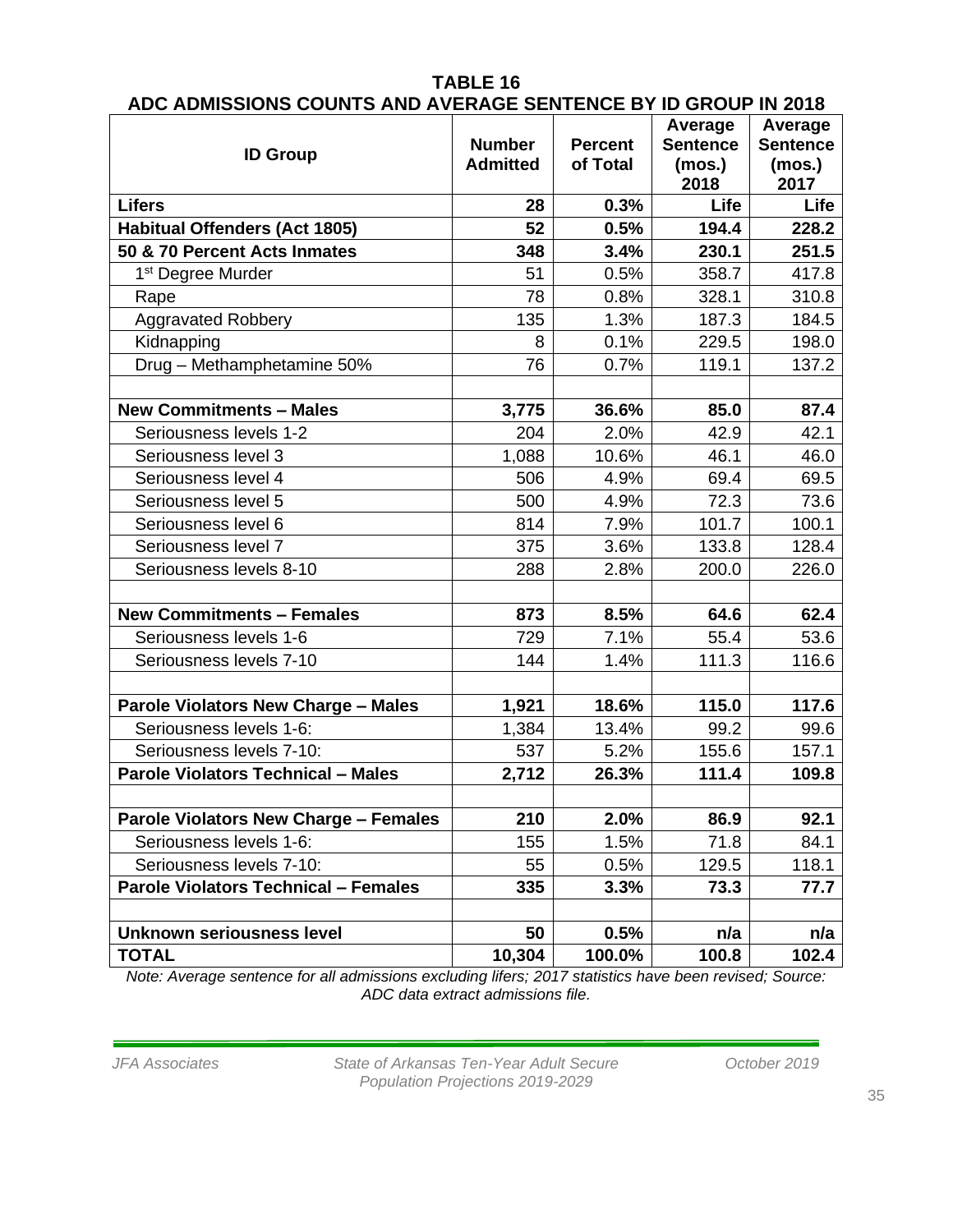## **B. New Commitment Sentence Length Comparison 2013-2018**

## *Significant Finding:*

Table 17 and Figure 12 depict average sentences for new commitments by seriousness level for 2013 through 2018.

- Compared to 2013, seriousness level 5 average sentences in 2018 have declined 15 months (or 17.6 percent).
- Compared to 2013, seriousness level 7 average sentences in 2018 have declined 15 months (or 10.4 percent).
- Seriousness levels 4 and below average sentences have remained static since 2012.
- Compared to 2013, seriousness levels 8 and 9 average sentences in 2018 have increased by 8.1 percent and 6.0 percent respectively.

**TABLE 17 AVERAGE SENTENCES OF NEW COMMITMENTS TO ADC BY SERIOUSNESS LEVEL 2013 - 2018**

|                          |      |      |      | <b>Average Sentence (mos.)</b> |      |      |
|--------------------------|------|------|------|--------------------------------|------|------|
| <b>Seriousness Level</b> | 2013 | 2014 | 2015 | 2016                           | 2017 | 2018 |
| Seriousness levels 1-2   | 41   | 39   | 43   | 42                             | 42   | 43   |
| Seriousness level 3      | 46   | 42   | 37   | 46                             | 46   | 45   |
| Seriousness level 4      | 67   | 60   | 60   | 79                             | 66   | 66   |
| Seriousness level 5      | 85   | 75   | 68   | 76                             | 69   | 70   |
| Seriousness level 6      | 105  | 90   | 87   | 97                             | 94   | 99   |
| Seriousness level 7      | 144  | 128  | 117  | 122                            | 122  | 129  |
| Seriousness level 8      | 160  | 141  | 149  | 169                            | 158  | 173  |
| Seriousness level 9      | 302  | 308  | 301  | 298                            | 294  | 320  |
| Seriousness level 10     | 458  | 419  | 492  | 418                            | 473  | 373  |

*Source: ADC data extract admissions files. Note: 2016, 2017 and 2018 data were generated using new extract file coding.*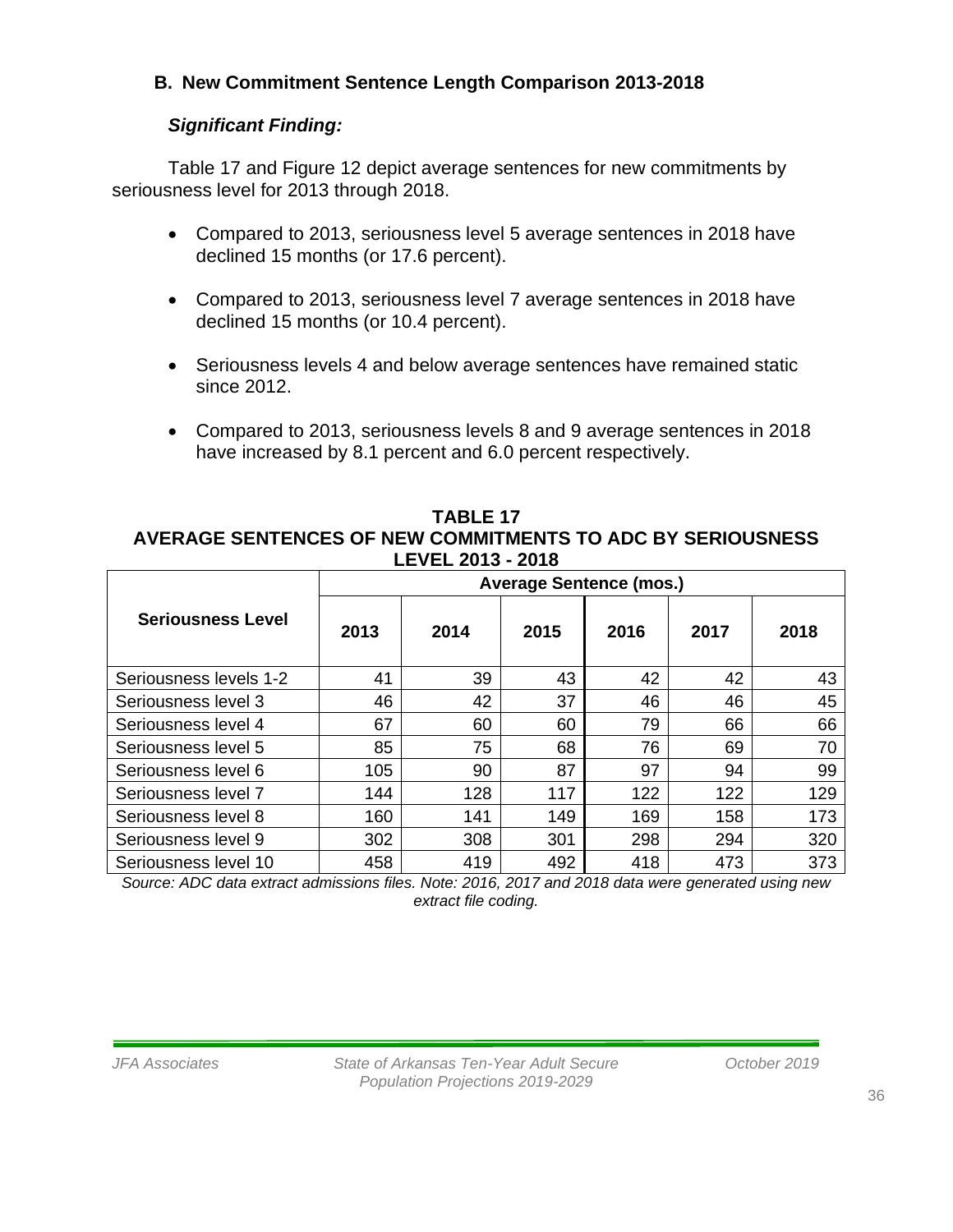### **C. 2018 Release Population**

*Significant Finding: The average length of stay in prison for persons released from the ADC in 2018 was 18.7 months.* 

*Significant Finding: The majority of release events in 2018 (90 percent) exited incarceration via parole or supervised release, followed by 9 percent released via discharge, and the remaining 1 percent released via various other mechanisms.*

Table 18 provides information about the population released from prisons in Arkansas in 2018. For each ID group, Table 20 presents the number of people released, the average time served in months, and the percent of releases by release type. The data were generated using the ADC release data extract file.

### **Average Time Served**

- The average time served for male new commitments showed a direct correlation with seriousness level in 2018. Average length of stay ranged from between 8.5 months for seriousness levels 1-2, to 77.7 months for seriousness levels 8-10 (combined).
- The average length of stay of female new commitments across all seriousness levels in 2018 was 10.3 months.
- Regardless of release type or id group, total releases in 2018 had an average length of stay of 18.7 months (1.56 years) which represents a decrease over the 2017 ADC release LOS of 19.4 months (1.62 years).
- The average LOS of male parole violators with a new charge released in 2018 was 17.8 months (1.5 years). Male technical parole violators averaged a LOS of 9.3 months.
- In 2018, the average LOS of female parole violators with a new charge was 11.4 months. Female technical parole violators averaged a LOS of 6.2 months.
- In 2018, 29 habitual offenders sentenced under Act 1805 stipulations were released from prison after serving an average length of stay of 71.5 months (6.0 years).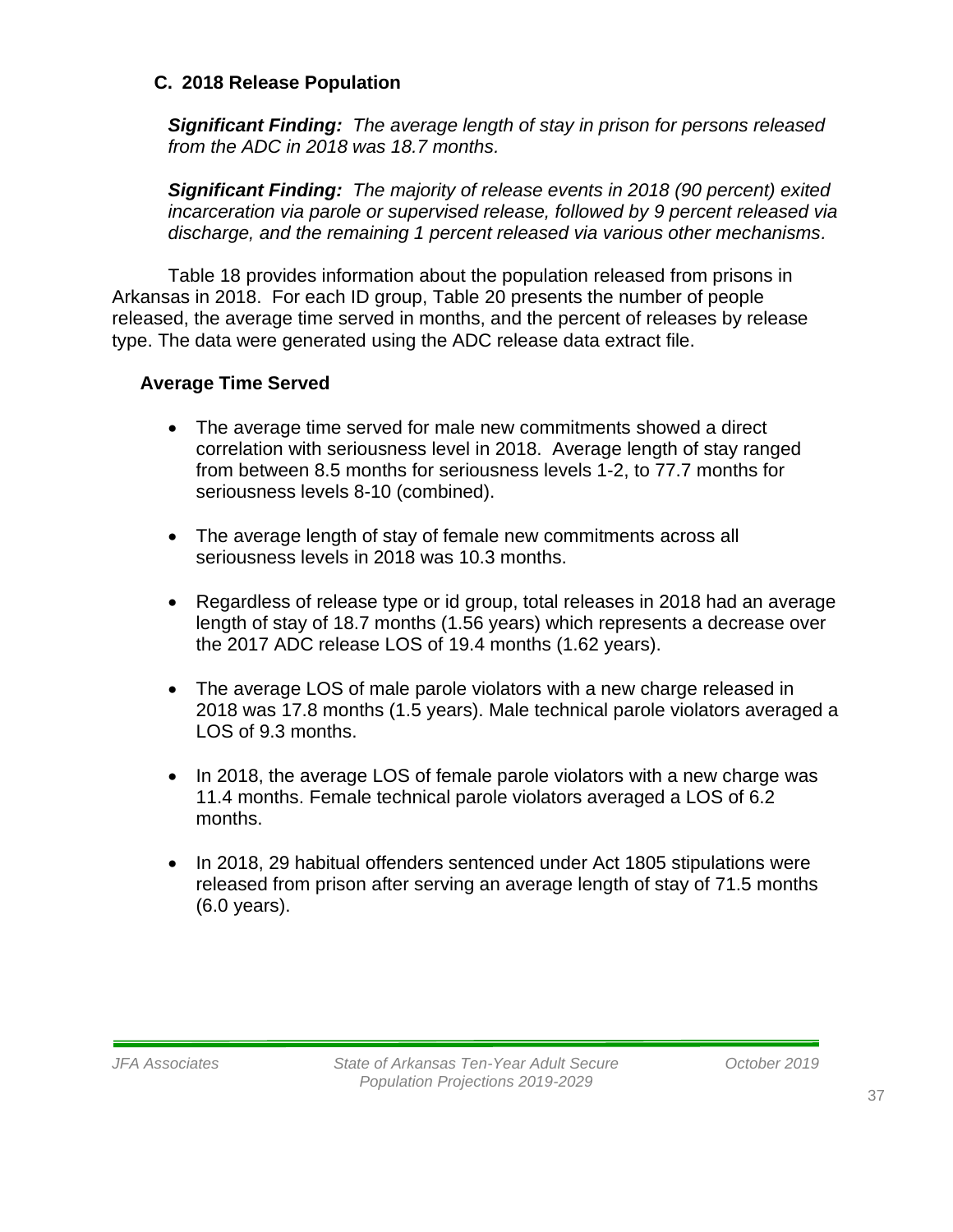## **Releases by Release Mechanism 2018**

- As with previous years, the primary release mechanism for the ADC in 2018 was by Parole Board action.
- In 2018, male and female technical parole violators had a higher rate of release via discharge (10 percent and 11 percent respectively) than the population as a whole.
- Excepting Lifers, 1<sup>st</sup> degree murder offenders averaged the longest LOS upon release in 2018 (162.7 months).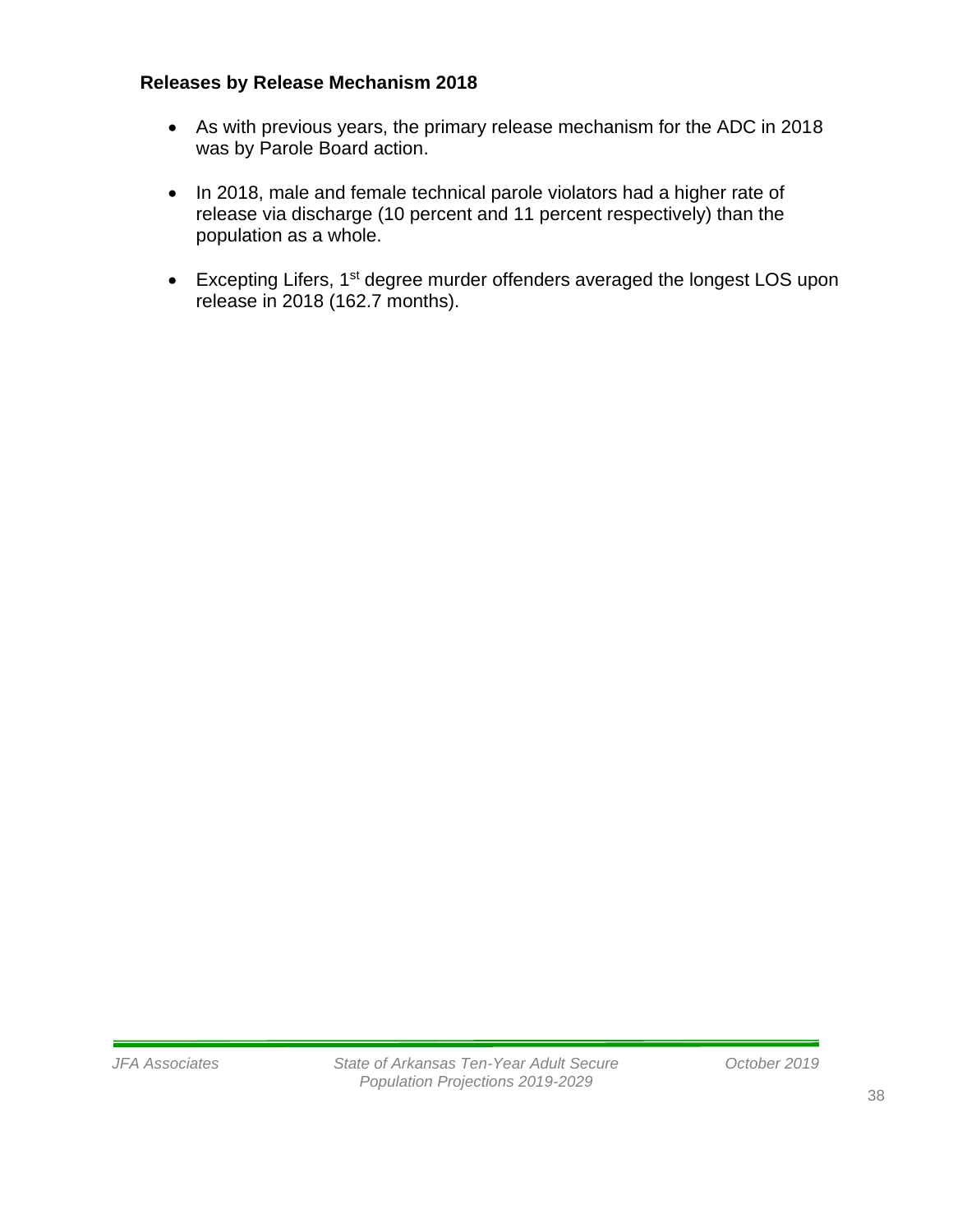|                                              | <b>Number</b>   |                | Length  |                 | <b>Percent by Release</b> |       |
|----------------------------------------------|-----------------|----------------|---------|-----------------|---------------------------|-------|
| <b>ID Group</b>                              | of              | <b>Percent</b> | of Stay |                 | <b>Mechanism</b>          |       |
|                                              | <b>Releases</b> |                | (mos.)  | Parole          | <b>Discharge</b>          | Other |
| <b>Lifers</b>                                | 38              | 0.4%           | 372.0   | 32%             | 8%                        | 61%   |
| <b>Habitual Offenders (Act 1805)</b>         | 29              | 0.3%           | 71.5    | 21%             | 72%                       | 7%    |
| 50 & 70 Percent Acts Inmates                 | 365             | 3.5%           | 83.9    | 83%             | 12%                       | 5%    |
| 1 <sup>st</sup> Degree Murder                | 32              | 0.3%           | 162.7   | 88%             | 0%                        | 12%   |
| Rape                                         | 65              | 0.6%           | 149.5   | 52%             | 35%                       | 13%   |
| <b>Aggravated Robbery</b>                    | 149             | 1.4%           | 75.2    | 90%             | 9%                        | 1%    |
| Kidnapping                                   | 3               | 0.0%           | 60.7    | 34%             | 33%                       | 33%   |
| Drug - Methamphetamine 50%                   | 116             | 1.1%           | 37.2    | 91%             | 7%                        | 2%    |
|                                              |                 |                |         |                 |                           |       |
| <b>New Commitments - Males</b>               | 3,612           | 34.3%          | 20.4    | 93%             | 5%                        | 2%    |
| Seriousness levels 1-2                       | 179             | 1.7%           | 8.5     | 95%             | 4%                        | $1\%$ |
| Seriousness level 3                          | 951             | 9.0%           | 10.1    | $\frac{1}{91%}$ | 8%                        | 1%    |
| Seriousness level 4                          | 531             | 5.0%           | 13.4    | $\frac{1}{91%}$ | 8%                        | 1%    |
| Seriousness level 5                          | 479             | 4.5%           | 12.6    | 95%             | 2%                        | 3%    |
| Seriousness level 6                          | 840             | 8.0%           | 21.7    | 93%             | 5%                        | 2%    |
| Seriousness level 7                          | 361             | 3.4%           | 28.4    | 95%             | $1\%$                     | 4%    |
| Seriousness level 8-10                       | 271             | 2.6%           | 77.7    | 92%             | 6%                        | 2%    |
|                                              |                 |                |         |                 |                           |       |
| <b>New Commitments - Females</b>             | 840             | 8.0%           | 10.3    | 97%             | 2%                        | 1%    |
| Seriousness levels 1-6                       | 724             | 6.9%           | 8.4     | 97%             | 2%                        | 1%    |
| Seriousness levels 7-10                      | 116             | 1.1%           | 21.9    | 97%             | 1%                        | 2%    |
|                                              |                 |                |         |                 |                           |       |
| <b>Parole Violators New Charge - Males</b>   | 1,800           | 17.1%          | 17.8    | 93%             | 6%                        | 1%    |
| Seriousness levels 1-6                       | 1,196           | 11.3%          | 14.6    | 92%             | 7%                        | 1%    |
| Seriousness levels 7-10                      | 604             | 5.7%           | 24.1    | 95%             | 4%                        | $1\%$ |
| <b>Parole Violators Technical - Males</b>    | 3,204           | 30.4%          | 9.3     | 89%             | 10%                       | 1%    |
|                                              |                 |                |         |                 |                           |       |
| <b>Parole Violators New Charge - Females</b> | 215             | 2.0%           | 11.4    | 93%             | 6%                        | 1%    |
| Seriousness levels 1-6                       | 170             | 1.6%           | 9.7     | 93%             | 6%                        | 1%    |
| Seriousness levels 7-10                      | 45              | 0.4%           | 17.9    | 93%             | 7%                        | 0%    |
| <b>Parole Violators Technical - Females</b>  | 379             | 3.6%           | 6.2     | 88%             | 11%                       | 1%    |
|                                              |                 |                |         |                 |                           |       |
| <b>Unknown</b>                               | 56              | 0.5%           | 14.2    | n/a             | n/a                       | n/a   |
| <b>TOTAL</b>                                 | 10,538          | 100.0%         | 18.7    | 90%             | 9%                        | 1%    |

## **TABLE 18 AVERAGE LENGTH OF STAY AND RELEASE TYPE FOR ADC RELEASES IN 2018**

*Source: ADC data extract release file; Note: "Other" release category is a "catch-all" of minor prison release routes such as death and administrative closure. Note: Total average LOS excludes lifers.*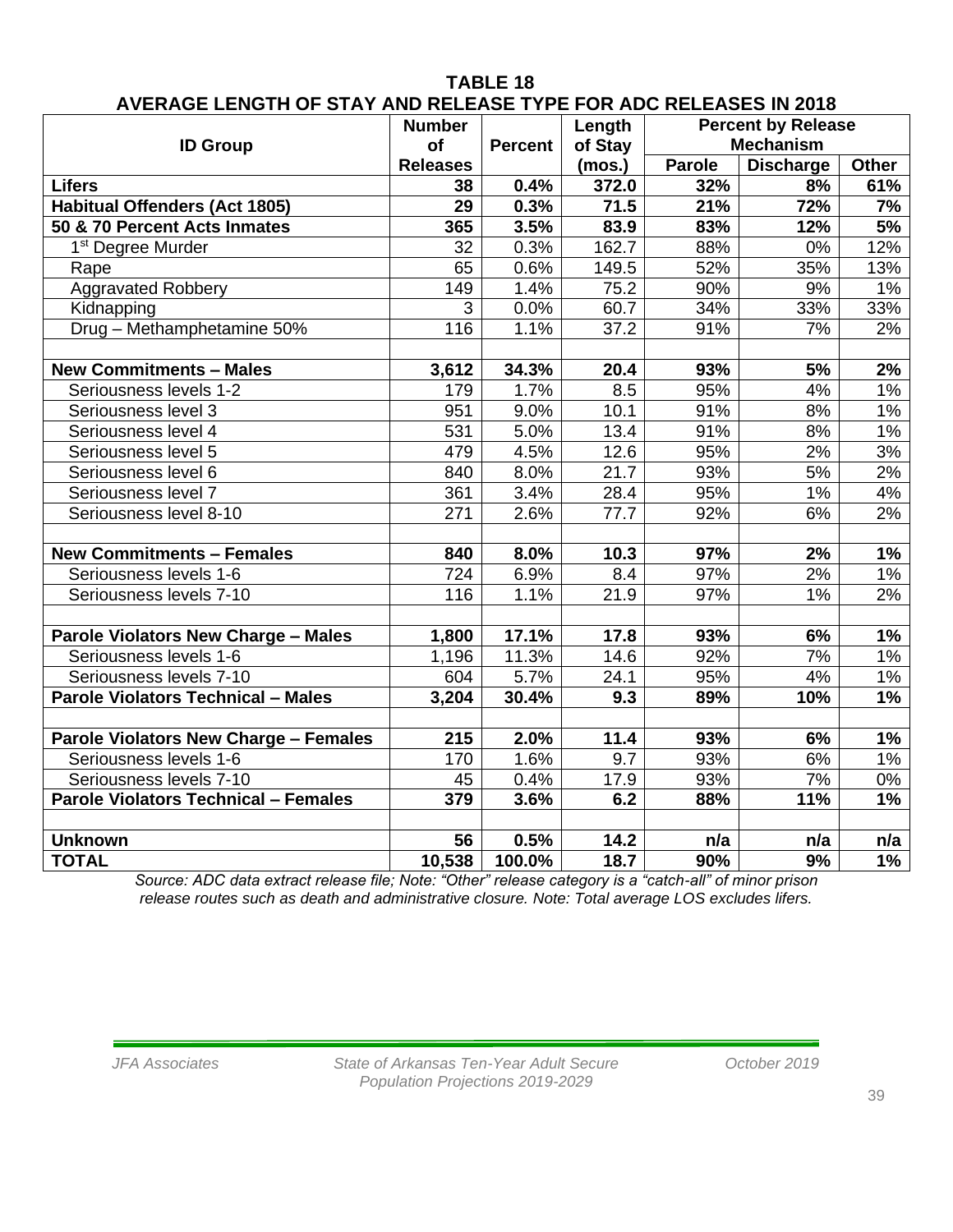## **VI. KEY POPULATION PROJECTION ASSUMPTIONS**

The inmate population projections contained in this report were completed using the Wizard simulation model. This model simulates the movements of inmates through the prison system based on known and assumed policies affecting both the volume of admissions into the system and the lengths of stay for inmates who are housed in prison. Wizard simulates the movements of individual cases, by offense group, and projects each separately. Inmates sentenced under different sentencing policies, move through the system differently. Preceding sections of this reports displayed the individual case level data used to build the model. JFA has made the following key assumptions that have a significant impact on the projection results.

## **A. Future transfer eligibility rates for new offenders will mimic those observed during 2018.**

New law transfer rates will remain constant at the rates observed during 2018 throughout the forecast horizon. Table 19 displays the number and rates at which new law offenders were not released at the transfer eligibility dates for 2017 and 2018. As can be seen in Table 19, approximately 48.0 percent of all new commitment inmates released via discharge or parole are held beyond their transfer eligibility date and serve an average of 9.2 months beyond that date before being released. The statistics shown in Table 21 are included in the simulation model, broken out by gender, and are assumed to continue over the forecast horizon.

### **B. The sentence group composition of future annual new court commitments is assumed to be the same as the composition of new commitments during 2018.**

Table 17 presented the sentencing profiles for newly committed inmates by seriousness level. Future new commitments are assumed to "look like" these new commitment admissions in terms of the proportion of admitting charges, sentences received, good time credit awards, and serving times to parole eligibility.

## **C. Parole revocation admissions to ADC will be at the level observed during 2018.**

As stated earlier in the report, a new method for generating the ADC prison extract files used to produce this report and corresponding forecast. We are confident that with these new files there has been an increased level of accuracy in identifying parole violators readmitted to prison, both technical and with a new charge. As a result, there has been a two-year revision and establishment of a new baseline historical level and categorization of parole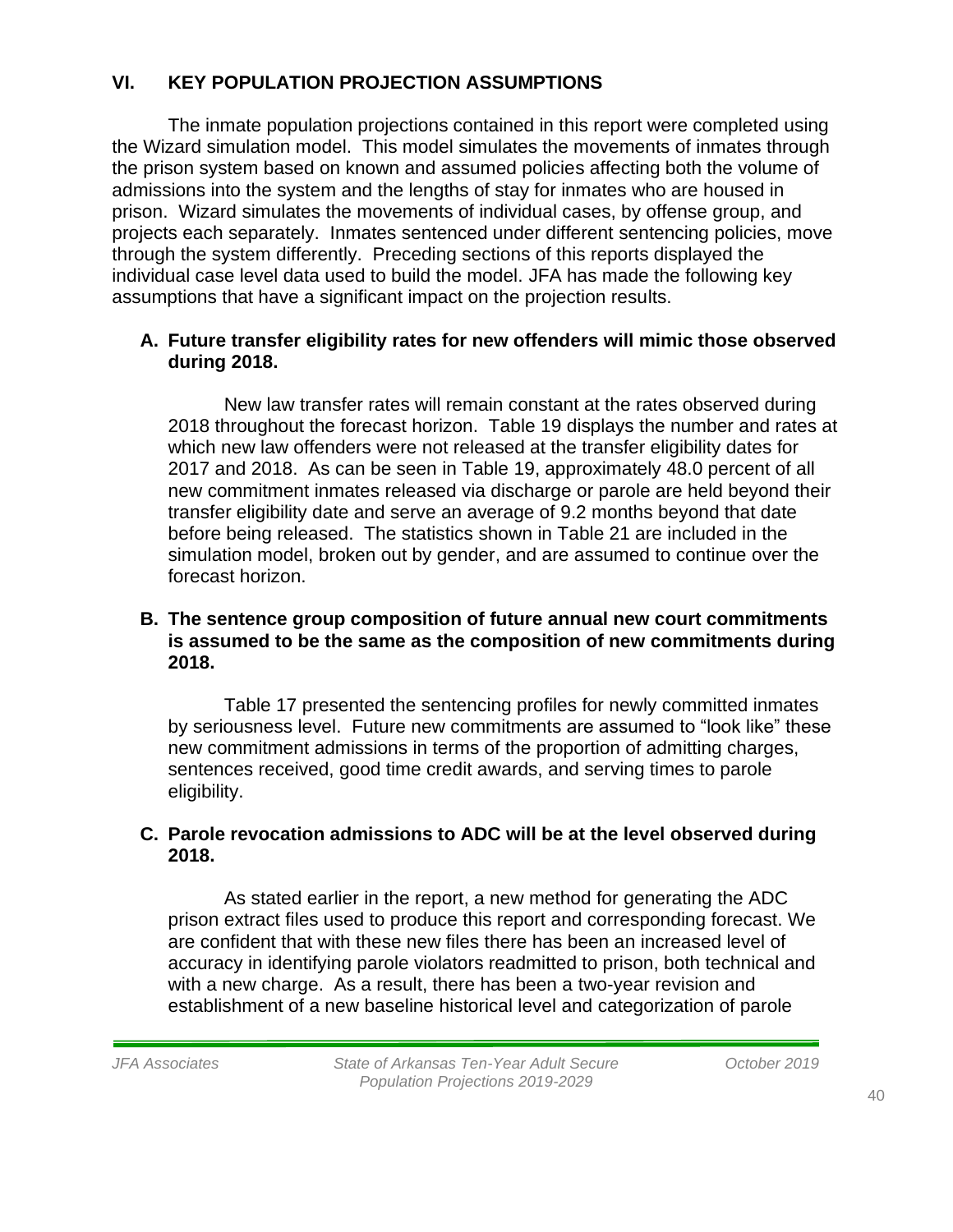violators. The level observed in 2018 is projected to continue throughout the forecast horizon.

## **D. Projections New Commitment Assumption.**

Under the projections assumptions, new commitments are projected to increase at the same rate as the projected state demographic population, an annual average of 0.6 percent per year throughout the forecast horizon. Projected overall new commitment growth was determined by average annual projected growth in the state demographic population.

### **TABLE 19 ADC INMATES (RELEASED VIA DISCHARGE OR PAROLE) HELD BEYOND TRANSFER ELIGIBILITY DATE IN 2017 & 2018**

| <b>ID Group*</b>          | <b>Total Released</b><br>via<br><b>Discharge/Parole</b> | <b>Total Held</b><br><b>Beyond Transfer</b><br><b>Eligibility Date</b> | <b>Percent Held</b><br><b>Beyond</b><br><b>Transfer</b><br><b>Eligibility</b><br><b>Date</b> | Average<br><b>Months Held</b><br><b>Beyond</b><br><b>Transfer</b><br><b>Eligibility</b><br><b>Date</b> |
|---------------------------|---------------------------------------------------------|------------------------------------------------------------------------|----------------------------------------------------------------------------------------------|--------------------------------------------------------------------------------------------------------|
|                           |                                                         | 2017                                                                   |                                                                                              |                                                                                                        |
| New Commitments - Males   | 3,097                                                   | 1,686                                                                  | 54.4%                                                                                        | 9.5                                                                                                    |
| New Commitments - Females | 754                                                     | 324                                                                    | 43.0%                                                                                        | 4.0                                                                                                    |
| <b>TOTAL</b>              | 3,851                                                   | 2,010                                                                  | 52.2%                                                                                        | 8.7                                                                                                    |
|                           |                                                         | 2018                                                                   |                                                                                              |                                                                                                        |
| New Commitments - Males   | 3,582                                                   | 1,822                                                                  | 50.9%                                                                                        | 10.0                                                                                                   |
| New Commitments - Females | 839                                                     | 300                                                                    | 35.8%                                                                                        | 5.0                                                                                                    |
| <b>TOTAL</b>              | 4,421                                                   | 2,122                                                                  | 48.0%                                                                                        | 9.2                                                                                                    |

*\*Analysis does not include prisoners with an offense date before 1/1/1994, lifers, parole violator returns, 50%ers and 70%ers. Source: ADC data extract file.*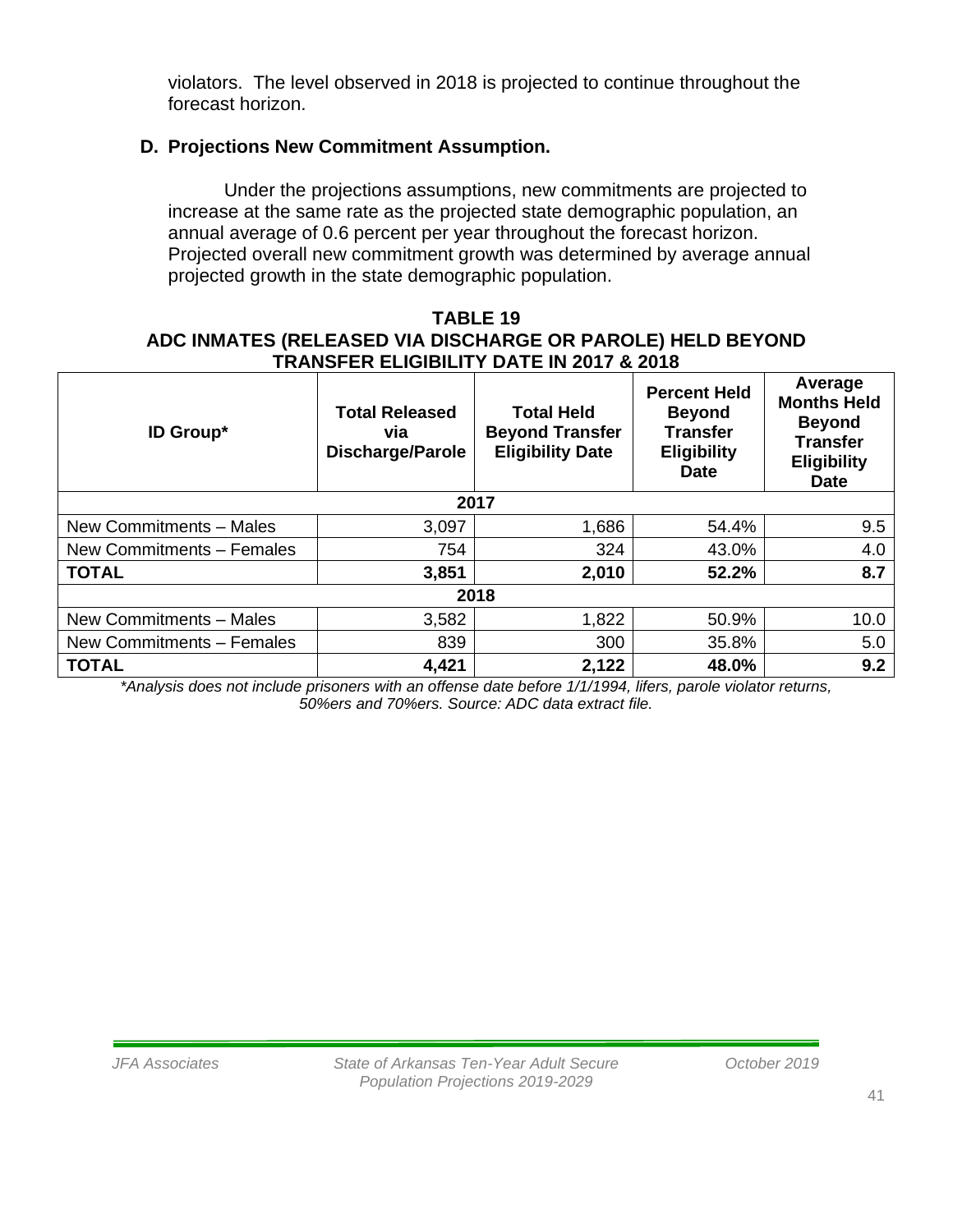## **VII. PRISON POPULATION PROJECTIONS FOR 2019-2029**

This section contains the inmate population projections based on the assumptions set forth in the previous section.

## **A. Projected Inmate Population**

Tables 20 and 21 and Figure 4 display the historical and projected inmate populations for the period 2008 to 2029. The tables include the projections using the base model assumptions. A more detailed breakdown of the forecast by gender and by month is presented in the Appendix of this document.

Baseline projections included in this report were produced using the Wizard simulation model which projects bed space needs regardless of housing location or type. The Wizard model, at its most basic level, uses the calculation of:

## *Admissions x Length of Stay = Population*

Forecasts produced under this method will account for shorter sentenced offenders cycling faster through the system and the stacking effect of lifers, mandatory serving offenders with long length of stays. All of these complex interplays are present in the Arkansas prison system and influence the resulting projections.

- At the end of December 2029, 20,483 offenders are projected to be housed in the Arkansas Department of Correction.
- At the end of 2018, the inmate prison population was 17,799. Under the baseline projection, the population is projected to increase to 18,123 inmates at the end of 2019 and to 19,257 in 2024. The projected growth represents average annual increases of 1.2 percent per year through the year 2029.
- Under the baseline projections, the male inmate population is projected to grow an average of 1.2 percent between 2019 and 2029 while the female inmate population is projected to grow by an average of 1.4 percent per year through 2029.

Historical 10-year average growth (2.1 percent) in the prison population exceeds the projected future annual 10-year growth (1.2 percent). The forecast presented in this iteration is higher than previous year's forecast. The increased forecast presented in this report is a direct result of continued high levels of parole violations returned to prison, increased sentences for sentencing levels 6 and above and increased number and sentences for 70% aggravated robbery.

42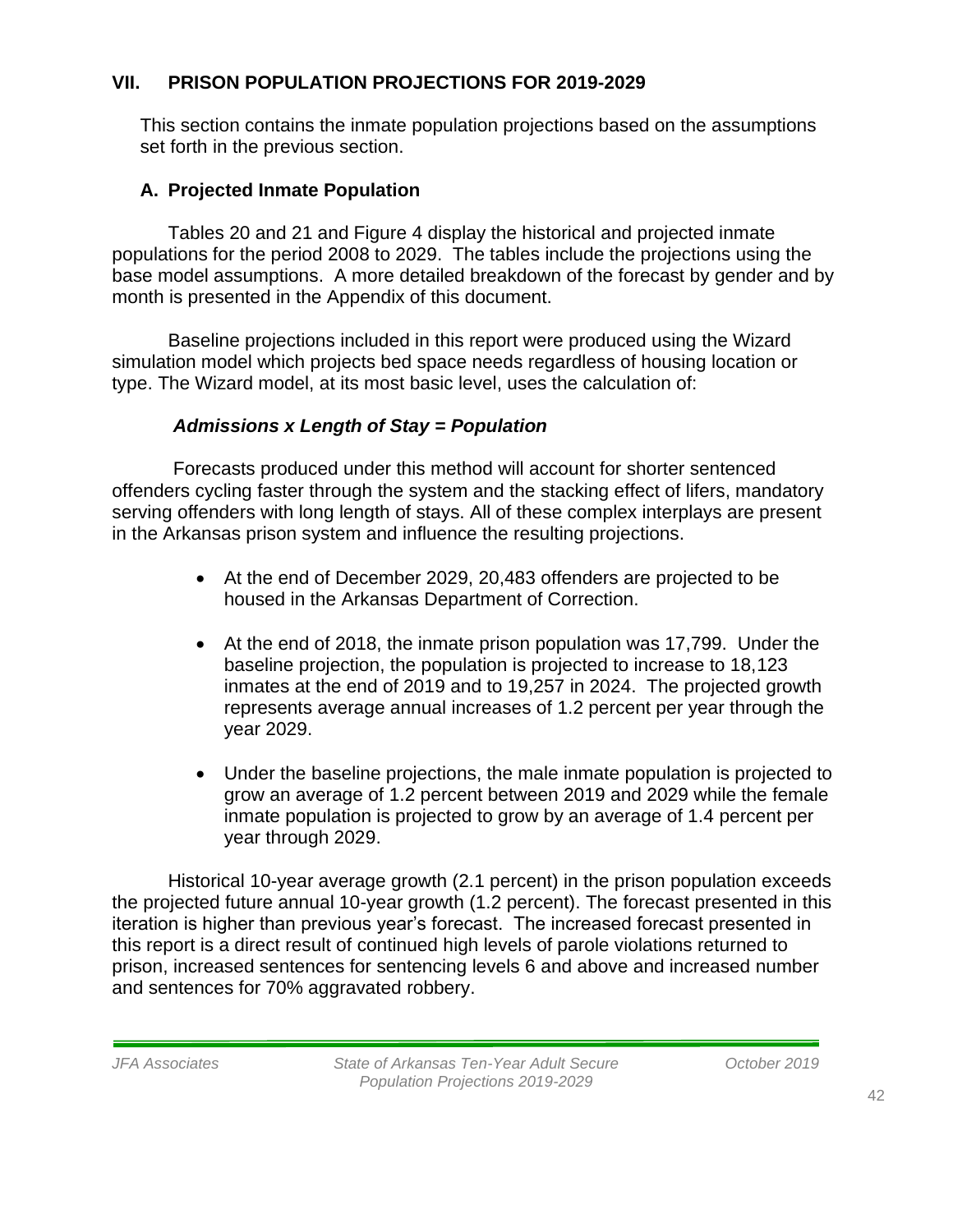| Year                                                     | <b>Historical</b> | Projected |
|----------------------------------------------------------|-------------------|-----------|
| 2008                                                     | 14,686            |           |
| 2009                                                     | 15,171            |           |
| 2010                                                     | 16,176            |           |
| 2011                                                     | 15,035            |           |
| 2012                                                     | 14,627            |           |
| 2013                                                     | 17,211            |           |
| 2014                                                     | 17,850            |           |
| 2015                                                     | 17,684            |           |
| 2016                                                     | 17,537            |           |
| 2007                                                     | 18,078            |           |
| 2018                                                     | 17,799            | 17,799    |
| 2019                                                     |                   | 18,123    |
| 2020                                                     |                   | 18,280    |
| 2021                                                     |                   | 18,417    |
| 2022                                                     |                   | 18,648    |
| 2023                                                     |                   | 18,929    |
| 2024                                                     |                   | 19,257    |
| 2025                                                     |                   | 19,557    |
| 2026                                                     |                   | 19,792    |
| 2027                                                     |                   | 20,046    |
| 2028                                                     |                   | 20,262    |
| 2029                                                     |                   | 20,483    |
| Numeric                                                  |                   |           |
| <b>Difference</b>                                        | 3,113             |           |
| 2008-2018                                                |                   |           |
| <b>Percent Difference</b>                                | 21.2%             |           |
| 2008-2018<br><b>Average Percent</b>                      |                   |           |
| <b>Difference</b>                                        | 2.1%              |           |
| 2008-2018                                                |                   |           |
| Numeric                                                  |                   |           |
| <b>Difference</b>                                        |                   | 2,361     |
| 2019-2029                                                |                   |           |
| <b>Percent Difference</b><br>2019-2029                   |                   | 13.0%     |
| <b>Average Percent</b><br><b>Difference</b><br>2019-2029 |                   | 1.2%      |

## **TABLE 20 HISTORICAL AND PROJECTED ADC POPULATION 2009-2030**

*Source: JFA Simulation Model.*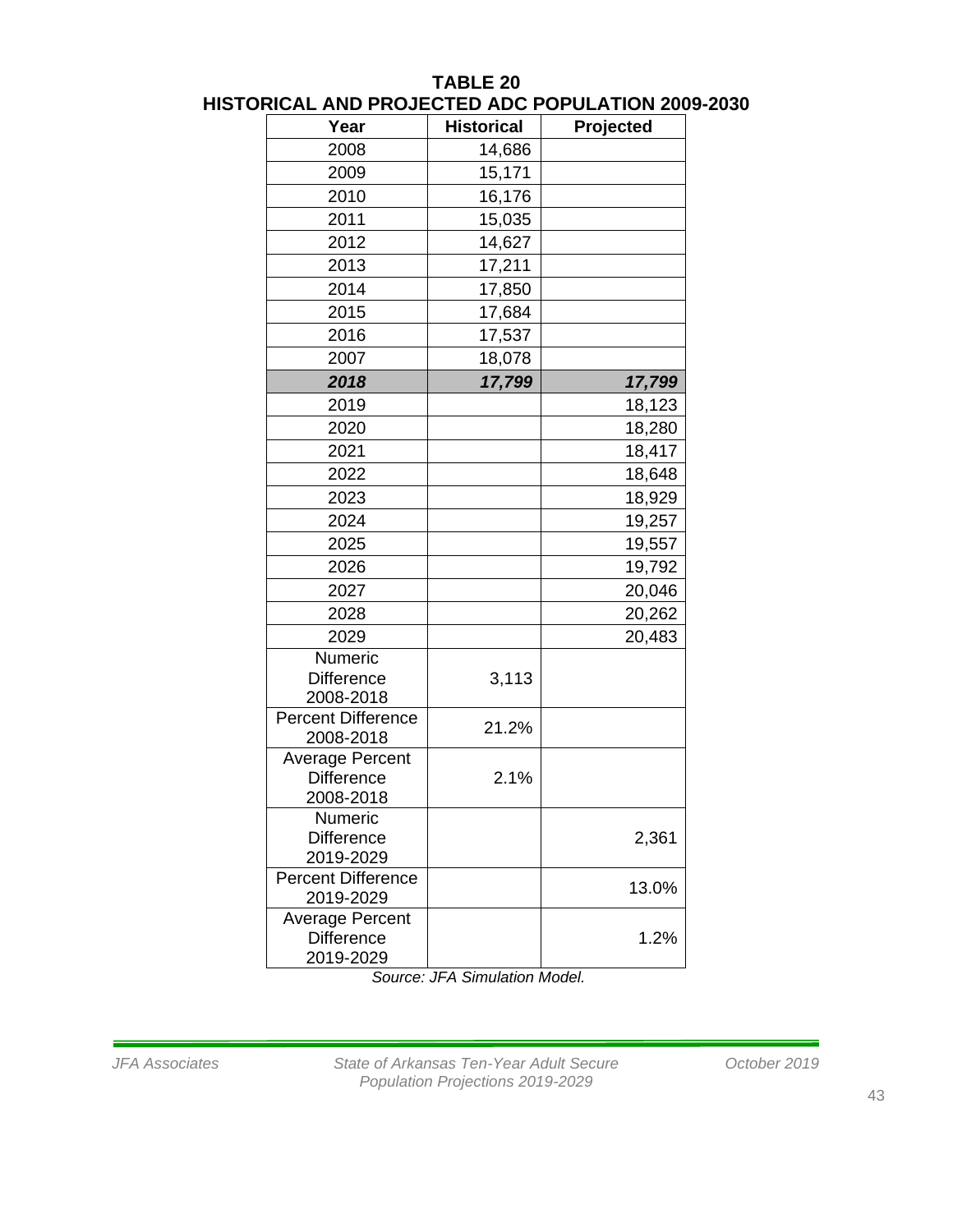## **TABLE 21**

| Year                                                     | <b>Historical</b> | <b>Historical</b> | Projected    | Projected      |
|----------------------------------------------------------|-------------------|-------------------|--------------|----------------|
|                                                          | <b>Males</b>      | <b>Females</b>    | <b>Males</b> | <b>Females</b> |
| 2008                                                     | 13,627            | 1,059             |              |                |
| 2009                                                     | 14,109            | 1,062             |              |                |
| 2010                                                     | 15,013            | 1,163             |              |                |
| 2011                                                     | 13,948            | 1,087             |              |                |
| 2012                                                     | 13,568            | 1,059             |              |                |
| 2013                                                     | 15,881            | 1,330             |              |                |
| 2014                                                     | 16,453            | 1,397             |              |                |
| 2015                                                     | 16,282            | 1,402             |              |                |
| 2016                                                     | 16,161            | 1,376             |              |                |
| 2017                                                     | 16,665            | 1,413             |              |                |
| 2018                                                     | 16,396            | 1,401             | 16,396       | 1,401          |
| 2019                                                     |                   |                   | 16,530       | 1,593          |
| 2020                                                     |                   |                   | 16,669       | 1,611          |
| 2021                                                     |                   |                   | 16,782       | 1,635          |
| 2022                                                     |                   |                   | 16,992       | 1,656          |
| 2023                                                     |                   |                   | 17,252       | 1,677          |
| 2024                                                     |                   |                   | 17,551       | 1,706          |
| 2025                                                     |                   |                   | 17,824       | 1,733          |
| 2026                                                     |                   |                   | 18,033       | 1,759          |
| 2027                                                     |                   |                   | 18,264       | 1,782          |
| 2028                                                     |                   |                   | 18,458       | 1,804          |
| 2029                                                     |                   |                   | 18,657       | 1,826          |
| Numeric                                                  |                   |                   |              |                |
| <b>Difference</b><br>2008-2018                           | 2,769             | 344               |              |                |
| <b>Percent Difference</b><br>2008-2018                   | 20.3%             | 32.5%             |              |                |
| <b>Average Percent</b><br><b>Difference</b><br>2008-2018 | 1.9%              | 3.5%              |              |                |
| Numeric<br><b>Difference</b><br>2019-2029                |                   |                   | 2,127        | 233            |
| <b>Percent Difference</b><br>2019-2029                   |                   |                   | 12.9%        | 14.6%          |
| <b>Average Percent</b><br><b>Difference</b><br>2019-2029 |                   |                   | 1.2%         | 1.4%           |

*Source: JFA Simulation Model.*

*JFA Associates State of Arkansas Ten-Year Adult Secure October 2019 Population Projections 2019-2029*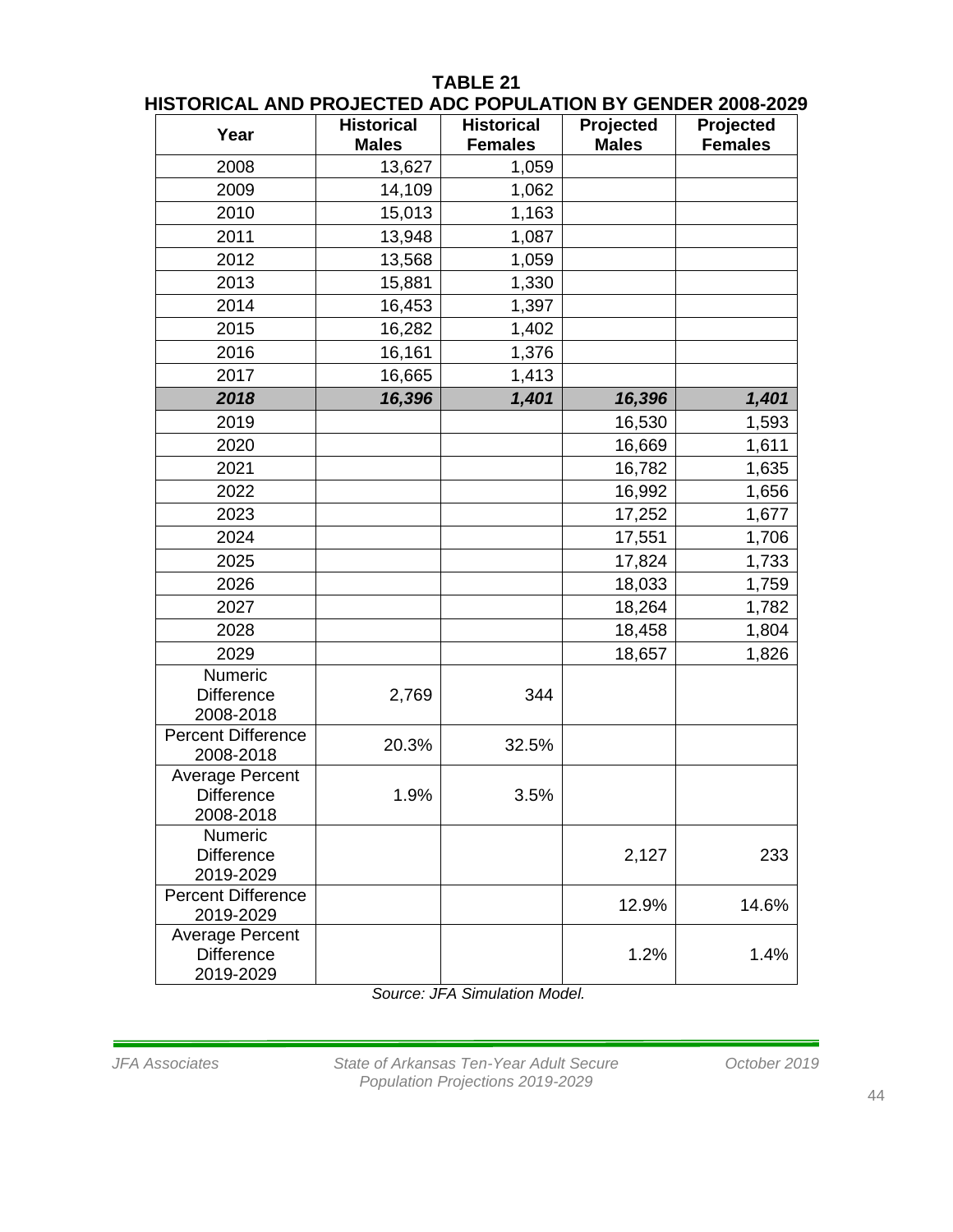# **APPENDIX ADDITIONAL TABLES AND FIGURES**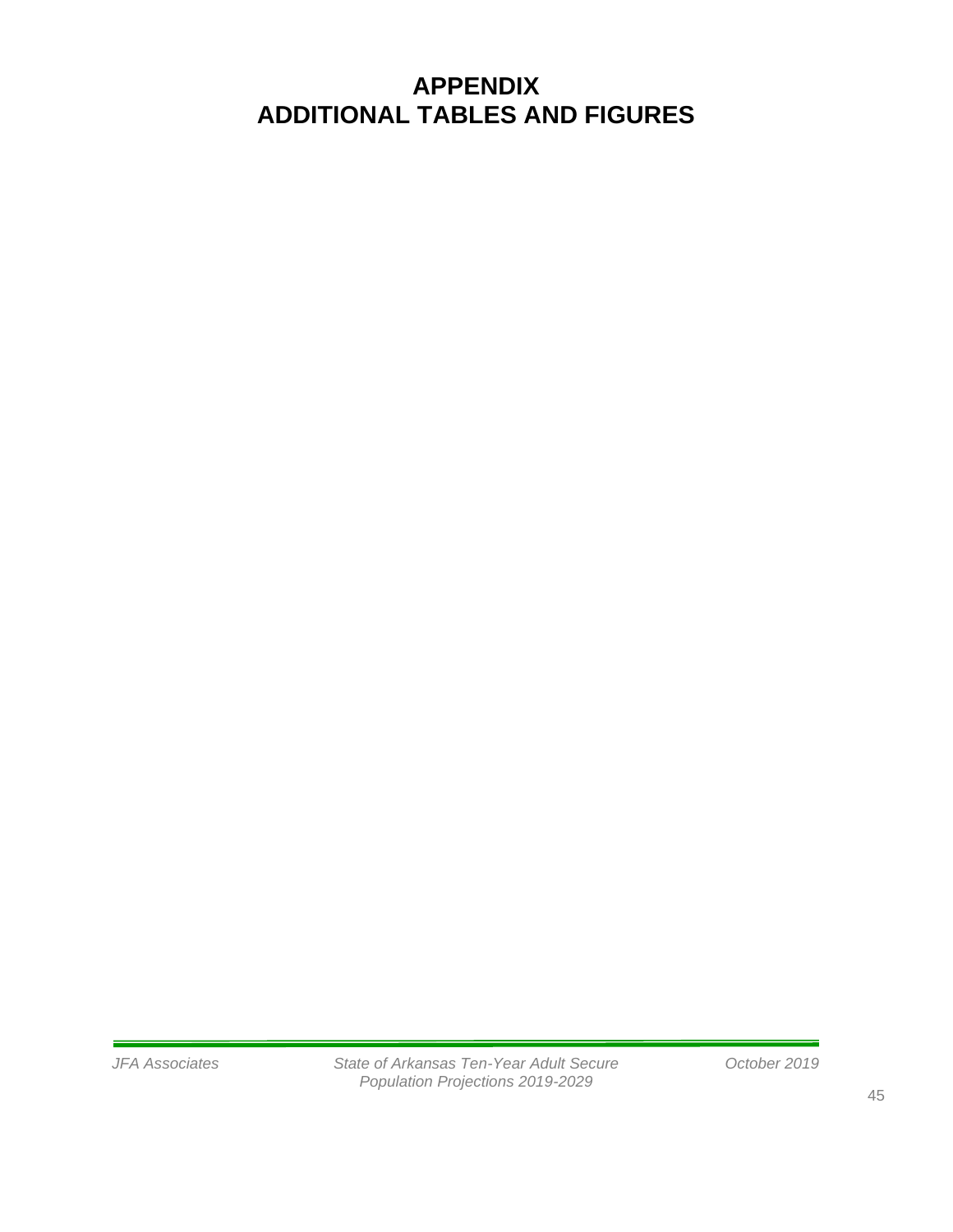| Year        | January | February | March  | <b>April</b> | May    | June   | July   | August | September | October | November | <b>December</b> |
|-------------|---------|----------|--------|--------------|--------|--------|--------|--------|-----------|---------|----------|-----------------|
| Actual 2019 | 17,958  | 17,846   | 17,898 | 17,977       | 17,817 | 17,907 | 18,002 | 18,090 |           |         |          |                 |
| 2019        | 17,795  | 17,821   | 17,876 | 17,931       | 17,960 | 17,964 | 17,987 | 18,054 | 18,078    | 18,109  | 18,079   | 18,123          |
| 2020        | 18,135  | 18,160   | 18,182 | 18,161       | 18,142 | 18,178 | 18,180 | 18,208 | 18,216    | 18,240  | 18,241   | 18,280          |
| 2021        | 18,266  | 18,298   | 18,307 | 18,323       | 18,326 | 18,337 | 18,341 | 18,360 | 18,361    | 18,373  | 18,367   | 18,417          |
| 2022        | 18,468  | 18,472   | 18,485 | 18,507       | 18,497 | 18,529 | 18,555 | 18,567 | 18,594    | 18,622  | 18,629   | 18,648          |
| 2023        | 18,668  | 18,698   | 18,706 | 18,718       | 18,748 | 18,766 | 18,779 | 18,786 | 18,844    | 18,888  | 18,922   | 18,929          |
| 2024        | 18,985  | 18,982   | 19,004 | 19,025       | 19,054 | 19,105 | 19,140 | 19,163 | 19,221    | 19,237  | 19,243   | 19,257          |
| 2025        | 19,303  | 19,322   | 19,362 | 19,395       | 19,393 | 19,424 | 19,402 | 19,426 | 19,469    | 19,510  | 19,491   | 19,557          |
| 2026        | 19,547  | 19,555   | 19,546 | 19,599       | 19,599 | 19,632 | 19,693 | 19,721 | 19,781    | 19,805  | 19,851   | 19,792          |
| 2027        | 19,867  | 19,923   | 19,921 | 19,960       | 19,974 | 19,959 | 20,002 | 20,002 | 20,071    | 20,052  | 20,076   | 20,046          |
| 2028        | 20,100  | 20,142   | 20,143 | 20,122       | 20,115 | 20,165 | 20,146 | 20,166 | 20,221    | 20,232  | 20,256   | 20,262          |
| 2029        | 20,272  | 20,292   | 20,305 | 20,328       | 20,346 | 20,350 | 20,370 | 20,400 | 20,456    | 20,464  | 20,476   | 20,483          |

**TABLE 22 PROJECTED TOTAL ADC POPULATION BY MONTH 2019-2029**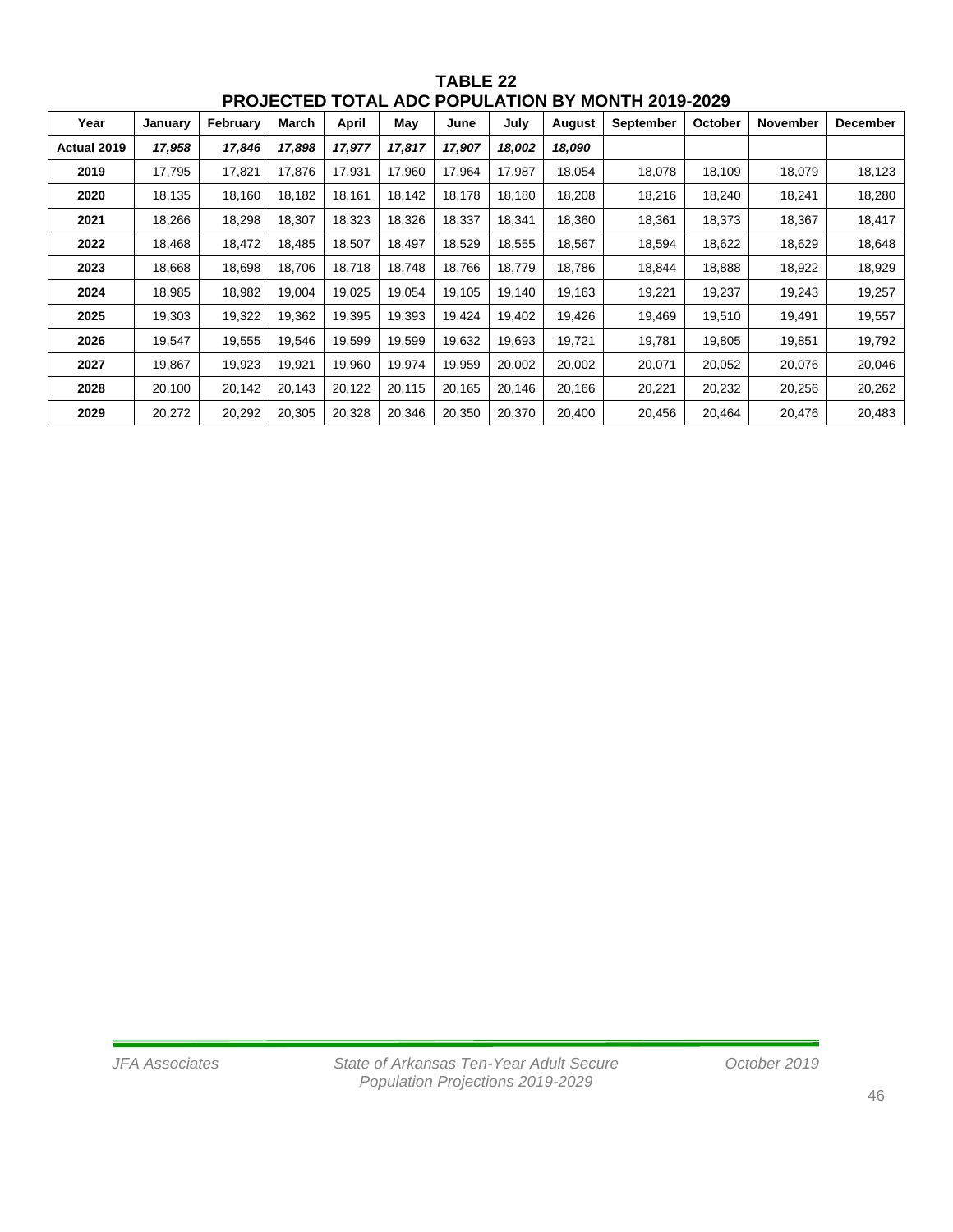| Year        | January | February | March | <b>April</b> | May   | June  | July  | August | <b>September</b> | October | <b>November</b> | <b>December</b> |
|-------------|---------|----------|-------|--------------|-------|-------|-------|--------|------------------|---------|-----------------|-----------------|
| Actual 2019 | 1,401   | 1,403    | 1,441 | 1,463        | 1,484 | 1,493 | 1,521 | 1,575  |                  |         |                 |                 |
| 2019        | 1,377   | 1,392    | 1,443 | 1,461        | 1,478 | 1,511 | 1,520 | 1,562  | 1,577            | 1,580   | 1,558           | 1,593           |
| 2020        | 1,593   | 1,606    | 1,601 | 1,607        | 1,608 | 1,607 | 1,607 | 1,608  | 1,610            | 1,610   | 1,609           | 1,611           |
| 2021        | 1,612   | 1,624    | 1,626 | 1,624        | 1,622 | .625  | 1,626 | 1,628  | 1,629            | 1,631   | 1,631           | 1,635           |
| 2022        | 1,635   | 1,645    | 1,646 | 1,648        | 1,648 | 1,649 | 1,649 | 1,651  | 1,651            | 1,652   | 1,651           | 1,656           |
| 2023        | 1,653   | 1,661    | 1,662 | 1,664        | 1,663 | 1,666 | 1,668 | 1,669  | 1,672            | 1,674   | 1,675           | 1,677           |
| 2024        | 1,671   | 1,681    | 1,682 | 1,683        | 1,686 | 1,687 | 1,689 | 1,689  | 1,694            | 1,698   | 1,701           | 1,706           |
| 2025        | 1,699   | 1,707    | 1,709 | 1,711        | 1,713 | 1,718 | 1,721 | 1,723  | 1,728            | 1,732   | 1,733           | 1,733           |
| 2026        | 1,728   | 1,737    | 1,741 | 1,744        | 1,744 | 1,747 | 1.745 | 1,747  | 1,751            | 1,754   | 1,753           | 1,759           |
| 2027        | 1,751   | 1,760    | 1,759 | 1,764        | 1,764 | 1,767 | 1,773 | 1,775  | 1,781            | 1,783   | 1,787           | 1,782           |
| 2028        | 1,780   | 1,793    | 1,793 | 1,797        | 1,798 | 1,797 | 1,801 | 1,801  | 1,807            | 1,805   | 1,807           | 1,804           |
| 2029        | 1,807   | 1,819    | 1,819 | 1,817        | 1,817 | 1,821 | 1,820 | 1,821  | 1,826            | 1,827   | 1,829           | 1,826           |

**TABLE 23 PROJECTED TOTAL FEMALE ADC POPULATION BY MONTH 2019-2029**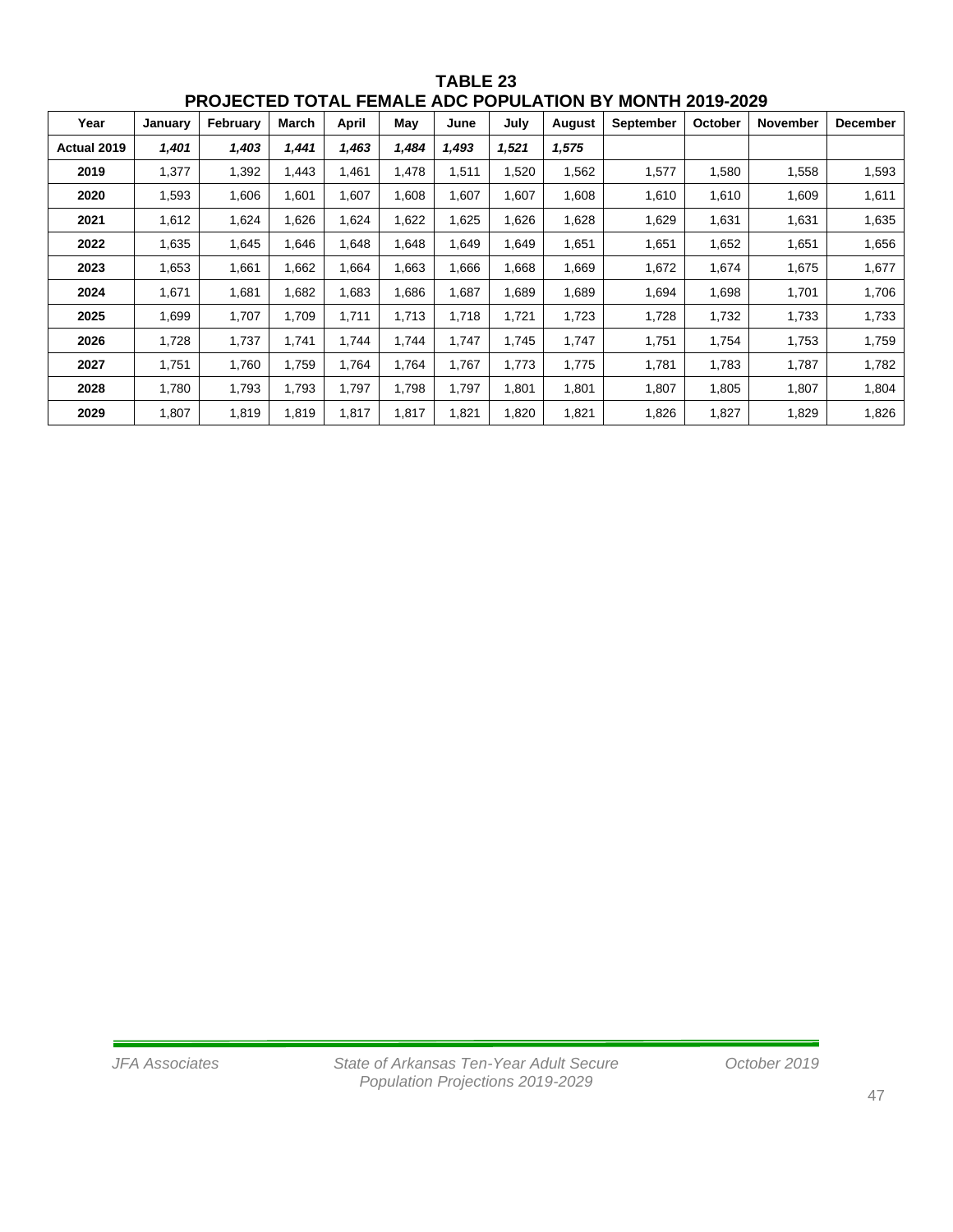| Year        | January | February | March  | April  | May    | June   | July   | <b>August</b> | <b>September</b> | October | <b>November</b> | <b>December</b> |
|-------------|---------|----------|--------|--------|--------|--------|--------|---------------|------------------|---------|-----------------|-----------------|
| Actual 2019 | 16,557  | 16,443   | 16,457 | 16,514 | 16,333 | 16,414 | 16,481 | 16,515        |                  |         |                 |                 |
| 2019        | 16,418  | 16,429   | 16,433 | 16,470 | 16,482 | 16,453 | 16,467 | 16,492        | 16,501           | 16,529  | 16,521          | 16,530          |
| 2020        | 16,542  | 16,554   | 16,581 | 16,554 | 16,534 | 16,571 | 16,573 | 16,600        | 16,606           | 16,630  | 16,632          | 16,669          |
| 2021        | 16,654  | 16,674   | 16,681 | 16,699 | 16,704 | 16,712 | 16,715 | 16,732        | 16,732           | 16,742  | 16,736          | 16,782          |
| 2022        | 16,833  | 16,827   | 16,839 | 16,859 | 16,849 | 16,880 | 16,906 | 16,916        | 16,943           | 16,970  | 16,978          | 16,992          |
| 2023        | 17,015  | 17,037   | 17,044 | 17,054 | 17,085 | 17,100 | 17,111 | 17,117        | 17,172           | 17,214  | 17,247          | 17,252          |
| 2024        | 17,314  | 17,301   | 17,322 | 17,342 | 17,368 | 17,418 | 17,451 | 17,474        | 17,527           | 17,539  | 17,542          | 17,551          |
| 2025        | 17,604  | 17,615   | 17,653 | 17,684 | 17,680 | 17,706 | 17,681 | 17,703        | 17,741           | 17,778  | 17,758          | 17,824          |
| 2026        | 17,819  | 17,818   | 17,805 | 17,855 | 17,855 | 17,885 | 17,948 | 17,974        | 18,030           | 18,051  | 18,098          | 18,033          |
| 2027        | 18,116  | 18,163   | 18,162 | 18,196 | 18,210 | 18,192 | 18,229 | 18,227        | 18,290           | 18,269  | 18,289          | 18,264          |
| 2028        | 18,320  | 18,349   | 18,350 | 18,325 | 18,317 | 18,368 | 18,345 | 18,365        | 18,414           | 18,427  | 18,449          | 18,458          |
| 2029        | 18,465  | 18,473   | 18,486 | 18,511 | 18,529 | 18,529 | 18,550 | 18,579        | 18,630           | 18,637  | 18,647          | 18,657          |

**TABLE 24 PROJECTED TOTAL MALE ADC POPULATION BY MONTH 2019-2029**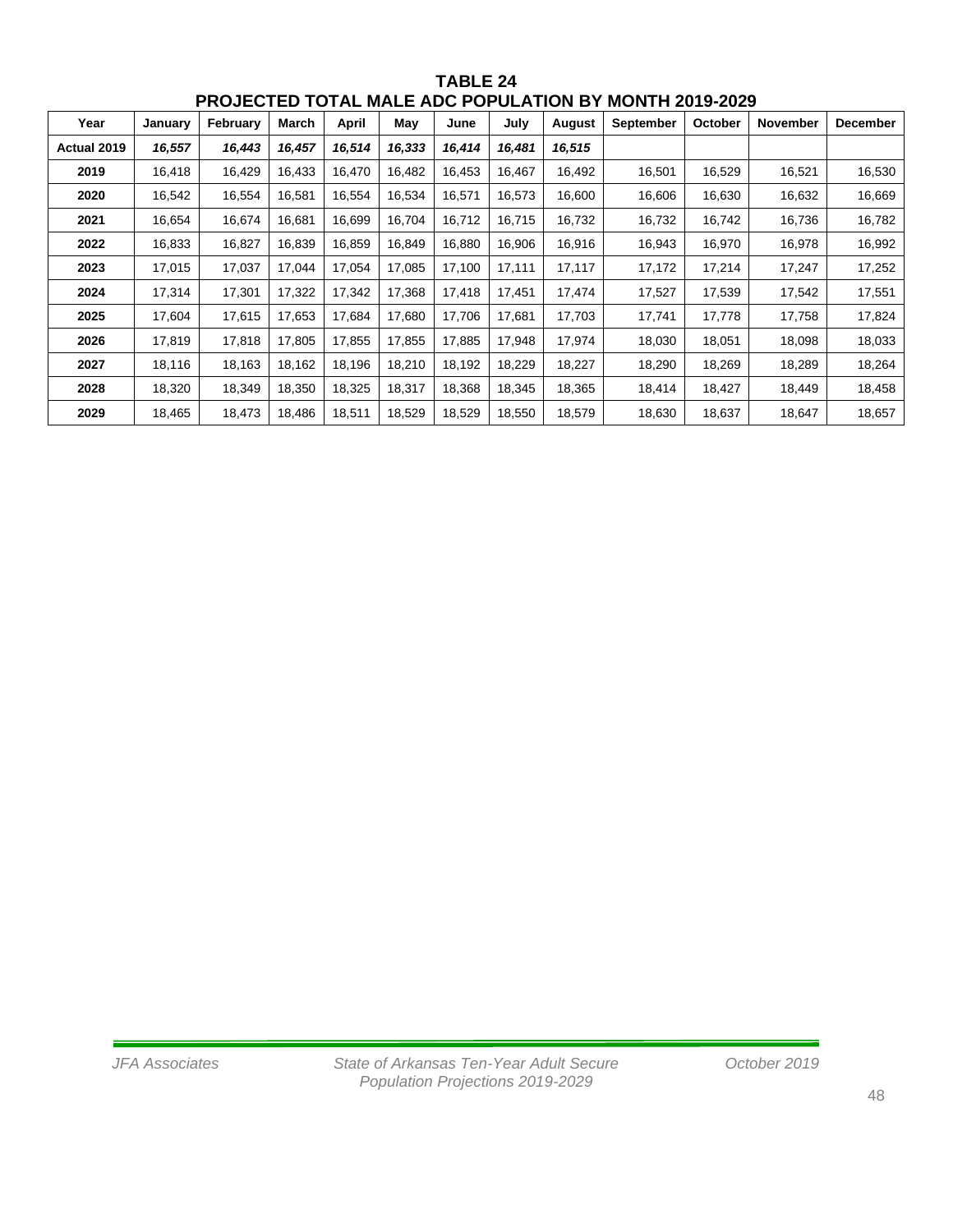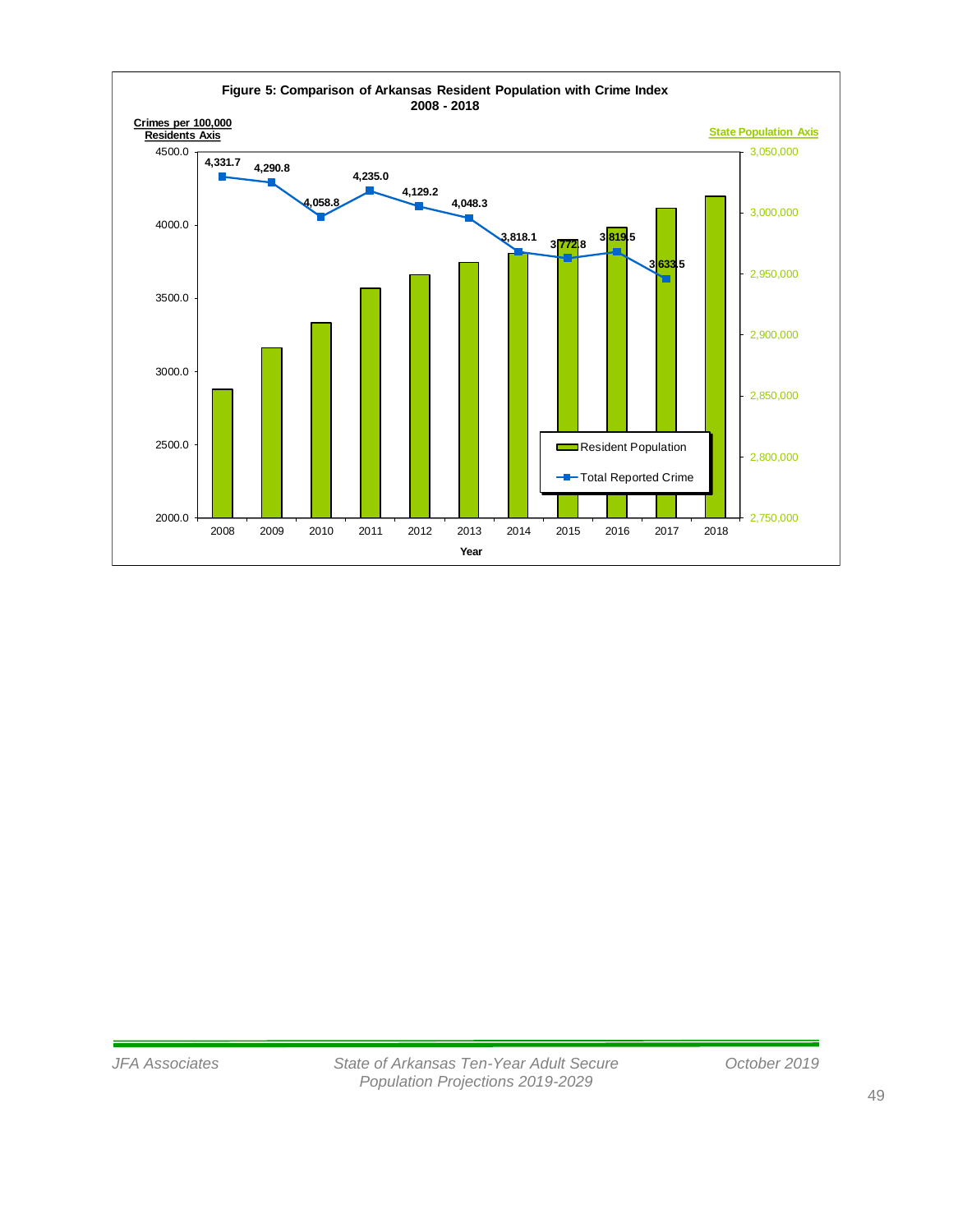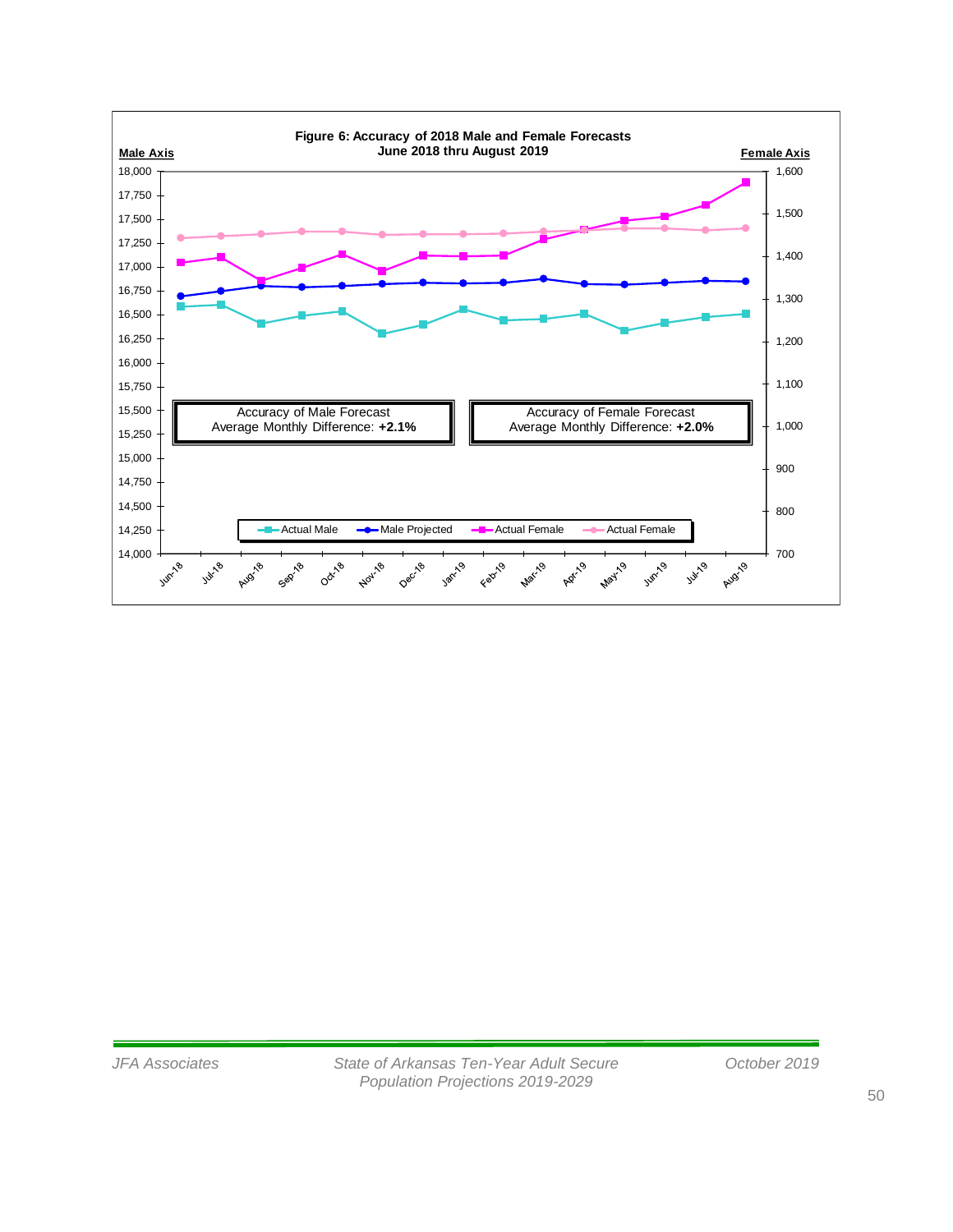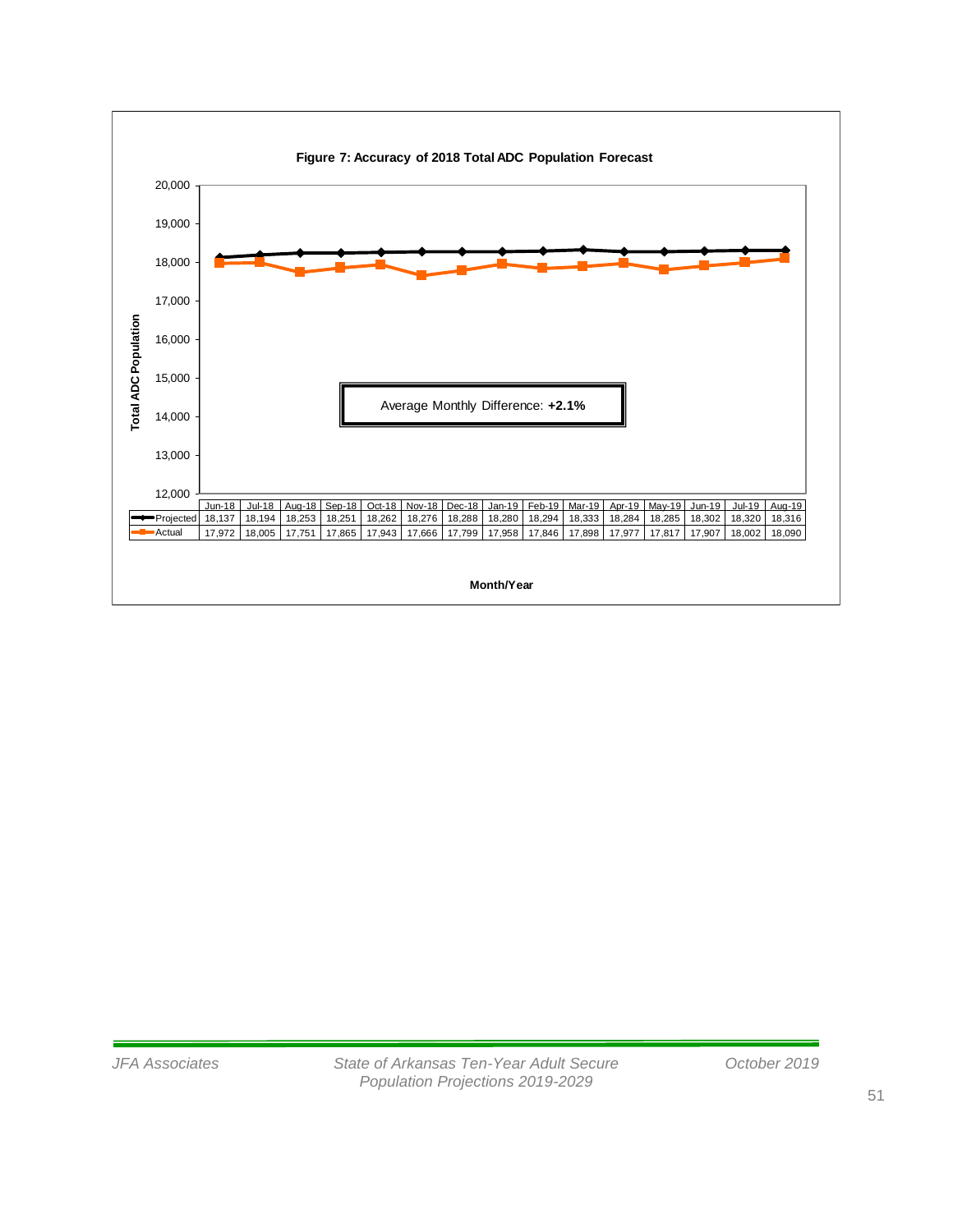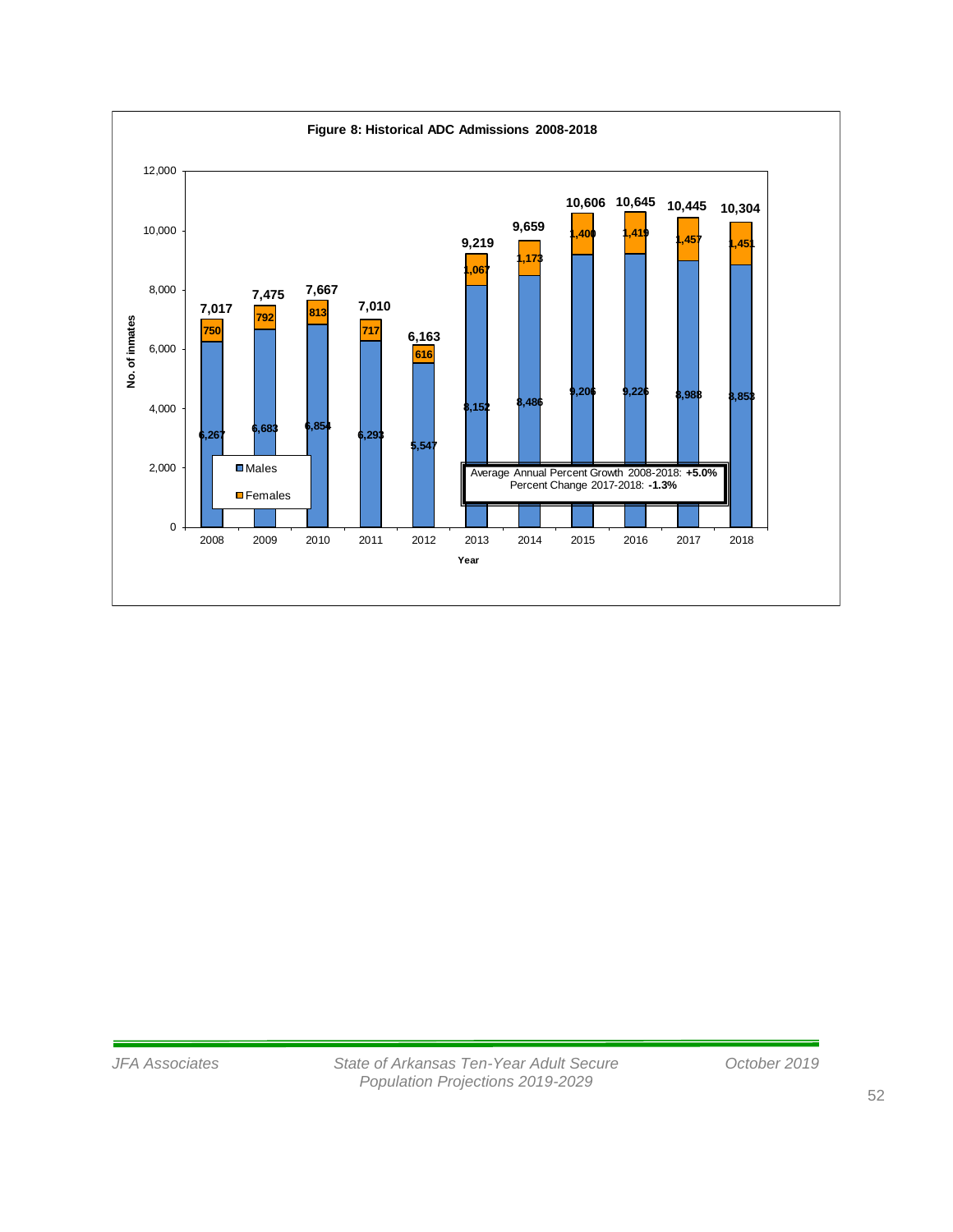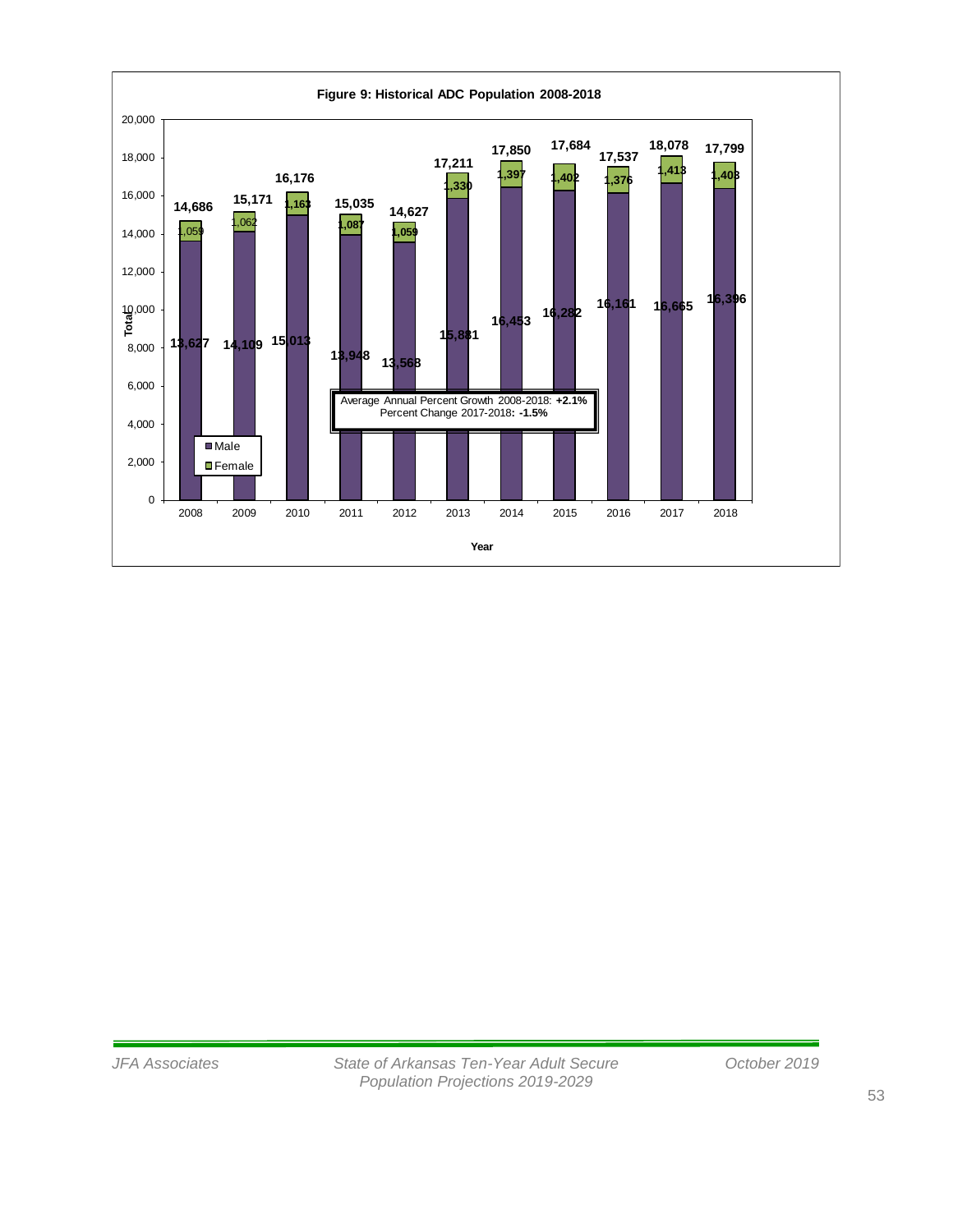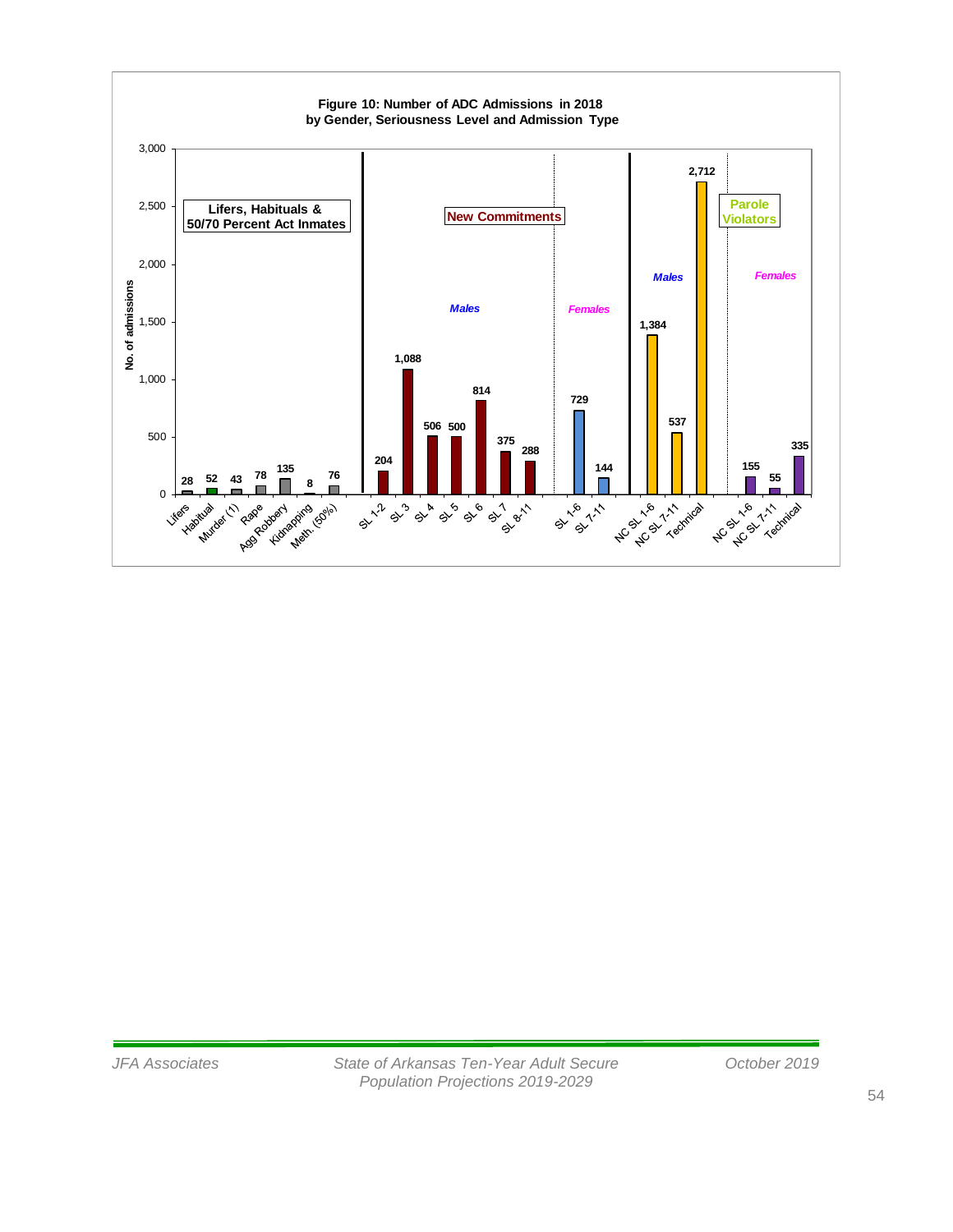